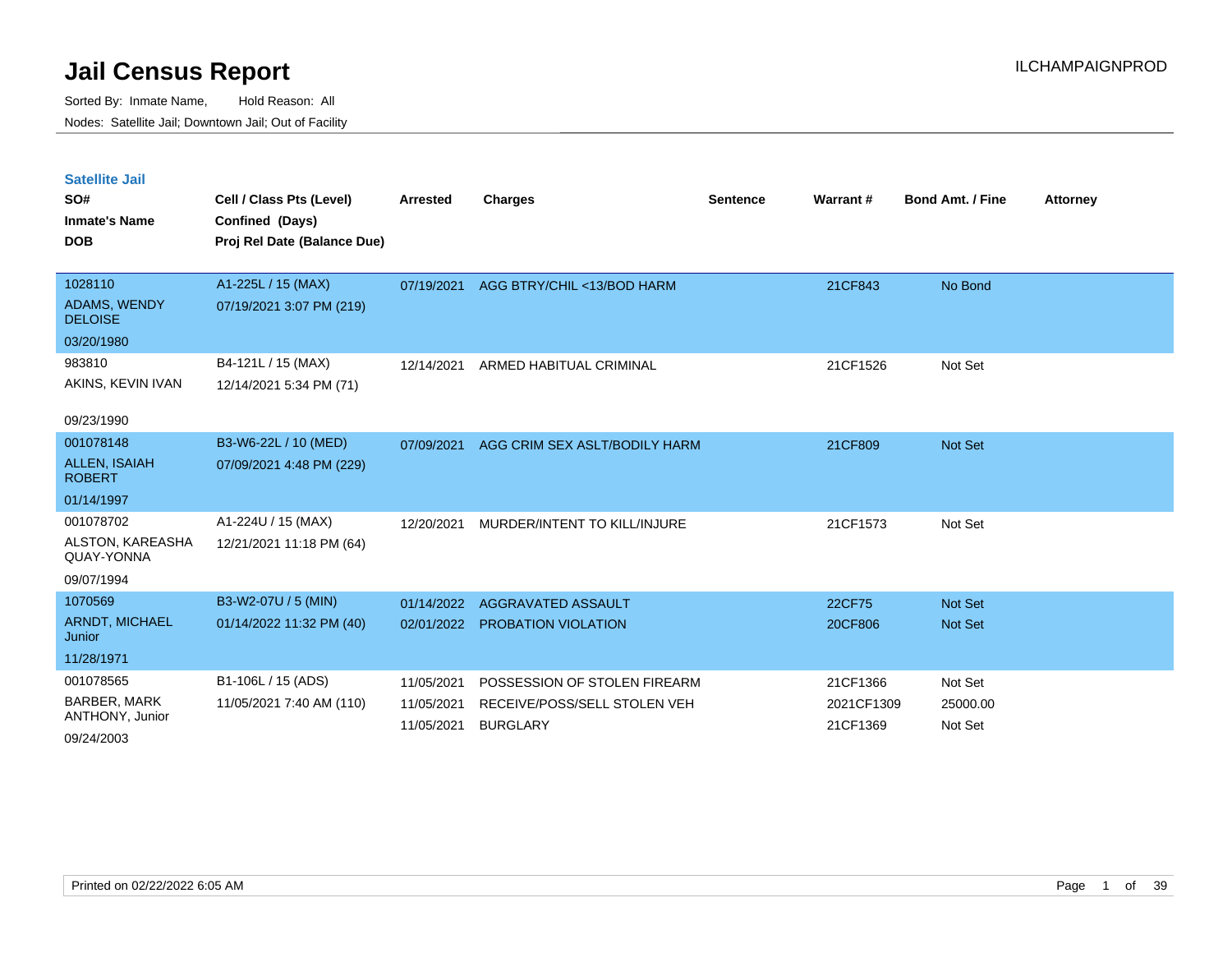| SO#<br><b>Inmate's Name</b><br><b>DOB</b><br>518851                | Cell / Class Pts (Level)<br>Confined (Days)<br>Proj Rel Date (Balance Due)<br>B1-105U / 10 (MED) | <b>Arrested</b><br>01/11/2022          | <b>Charges</b><br>DRIVING ON REVOKED LICENSE                                                                                                                                                                                                      | <b>Sentence</b> | Warrant#<br>2020TR16539                                              | <b>Bond Amt. / Fine</b><br>1500.00                                 | <b>Attorney</b> |
|--------------------------------------------------------------------|--------------------------------------------------------------------------------------------------|----------------------------------------|---------------------------------------------------------------------------------------------------------------------------------------------------------------------------------------------------------------------------------------------------|-----------------|----------------------------------------------------------------------|--------------------------------------------------------------------|-----------------|
| <b>BARKER, ALEXANDER</b><br><b>MASSIE</b><br>09/24/1986            | 01/11/2022 2:37 PM (43)                                                                          | 01/11/2022<br>01/11/2022               | 01/11/2022 OBSTRUCTING IDENTIFICATION<br>01/11/2022 FELON POSS/USE WEAPON/FIREARM<br>01/11/2022 POSS AMT CON SUB EXCEPT(A)/(D)<br>BAD CHK/OBTAIN CON PROP/>150<br><b>BAD CHK/OBTAIN CON PROP/&gt;150</b><br>01/11/2022 METH DELIVERY/15<100 GRAMS |                 | 2020CM222<br>20CF361<br>2020CF863<br>20CF192<br>19CF1686<br>20CF1383 | 1500.00<br>15000.00<br>15000.00<br>15000.00<br>15000.00<br>No Bond |                 |
| 1060223<br>BARNES, COLTON RAE 02/21/2022 7:48 PM (2)<br>12/17/1991 | BOOKH-3                                                                                          |                                        | 02/21/2022 PROBATION VIOLATION                                                                                                                                                                                                                    |                 | 2019CF1093                                                           | 1000.00                                                            |                 |
| 1073281<br><b>BASLER, MONET</b><br><b>MARISA</b><br>08/17/1994     | A2-222U / 5 (MIN)<br>11/15/2021 11:08 PM (100)                                                   | 11/15/2021                             | DOM BTRY/CONTACT/1-2 PRECONV                                                                                                                                                                                                                      |                 | 2021CF206                                                            | 5000.00                                                            |                 |
| 1065492<br><b>BODIES, CHARLES</b><br><b>DEANGELO</b><br>09/30/1981 | A3-113U / 10 (ADS)<br>02/16/2022 11:42 AM (7)                                                    |                                        | 02/16/2022 PAROLE REVOCATION                                                                                                                                                                                                                      |                 | SG2106785                                                            | No Bond                                                            |                 |
| 517915<br><b>BOXLEY, CHARLES</b><br><b>OMAR</b><br>01/10/1985      | B3-W1-01U / 5 (MIN)<br>08/03/2021 2:18 PM (204)                                                  | 08/03/2021<br>08/03/2021<br>08/03/2021 | <b>BURGLARY</b><br><b>BURGLARY</b><br>FORGERY/ISSUE/DELIVER DOCUMENT                                                                                                                                                                              |                 | 21CF289<br>21CF679                                                   | 20000.00<br>20000.00<br>No Bond                                    |                 |
| 923208<br><b>BREADY, ANDREW</b><br><b>NICHOLAS</b><br>06/08/1988   | B3-W3-12L / 10 (MED)<br>01/22/2022 7:43 PM (32)                                                  | 01/22/2022                             | CRIM TRES TO RES/PERS PRESENT                                                                                                                                                                                                                     |                 | 22CF92                                                               | Not Set                                                            |                 |
| 990633<br><b>BRIFFORD, WILLIE</b><br>Junior<br>09/13/1987          | A3-112L / 5 (MIN)<br>02/15/2022 8:56 AM (8)                                                      |                                        | 02/15/2022 POSS AMT CON SUB EXCEPT(A)/(D)<br>02/15/2022 CIVIL FTA WARRANT                                                                                                                                                                         | 5y (DOC)        | 2017CF598<br>019F154                                                 | No Bond<br>2500.00                                                 |                 |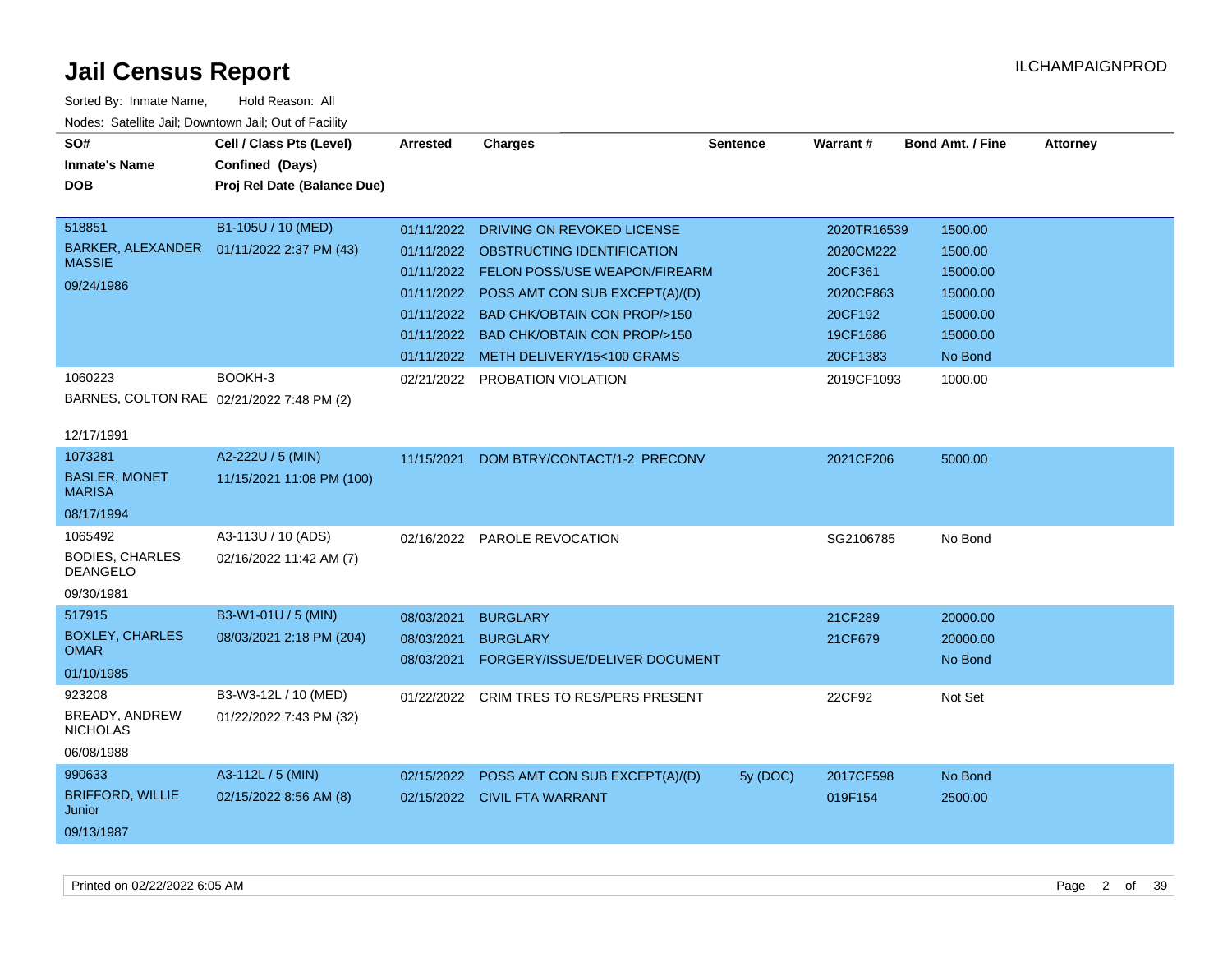Sorted By: Inmate Name, Hold Reason: All Nodes: Satellite Jail; Downtown Jail; Out of Facility

| SO#<br><b>Inmate's Name</b><br><b>DOB</b>        | Cell / Class Pts (Level)<br>Confined (Days)<br>Proj Rel Date (Balance Due) | <b>Arrested</b>   | <b>Charges</b>                            | <b>Sentence</b> | Warrant#   | <b>Bond Amt. / Fine</b> | <b>Attorney</b> |
|--------------------------------------------------|----------------------------------------------------------------------------|-------------------|-------------------------------------------|-----------------|------------|-------------------------|-----------------|
| 61675<br><b>BROWN, ANTONIO</b><br><b>BURNETT</b> | A3-217L / 10 (ADS)<br>02/10/2022 3:28 PM (13)                              |                   | 02/10/2022 AGG DISCHARGE FIREARM/OCC BLDG |                 | 20CF374    | 100000.00               |                 |
| 03/04/1983                                       |                                                                            |                   |                                           |                 |            |                         |                 |
| 001078008                                        | A3-112U / 15 (MAX)                                                         |                   | 02/15/2022 AGG BATTERY/DISCHARGE FIREARM  |                 | 21CF1090   | 500000.00               |                 |
| <b>BROWN, CODY</b><br><b>RUSSELL</b>             | 02/15/2022 9:17 AM (8)                                                     |                   |                                           |                 |            |                         |                 |
| 02/15/2004                                       |                                                                            |                   |                                           |                 |            |                         |                 |
| 51247                                            | B1-202U / 10 (MED)                                                         | 04/15/2021        | <b>FELON POSS/USE WEAPON/FIREARM</b>      |                 | 21CF411    | Not Set                 |                 |
| <b>BROWN, DANTE</b><br><b>MAURICE</b>            | 04/15/2021 6:24 PM (314)                                                   |                   |                                           |                 |            |                         |                 |
| 04/19/1979                                       |                                                                            |                   |                                           |                 |            |                         |                 |
| 990921                                           | B4-122L / 15 (MAX)                                                         | 01/20/2022        | MFG/DEL 1<15 GR COCAINE/ANLG              |                 | 19CF369    | 25000.00                |                 |
| BROWN, QUINTIN<br><b>MARSHAUN</b>                | 01/20/2022 7:19 PM (34)                                                    |                   | 01/20/2022 ARMED HABITUAL CRIMINAL        |                 | 21CF935    | 750000.00               |                 |
| 09/26/1991                                       |                                                                            |                   |                                           |                 |            |                         |                 |
| 29957                                            | B4-222L / 15 (MAX)                                                         | 11/13/2021        | FELON POSS/USE WEAPON/FIREARM             |                 | 21CF1390   | Not Set                 |                 |
| <b>BROWN, RODNEY</b><br><b>LOUIS</b>             | 11/13/2021 8:57 PM (102)                                                   | 11/13/2021        | AGG CRIM SX AB/>5 YR OLDER VIC            |                 | 2019CF0718 | 250000.00               |                 |
| 01/07/1968                                       |                                                                            |                   |                                           |                 |            |                         |                 |
| 981645                                           | B4-224L / 15 (MAX)                                                         | 01/27/2022 MURDER |                                           |                 | 22CF114    | 1000000.00              |                 |
| BRUMFIELD,<br><b>JONATHAN EZEKEIL</b>            | 01/27/2022 8:15 PM (27)                                                    |                   |                                           |                 |            |                         |                 |
| 08/03/1989                                       |                                                                            |                   |                                           |                 |            |                         |                 |
| 001078739                                        | A2-122L / 5 (ADS)                                                          |                   | 01/05/2022 CRIMINAL TRESPASS BUILDING     |                 | 2020CM392  | 1000.00                 |                 |
| BRYANT, JUDITH ANN                               | 01/05/2022 6:36 PM (49)                                                    |                   |                                           |                 |            |                         |                 |
| 10/22/1957                                       |                                                                            |                   |                                           |                 |            |                         |                 |
| 001078166                                        | BOOKF-2                                                                    | 02/21/2022        | HOME INVASION/CAUSE INJURY                |                 | 22CFAWOW   | Not Set                 |                 |
| <b>BURDEN, DESIRAY</b>                           | 02/21/2022 2:13 AM (2)                                                     | 02/21/2022        | AGGRAVATED DOMESTIC BATTERY               |                 | 22CFAWOW   | Not Set                 |                 |
| LASHAY                                           |                                                                            | 02/21/2022        | CRIM DMG TO PROP \$500-10K                |                 | 22CFAWOW   | Not Set                 |                 |
| 12/30/2002                                       |                                                                            | 02/21/2022        | <b>RESIDENTIAL BURGLARY</b>               |                 | 22CFAWOW   | Not Set                 |                 |

Printed on 02/22/2022 6:05 AM Page 3 of 39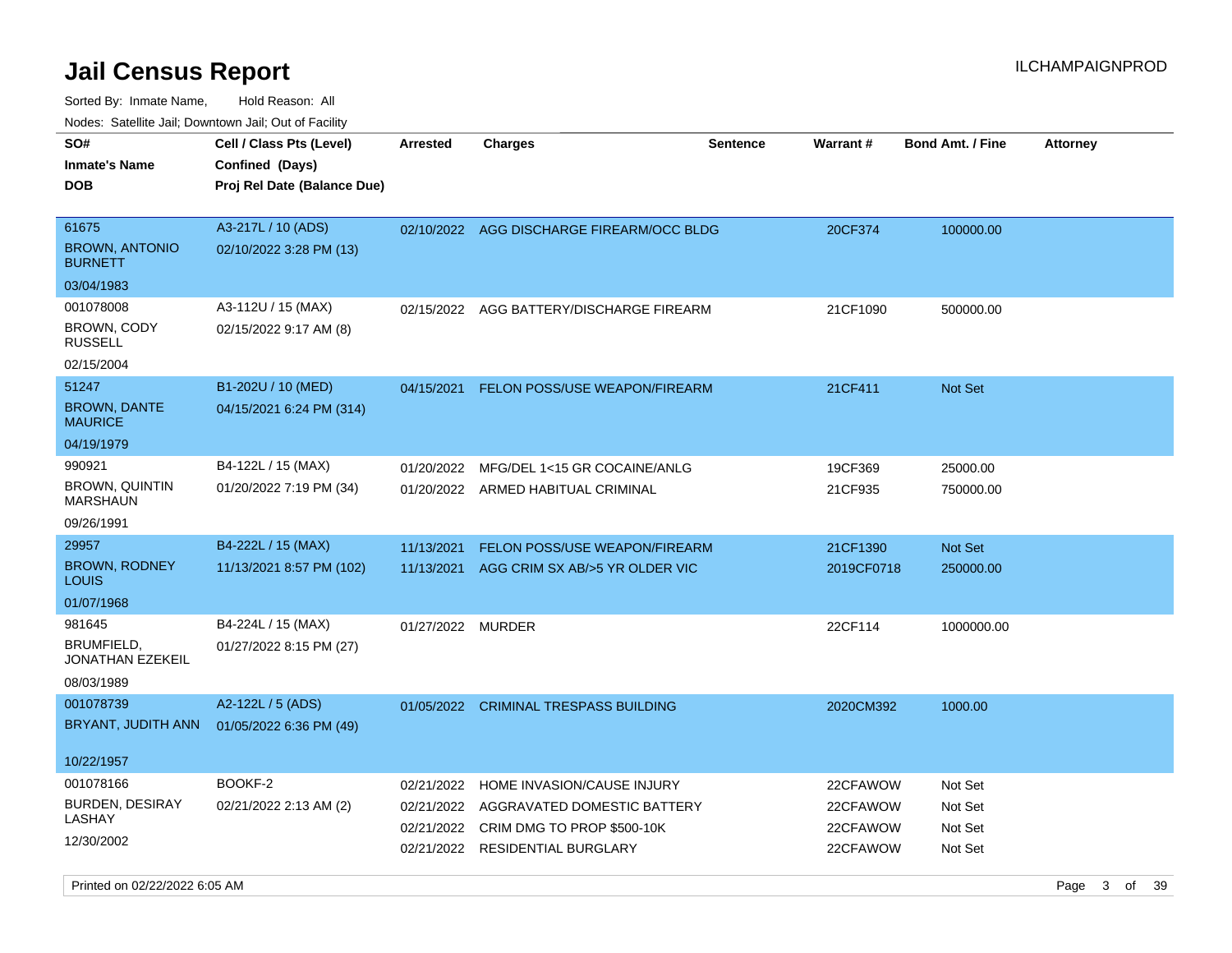Sorted By: Inmate Name, Hold Reason: All

Nodes: Satellite Jail; Downtown Jail; Out of Facility

| roaco. Catolino dall, Downtown dall, Out of Fability      |                             |            |                                           |                 |              |                         |                 |
|-----------------------------------------------------------|-----------------------------|------------|-------------------------------------------|-----------------|--------------|-------------------------|-----------------|
| SO#                                                       | Cell / Class Pts (Level)    | Arrested   | <b>Charges</b>                            | <b>Sentence</b> | Warrant#     | <b>Bond Amt. / Fine</b> | <b>Attorney</b> |
| <b>Inmate's Name</b>                                      | Confined (Days)             |            |                                           |                 |              |                         |                 |
| <b>DOB</b>                                                | Proj Rel Date (Balance Due) |            |                                           |                 |              |                         |                 |
|                                                           |                             |            |                                           |                 |              |                         |                 |
| 001077954                                                 | B3-W7-28L / 10 (MED)        | 12/21/2021 | <b>RESIDENTIAL BURGLARY</b>               |                 | 21CF1570     | Not Set                 |                 |
| CALKINS, STEVEN RAY 12/21/2021 6:35 AM (64)               |                             |            |                                           |                 |              |                         |                 |
|                                                           |                             |            |                                           |                 |              |                         |                 |
| 01/01/1992                                                |                             |            |                                           |                 |              |                         |                 |
| 39474                                                     | B1-101U / 10 (ADS)          | 07/06/2021 | MFG/DEL 15<100 GR HEROIN/ANLG             |                 | 21CF792      | Not Set                 |                 |
| CAMPBELL, AARON<br><b>JACOB</b>                           | 07/06/2021 11:56 PM (232)   |            |                                           |                 |              |                         |                 |
| 07/18/1974                                                |                             |            |                                           |                 |              |                         |                 |
| 001078211                                                 | A3-117L / 5 (MIN)           |            | 02/16/2022 AGGRAVATED DOMESTIC BATTERY    |                 | 22CF196      | Not Set                 |                 |
| CARR, HENRY JAMEN, 02/16/2022 3:16 PM (7)<br><b>Third</b> |                             |            |                                           |                 |              |                         |                 |
| 07/03/1999                                                |                             |            |                                           |                 |              |                         |                 |
| 1060436                                                   | B1-106U / 10 (MED)          | 01/06/2022 | AGGRAVATED UNLAWFUL RESTRAINT             |                 | 22CF29       | Not Set                 |                 |
| CARTER, DERESHEO<br><b>DEWAYNE</b>                        | 01/06/2022 8:43 PM (48)     |            | 01/06/2022 FELON ESCAPE/PEACE OFFICER     |                 | 22CF28       | Not Set                 |                 |
| 09/10/1991                                                |                             |            |                                           |                 |              |                         |                 |
| 001077353                                                 | A3-211L / 15 (MAX)          | 02/12/2022 | FELON POSS/USE WEAPON/FIREARM             |                 | 22CF173      | No Bond                 |                 |
| <b>CARTER, JAMES</b><br><b>IVORY</b>                      | 02/13/2022 1:19 AM (10)     |            | 02/12/2022 ALCOHOL SALES - MINOR 19-20    |                 | 2020OV127    | 1000.00                 |                 |
| 08/12/2000                                                |                             |            |                                           |                 |              |                         |                 |
| 958898                                                    | BOOKH-4 / 15 (ADS)          |            | 02/08/2022 AGGRAVATED DOMESTIC BATTERY    |                 | 2021 CF 1409 | Not Set                 |                 |
| CHAMBERS, GARY<br><b>DANTE</b>                            | 02/08/2022 2:27 PM (15)     |            |                                           |                 |              |                         |                 |
| 05/24/1973                                                | 3/2/2022 (0.00)             |            |                                           |                 |              |                         |                 |
| 1029088                                                   | B1-201U / 10 (MED)          | 12/21/2021 | <b>FELON POSS/USE FIREARM PRIOR</b>       |                 | 21CF1338     | 250000.00               |                 |
| CHAPPLE, MALIK<br><b>BIANCO</b>                           | 12/22/2021 10:02 AM (63)    |            |                                           |                 |              |                         |                 |
| 10/25/1994                                                |                             |            |                                           |                 |              |                         |                 |
| 001078838                                                 | A3-116L / 15 (MAX)          |            | 02/12/2022 PRED CRIM SEX ASLT/BODILY HARM |                 | 21CF30       | 150000.00               |                 |
| CLAYTON, KAREEM<br><b>JAMAL</b>                           | 02/12/2022 8:55 AM (11)     |            |                                           |                 |              |                         |                 |
| 02/03/1974                                                |                             |            |                                           |                 |              |                         |                 |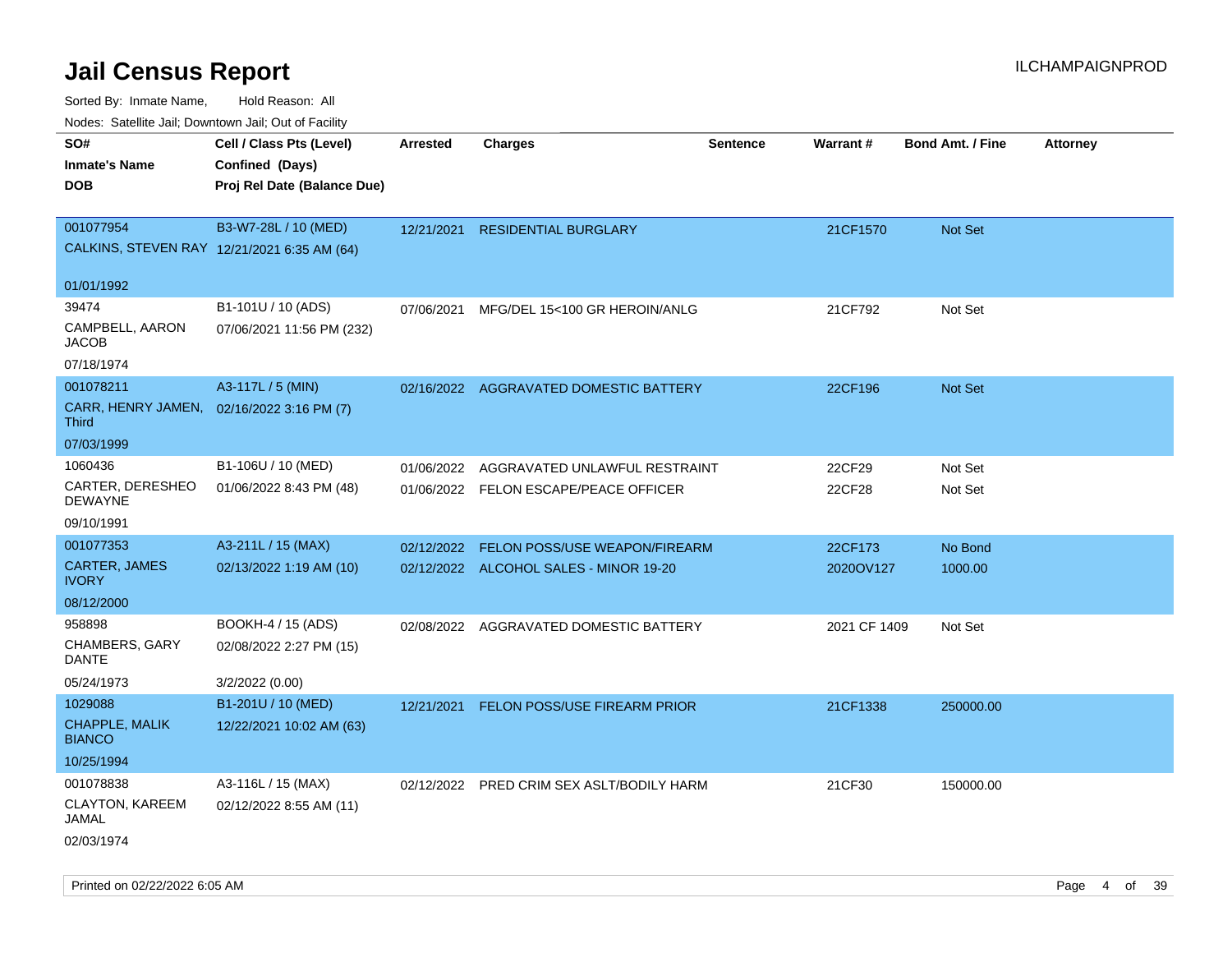| roaco. Calcinio dan, Downtown dan, Cal or Fability |                                                                            |                 |                                |                 |            |                         |                 |
|----------------------------------------------------|----------------------------------------------------------------------------|-----------------|--------------------------------|-----------------|------------|-------------------------|-----------------|
| SO#<br><b>Inmate's Name</b><br>DOB                 | Cell / Class Pts (Level)<br>Confined (Days)<br>Proj Rel Date (Balance Due) | <b>Arrested</b> | Charges                        | <b>Sentence</b> | Warrant#   | <b>Bond Amt. / Fine</b> | <b>Attorney</b> |
| 001078812<br>COBB, SINTRAE<br><b>SANCHEZ</b>       | B1-206U / 15 (MAX)<br>02/01/2022 8:33 PM (22)                              | 02/01/2022      | ARMED ROBBERY/ARMED W/FIREARM  |                 | 22CF145    | <b>Not Set</b>          |                 |
| 07/05/2002                                         |                                                                            |                 |                                |                 |            |                         |                 |
| 001077485                                          | A2-222L / 15 (MAX)                                                         | 12/21/2021      | MURDER/INTENT TO KILL/INJURE   |                 | 2021CF1282 | 1000000.00              |                 |
| COLBERT, ARIEANA<br><b>FELICIA</b>                 | 12/21/2021 2:08 PM (64)                                                    |                 |                                |                 |            |                         |                 |
| 12/13/2000                                         |                                                                            |                 |                                |                 |            |                         |                 |
| 34805                                              | B4-227U / 15 (MAX)                                                         | 10/01/2021      | <b>DOMESTIC BATTERY</b>        |                 | 21CF1183   | <b>Not Set</b>          |                 |
|                                                    | CONERLY, KIN JOSEPH 10/01/2021 1:53 AM (145)                               | 10/01/2021      | <b>ARMED HABITUAL CRIMINAL</b> |                 | 21CF1184   | <b>Not Set</b>          |                 |
|                                                    |                                                                            | 10/06/2021      | POSS STOLEN VEHICLE > \$25,000 |                 | 19CF1786   | Not Set                 |                 |
| 11/16/1971                                         |                                                                            |                 |                                |                 |            |                         |                 |
| 1074319                                            | B1-104L / 15 (MAX)                                                         | 10/12/2021      | AGGRAVATED CRUELTY TO ANIMALS  |                 | 21CF1238   | Not Set                 |                 |
| CRAIG, DAVUCCI<br>DAVION                           | 10/12/2021 11:36 AM (134)                                                  | 10/14/2021      | MURDER                         |                 | 21CF1239   | Not Set                 |                 |
| 08/02/2001                                         |                                                                            |                 |                                |                 |            |                         |                 |
| 001078832                                          | A3-217U / 10 (ADS)                                                         | 02/10/2022      | FELON POSS/USE WEAPON/FIREARM  | 3y (DOC)        | 21CF350    | No Bond                 |                 |
| CRAWFORD,<br>LAMARKUS LAVELL                       | 02/10/2022 2:32 PM (13)                                                    |                 |                                |                 |            |                         |                 |
| 07/04/1989                                         |                                                                            |                 |                                |                 |            |                         |                 |
| 001077549                                          | B2-T3-10L / 10 (SPH)                                                       | 12/22/2020      | PRED CRIM SEX ASLT/VICTIM <13  |                 | 2020CF1469 | Not Set                 |                 |
| CRISTOBAL-MATEO,<br>CRISTOBAL                      | 12/22/2020 1:17 PM (428)                                                   |                 |                                |                 |            |                         |                 |
| 12/02/1988                                         |                                                                            |                 |                                |                 |            |                         |                 |
| 25022                                              | <b>BOOKH-8 / 10 (MED)</b>                                                  |                 | 02/17/2022 AGG DUI/2/PASS<16   |                 | 2021CF560  | No Bond                 |                 |
| <b>CRUMP, ROBERT</b><br>ANTHONY                    | 02/17/2022 11:48 AM (6)                                                    |                 |                                |                 |            |                         |                 |
| 02/06/1966                                         | 3/3/2022 (0.00)                                                            |                 |                                |                 |            |                         |                 |
| 988538                                             | A4-202L / 10 (MED)                                                         | 12/21/2021      | AGGRAVATED DOMESTIC BATTERY    |                 | 21CF1564   | Not Set                 |                 |
| DAVIDSON, HARLEY<br>KYLE SCOTT                     | 12/21/2021 5:45 AM (64)                                                    |                 |                                |                 |            |                         |                 |
| 08/05/1990                                         | 4/18/2022 (0.00)                                                           |                 |                                |                 |            |                         |                 |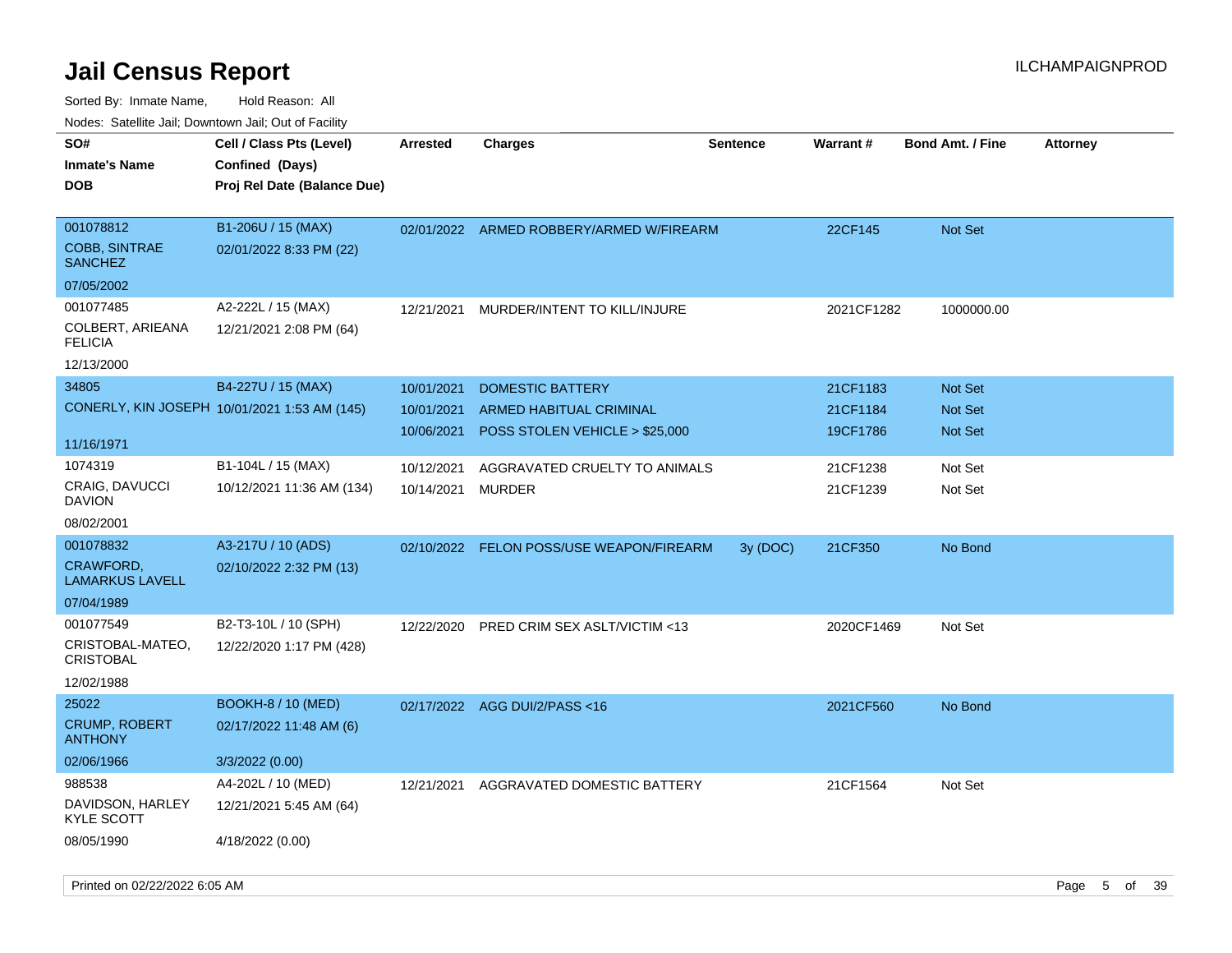| roaco. Calcillo dall, Downtown dall, Cal of Fability |                             |                 |                                          |                 |                 |                         |                 |
|------------------------------------------------------|-----------------------------|-----------------|------------------------------------------|-----------------|-----------------|-------------------------|-----------------|
| SO#                                                  | Cell / Class Pts (Level)    | <b>Arrested</b> | <b>Charges</b>                           | <b>Sentence</b> | <b>Warrant#</b> | <b>Bond Amt. / Fine</b> | <b>Attorney</b> |
| <b>Inmate's Name</b>                                 | Confined (Days)             |                 |                                          |                 |                 |                         |                 |
| <b>DOB</b>                                           | Proj Rel Date (Balance Due) |                 |                                          |                 |                 |                         |                 |
|                                                      |                             |                 |                                          |                 |                 |                         |                 |
| 001078538                                            | B1-205L / 10 (MED)          |                 | 10/26/2021 CRIM SEX ASSAULT/FORCE        |                 | 21CF1301        | Not Set                 |                 |
| DAWKINS, LEN                                         | 10/26/2021 8:18 PM (120)    |                 |                                          |                 |                 |                         |                 |
| 03/23/1987                                           |                             |                 |                                          |                 |                 |                         |                 |
| 56972                                                | B3-W8-32L / 10 (MED)        | 08/30/2021      | POSS STOLEN VEHICLE > \$25,000           |                 | 21CF1044        | Not Set                 |                 |
| DAY, DANIEL JOSEPH                                   | 08/30/2021 3:07 PM (177)    | 09/04/2021      | <b>BURGLARY</b>                          |                 | 21CF1054        | Not Set                 |                 |
|                                                      |                             |                 |                                          |                 |                 |                         |                 |
| 10/16/1982                                           |                             |                 |                                          |                 |                 |                         |                 |
| 64070                                                | <b>BOOKH-7 / 10 (MED)</b>   | 02/18/2022      | <b>BURGLARY</b>                          |                 | 2021CF1176      | 20000.00                |                 |
| DECKER, ANTHONY V                                    | 02/18/2022 6:52 PM (5)      | 02/18/2022      | POSSESSION OF METH<5 GRAMS               |                 | 2021CF1205      | 15000.00                |                 |
|                                                      |                             |                 | 02/18/2022 DRIVING ON SUSPENDED LICENSE  |                 | 2021TR8418      | 3000.00                 |                 |
| 11/27/1982                                           |                             |                 |                                          |                 |                 |                         |                 |
| 64463                                                | A4-106U / 15 (ADS)          | 02/11/2022      | AGG DUI/3/BAC 0.16+                      | 14m (DOC)       | 21CF676         | No Bond                 |                 |
| DOOLEY, CALVIN<br><b>DARWOOD</b>                     | 02/11/2022 11:24 AM (12)    |                 | 02/11/2022 AGG DUI/3/BAC 0.16+           | 18m (DOC)       | 20CF1326        | No Bond                 |                 |
| 05/13/1982                                           |                             |                 |                                          |                 |                 |                         |                 |
| 25659                                                | B4-125L / 15 (MAX)          | 06/15/2021      | <b>RESIDENTIAL BURGLARY</b>              |                 | 2020CF1218      | 50000.00                |                 |
| DORRIS, LORENZO                                      | 06/15/2021 6:17 AM (253)    | 06/15/2021      | <b>BURGLARY</b>                          |                 | 21CF689         | <b>Not Set</b>          |                 |
| 07/19/1966                                           |                             |                 |                                          |                 |                 |                         |                 |
| 786401                                               | BOOKH-3                     |                 | 02/22/2022 RECEIVE/POSS/SELL STOLEN VEH  |                 | 2021CF1167      | 5000.00                 |                 |
| DRUM, BRANDON<br><b>THOMAS</b>                       | 02/22/2022 12:42 AM (1)     |                 |                                          |                 |                 |                         |                 |
| 05/01/1985                                           |                             |                 |                                          |                 |                 |                         |                 |
| 1024895                                              | B1-203U / 10 (MED)          | 12/15/2021      | MFG/DEL 100<400 GR COCA/ANLG             |                 | 21CF1535        | <b>Not Set</b>          |                 |
| <b>EDWARDS, GEORGE</b><br><b>CORTEZ</b>              | 12/15/2021 12:26 PM (70)    |                 | 12/15/2021 AGGRAVATED BATTERY            |                 | 21CF1536        | Not Set                 |                 |
| 06/19/1994                                           |                             |                 |                                          |                 |                 |                         |                 |
| 1074720                                              | B2-T4-13U / 15 (SPH)        |                 | 01/19/2022 PRED CRIM SEX ASLT/VICTIM <13 |                 | 21CF1414        | 500000.00               |                 |
| ELVIR-REYES, JORGE<br><b>LEONARDO</b>                | 01/19/2022 1:43 PM (35)     |                 |                                          |                 |                 |                         |                 |
| 06/03/1988                                           |                             |                 |                                          |                 |                 |                         |                 |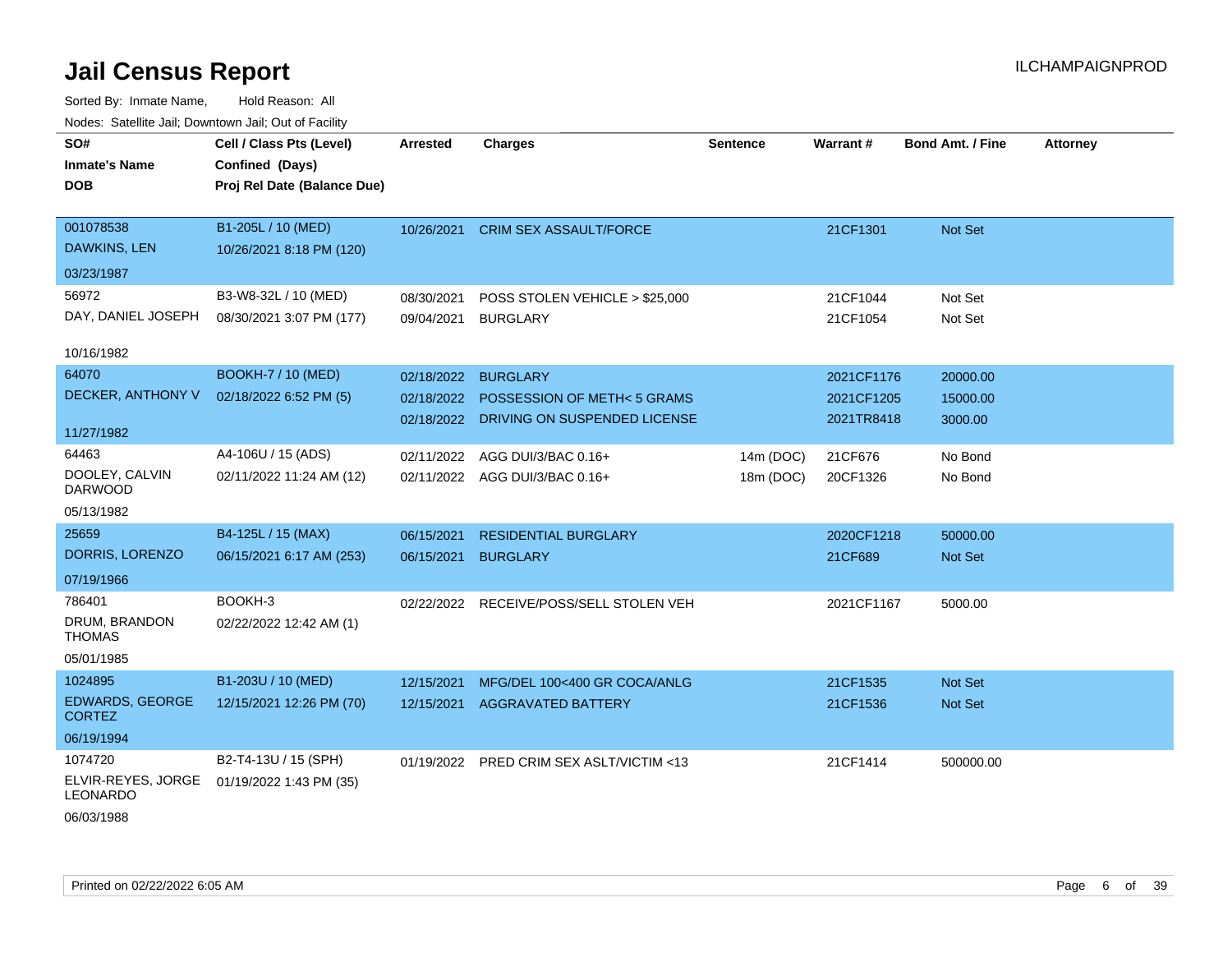Sorted By: Inmate Name, Hold Reason: All Nodes: Satellite Jail; Downtown Jail; Out of Facility

| ivouss. Saleling Jali, Downtown Jali, Out of Facility |                                             |                   |                                         |                 |              |                         |                 |
|-------------------------------------------------------|---------------------------------------------|-------------------|-----------------------------------------|-----------------|--------------|-------------------------|-----------------|
| SO#                                                   | Cell / Class Pts (Level)                    | Arrested          | <b>Charges</b>                          | <b>Sentence</b> | Warrant#     | <b>Bond Amt. / Fine</b> | <b>Attorney</b> |
| <b>Inmate's Name</b>                                  | Confined (Days)                             |                   |                                         |                 |              |                         |                 |
| <b>DOB</b>                                            | Proj Rel Date (Balance Due)                 |                   |                                         |                 |              |                         |                 |
|                                                       |                                             |                   |                                         |                 |              |                         |                 |
| 43977                                                 | B2-T1-02L / 5 (SPH)                         | 12/20/2021        | AGG FLEEING POLICE/21 MPH OVER          |                 | 21CF1566     | Not Set                 |                 |
| <b>EMKES, DOUGLAS</b><br><b>ALAN</b>                  | 12/20/2021 9:59 AM (65)                     | 12/20/2021        | <b>PAROLE REVOCATION</b>                |                 |              | No Bond                 |                 |
| 06/08/1959                                            |                                             |                   |                                         |                 |              |                         |                 |
| 987328                                                | A2-121L / 10 (MED)                          | 12/11/2021        | AGG ASLT PEACE OFF/FIRE/ER WRK          |                 | 21CF1515     | Not Set                 |                 |
| ERVIN, DEIDRA ANN<br><b>RUTH</b>                      | 12/11/2021 8:48 PM (74)                     |                   |                                         |                 |              |                         |                 |
| 04/15/1991                                            |                                             |                   |                                         |                 |              |                         |                 |
| 1026175                                               | B4-127U / 10 (MED)                          | 02/06/2022        | FELON FAIL/RETURN FRM FURLOUGH          |                 | 21CF1554     | No Bond                 |                 |
| FALCONER, AVERY                                       | 02/06/2022 4:49 AM (17)                     | 02/06/2022        | <b>CITY OV ARREST</b>                   |                 | 2021-OV-65   | 1000.00                 |                 |
| <b>FOX</b>                                            |                                             |                   | 02/07/2022 MFG/DEL 1<15 GR COCAINE/ANLG | 6y (DOC)        | 2019CF1617   | No Bond                 |                 |
| 04/07/1989                                            |                                             |                   |                                         |                 |              |                         |                 |
| 527081                                                | B3-W5-20L / 10 (MED)                        | 09/06/2021        | ARSON/REAL/PERSONAL PROP>\$150          |                 | 2021 CF 797  | 25000.00                |                 |
| FERGUSON.<br><b>CHRISTOPHER</b>                       | 09/06/2021 1:18 PM (170)                    |                   |                                         |                 |              |                         |                 |
| 12/21/1981                                            |                                             |                   |                                         |                 |              |                         |                 |
| 1039744                                               | B4-122U / 15 (MAX)                          | 12/06/2021 MURDER |                                         |                 | 20CF959      | 1000000.00              |                 |
| FONVILLE, TREVOY<br><b>JERMAINE</b>                   | 12/06/2021 10:52 AM (79)                    |                   |                                         |                 |              |                         |                 |
| 01/13/1996                                            |                                             |                   |                                         |                 |              |                         |                 |
| 001078863                                             | BOOKH-7 / 15 (MAX)                          | 02/19/2022        | FELON POSS/USE WEAPON/FIREARM           |                 | 2022-CF-AWOW | Not Set                 |                 |
| FOSTER, JOHN<br>CARELL                                | 02/19/2022 6:01 AM (4)                      |                   | 02/19/2022 POSSESSION OF STOLEN FIREARM |                 | 2022-CF-AWOW | Not Set                 |                 |
| 03/13/1981                                            |                                             |                   |                                         |                 |              |                         |                 |
| 518395                                                | B2-T3-12L / 15 (SPH)                        | 07/07/2020        | <b>CRIMINAL SEXUAL ASSAULT</b>          |                 | 2020-CF735   | 250000.00               |                 |
|                                                       | FRANDLE, MARK RYAN 07/07/2020 3:42 PM (596) |                   |                                         |                 |              |                         |                 |
| 09/10/1985                                            |                                             |                   |                                         |                 |              |                         |                 |
| 001077934                                             | A1-125L / 10 (MED)                          | 08/22/2021        | <b>DOMESTIC BATTERY</b>                 |                 | 21 CM 172    | 10000.00                |                 |
| FREED, LOGAN<br><b>SUZANNE</b>                        | 08/22/2021 11:45 PM (185)                   | 08/22/2021        | AGG DUI/ACCIDENT/DEATH                  |                 | 21CF1024     | Not Set                 |                 |
| 08/18/1996                                            |                                             |                   |                                         |                 |              |                         |                 |

Printed on 02/22/2022 6:05 AM Page 7 of 39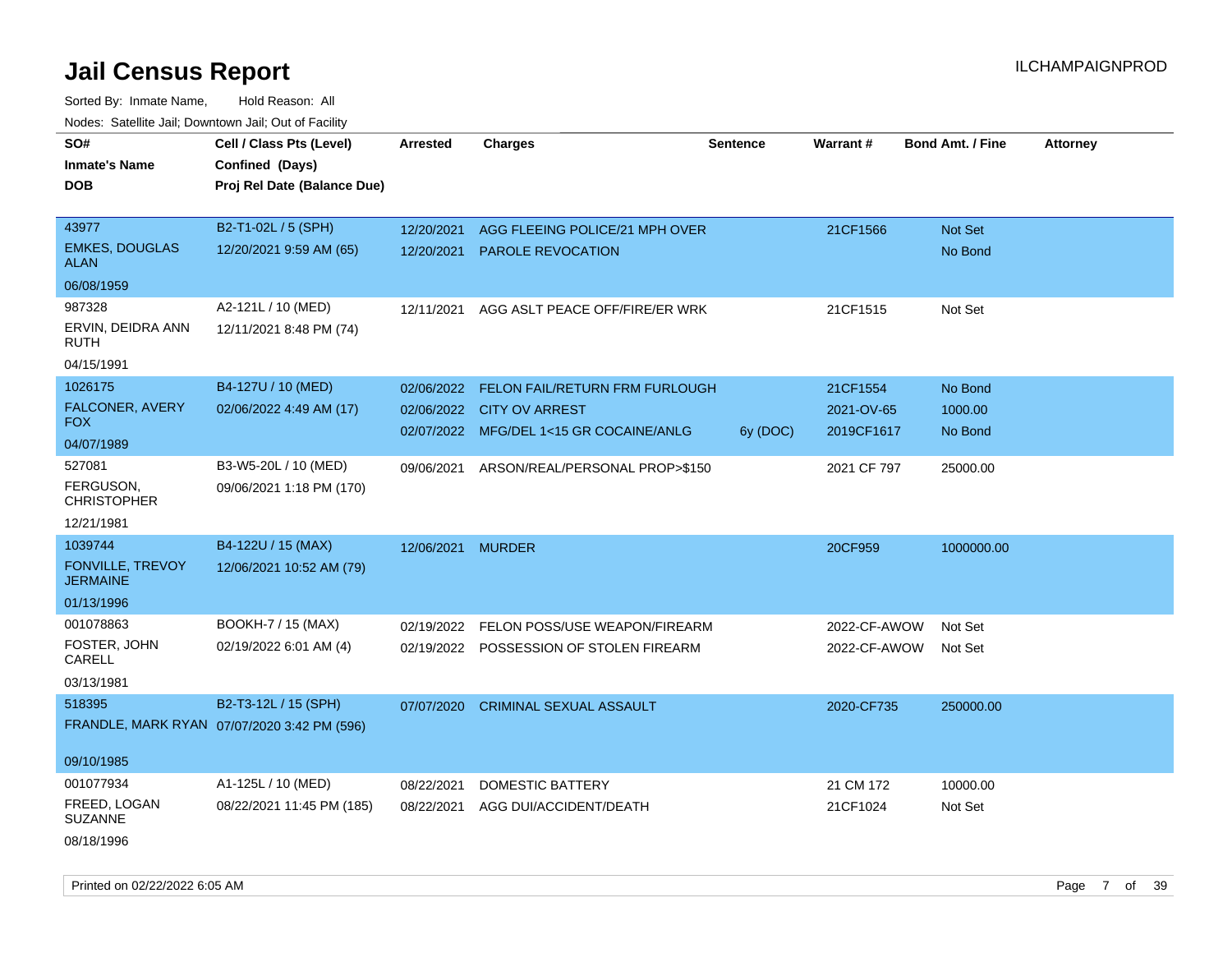Sorted By: Inmate Name, Hold Reason: All Nodes: Satellite Jail; Downtown Jail; Out of Facility

| Nodes: Satellite Jail; Downtown Jail; Out of Facility |                             |                 |                                           |                 |              |                         |                 |
|-------------------------------------------------------|-----------------------------|-----------------|-------------------------------------------|-----------------|--------------|-------------------------|-----------------|
| SO#                                                   | Cell / Class Pts (Level)    | <b>Arrested</b> | <b>Charges</b>                            | <b>Sentence</b> | Warrant#     | <b>Bond Amt. / Fine</b> | <b>Attorney</b> |
| <b>Inmate's Name</b>                                  | Confined (Days)             |                 |                                           |                 |              |                         |                 |
| <b>DOB</b>                                            | Proj Rel Date (Balance Due) |                 |                                           |                 |              |                         |                 |
|                                                       |                             |                 |                                           |                 |              |                         |                 |
| 001078290                                             | A1-125U / 10 (ADS)          | 08/19/2021      | <b>MACHINE GUN/AUTO WEAPON/VEH</b>        |                 | 21CF1012     | Not Set                 |                 |
| <b>FREEMAN, ANGEL</b><br><b>JANILA KAY</b>            | 08/19/2021 1:26 AM (188)    |                 |                                           |                 |              |                         |                 |
| 12/25/1995                                            |                             |                 |                                           |                 |              |                         |                 |
| 1068917                                               | <b>BOOKH-1 / 5 (MIN)</b>    | 08/11/2021      | VIO ORDER/PRIOR VIO OF ORDER              |                 | 21CF965      | Not Set                 |                 |
| GARCIA, JUAN<br>CARLOS                                | 08/11/2021 9:24 PM (196)    |                 |                                           |                 |              |                         |                 |
| 10/21/1997                                            |                             |                 |                                           |                 |              |                         |                 |
| 001078154                                             | B4-121U / 10 (MED)          | 01/09/2022      | DRVG UNDER INFLU OF ALCOHOL               |                 | 2021 DT 182  | 5000.00                 |                 |
| <b>GENTRY, DAMON</b><br><b>LIONEL</b>                 | 01/09/2022 4:41 PM (45)     |                 | 01/09/2022 AGG DOMESTIC BATTERY/STRANGLE  |                 | 2021 CF 1396 | 50000.00                |                 |
| 12/25/1971                                            |                             |                 |                                           |                 |              |                         |                 |
| 001078633                                             | B2-T4-15U / 25 (SPH)        | 12/01/2021      | PRED CRIM SEX ASLT/VICTIM <13             |                 | 21CF1416     | 250000.00               |                 |
| GONZALEZ-GUILLEN,<br><b>EDWARD</b>                    | 12/01/2021 12:08 PM (84)    |                 |                                           |                 |              |                         |                 |
| 08/25/2002                                            |                             |                 |                                           |                 |              |                         |                 |
| 001078607                                             | B4-221L / 15 (MAX)          | 11/22/2021      | FELON POSS/USE FIREARM/PAROLE             |                 | 21CF1437     | Not Set                 |                 |
| <b>GRAY, WILLIAM</b><br><b>DA'VON</b>                 | 11/22/2021 2:57 PM (93)     | 11/22/2021      | ATTEMPT (FIRST DEGREE MURDER)             |                 | 21CF1435     | Not Set                 |                 |
| 04/18/1984                                            |                             |                 |                                           |                 |              |                         |                 |
| 1069726                                               | BOOKH-3                     | 02/21/2022      | CRIM DAMAGE TO PROPERTY <\$500            |                 | 2021CM214    | 1000.00                 |                 |
| GREER, CONNOR JAY                                     | 02/21/2022 1:41 PM (2)      |                 | 02/21/2022 POSS AMT CON SUB EXCEPT(A)/(D) |                 | 2021CF472    | 25000.00                |                 |
| 02/22/1994                                            |                             |                 | 02/21/2022 BURGLARY W/O CAUSING DAMAGE    |                 | 2019CF1421   | 25000.00                |                 |
| 56342                                                 | B1-206L / 10 (MED)          | 10/21/2021      | THEFT CONTROL INTENT <\$500               |                 | 17CF1451     | 10000.00                |                 |
| <b>GRIFFIN, NATHAN</b>                                | 10/21/2021 4:20 PM (125)    | 10/21/2021      | DRIVING ON REVOKED LICENSE                |                 | 20TR1979     | 3000.00                 |                 |
| <b>EUGENE</b>                                         |                             | 10/21/2021      | <b>ARMED HABITUAL CRIMINAL</b>            |                 | 21CF1279     | Not Set                 |                 |
| 02/24/1969                                            |                             |                 |                                           |                 |              |                         |                 |
| 001078868                                             | BOOKH-5                     | 02/21/2022      | CRIM DAMAGE TO PROPERTY <\$500            |                 | 2022CMAWOW   | 100.00                  |                 |
| HARRIS-MINER,<br><b>NICHOLAS</b>                      | 02/21/2022 4:26 AM (2)      |                 | 02/21/2022 DISORDERLY CONDUCT             |                 | 2022CMAWOW   | Not Set                 |                 |

07/08/1998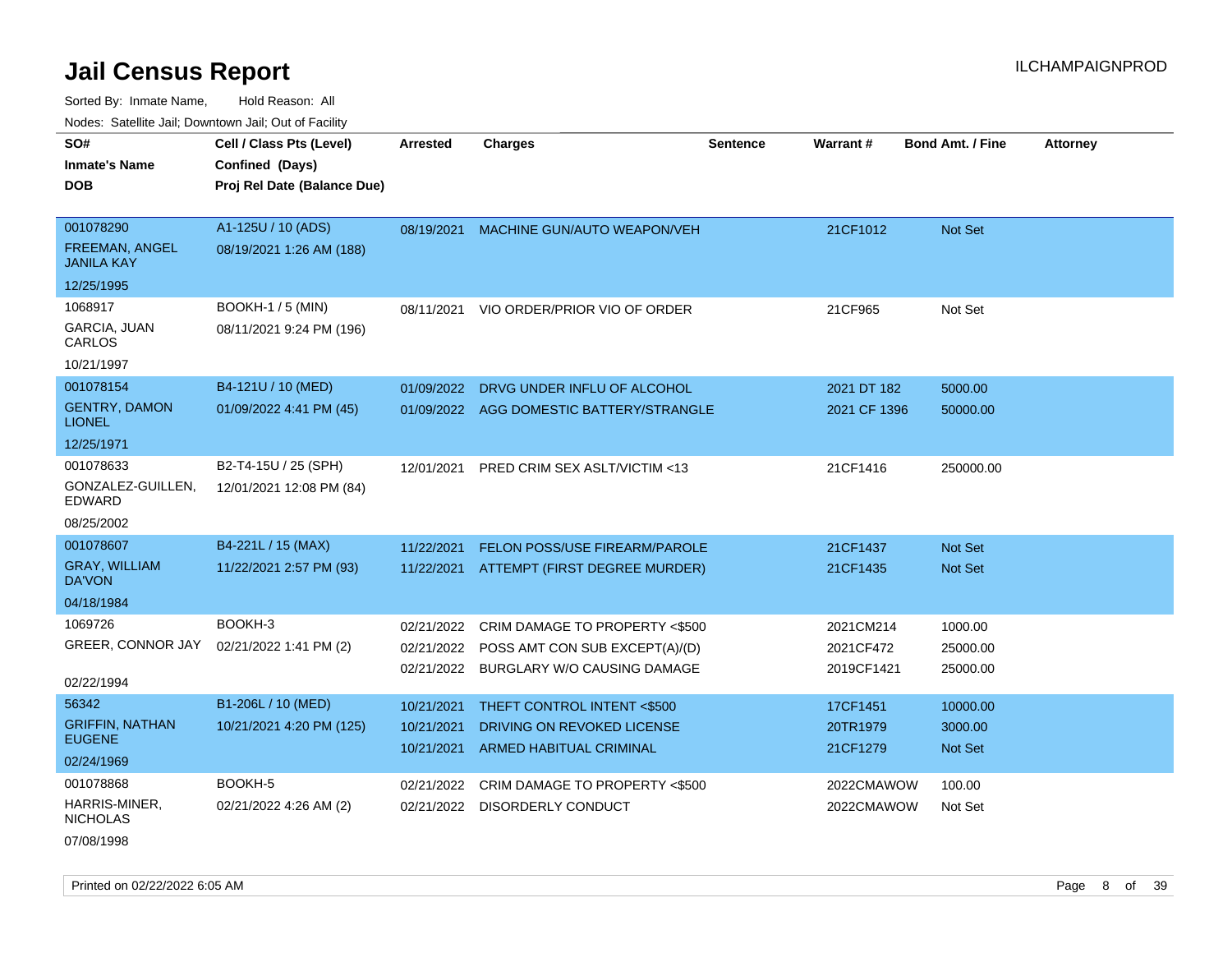| SO#                                                | Cell / Class Pts (Level)                   | Arrested   | <b>Charges</b>                           | <b>Sentence</b> | Warrant#  | <b>Bond Amt. / Fine</b> | <b>Attorney</b> |
|----------------------------------------------------|--------------------------------------------|------------|------------------------------------------|-----------------|-----------|-------------------------|-----------------|
| <b>Inmate's Name</b>                               | Confined (Days)                            |            |                                          |                 |           |                         |                 |
| <b>DOB</b>                                         | Proj Rel Date (Balance Due)                |            |                                          |                 |           |                         |                 |
|                                                    |                                            |            |                                          |                 |           |                         |                 |
| 001078488                                          | B2-T3-09U / 15 (SPH)                       | 10/14/2021 | PRED CRIM SEX ASLT/VICTIM <13            |                 | 21CF1232  | 500000.00               |                 |
| HERNANDEZ-LOPEZ,<br><b>ERNESTO</b>                 | 10/14/2021 3:15 PM (132)                   | 10/14/2021 | <b>FUGITIVE FROM JUSTICE</b>             |                 | 21CF1246  | Not Set                 |                 |
| 11/28/1975                                         |                                            |            |                                          |                 |           |                         |                 |
| 975293                                             | B2-T4-14L / 10 (SPH)                       | 07/21/2021 | VIO ORDER/PRIOR VIO OF ORDER             |                 | 21CF914   | No Bond                 |                 |
| HILL, JACOB MILES                                  | 07/21/2021 8:43 PM (217)                   | 07/21/2021 | <b>STALKING</b>                          |                 | 2021CF863 | Not Set                 |                 |
|                                                    |                                            | 07/25/2021 | PAROLE REVOCATION                        |                 | CH2104646 | Not Set                 |                 |
| 02/06/1988                                         |                                            | 08/18/2021 | HARASS WITNESS/FAMILY MBR/REP            |                 | 21CF992   | Not Set                 |                 |
|                                                    |                                            | 09/09/2021 | AGG STALKING/BODILY HARM                 |                 | 21CF1073  | Not Set                 |                 |
| 48471                                              | B1-207L / 15 (MAX)                         |            | 08/08/2021 AGG BATTERY/DISCHARGE FIREARM |                 | 21CF946   | Not Set                 |                 |
| <b>HILL, RAMESH</b><br><b>JERMAINE</b>             | 08/08/2021 4:45 AM (199)                   |            |                                          |                 |           |                         |                 |
| 12/11/1978                                         |                                            |            |                                          |                 |           |                         |                 |
| 1072876                                            | A2-220U / 5 (ADS)                          |            | 02/10/2022 METH DELIVERY/5<15 GRAMS      | 4y (DOC)        | 21CF143   | No Bond                 |                 |
| <b>BELL</b>                                        | HOUTCHINS, SAVANNA 02/10/2022 5:10 PM (13) |            |                                          |                 |           |                         |                 |
| 07/10/1996                                         | 2/17/2022 (0.00)                           |            |                                          |                 |           |                         |                 |
| 999198                                             | B4-226L / 15 (MAX)                         |            | 11/30/2021 FELON POSS/USE FIREARM PRIOR  |                 | 21CF1377  | 500000.00               |                 |
| <b>HOWARD, BRION LIN</b>                           | 11/30/2021 10:41 AM (85)                   |            |                                          |                 |           |                         |                 |
| 06/10/1992                                         |                                            |            |                                          |                 |           |                         |                 |
| 38993                                              | B4-126L / 15 (MAX)                         | 02/13/2021 | ATTEMPT (FIRST DEGREE MURDER)            |                 | 21CF181   | Not Set                 |                 |
| JACKSON, LAMONT<br><b>JEREMIE</b>                  | 02/13/2021 7:45 AM (375)                   |            |                                          |                 |           |                         |                 |
| 07/31/1973                                         |                                            |            |                                          |                 |           |                         |                 |
| 001078689                                          | B1-201L / 15 (MAX)                         | 12/17/2021 | FIREARM/FOID INVALID/NOT ELIG            |                 | 21CF1551  | No Bond                 |                 |
| <b>JACKSON, PRENTISS</b><br><b>MANSION DEWAYNE</b> | 12/18/2021 12:39 AM (67)                   |            |                                          |                 |           |                         |                 |
| 09/02/2003                                         | 1/30/2022 (0.00)                           |            |                                          |                 |           |                         |                 |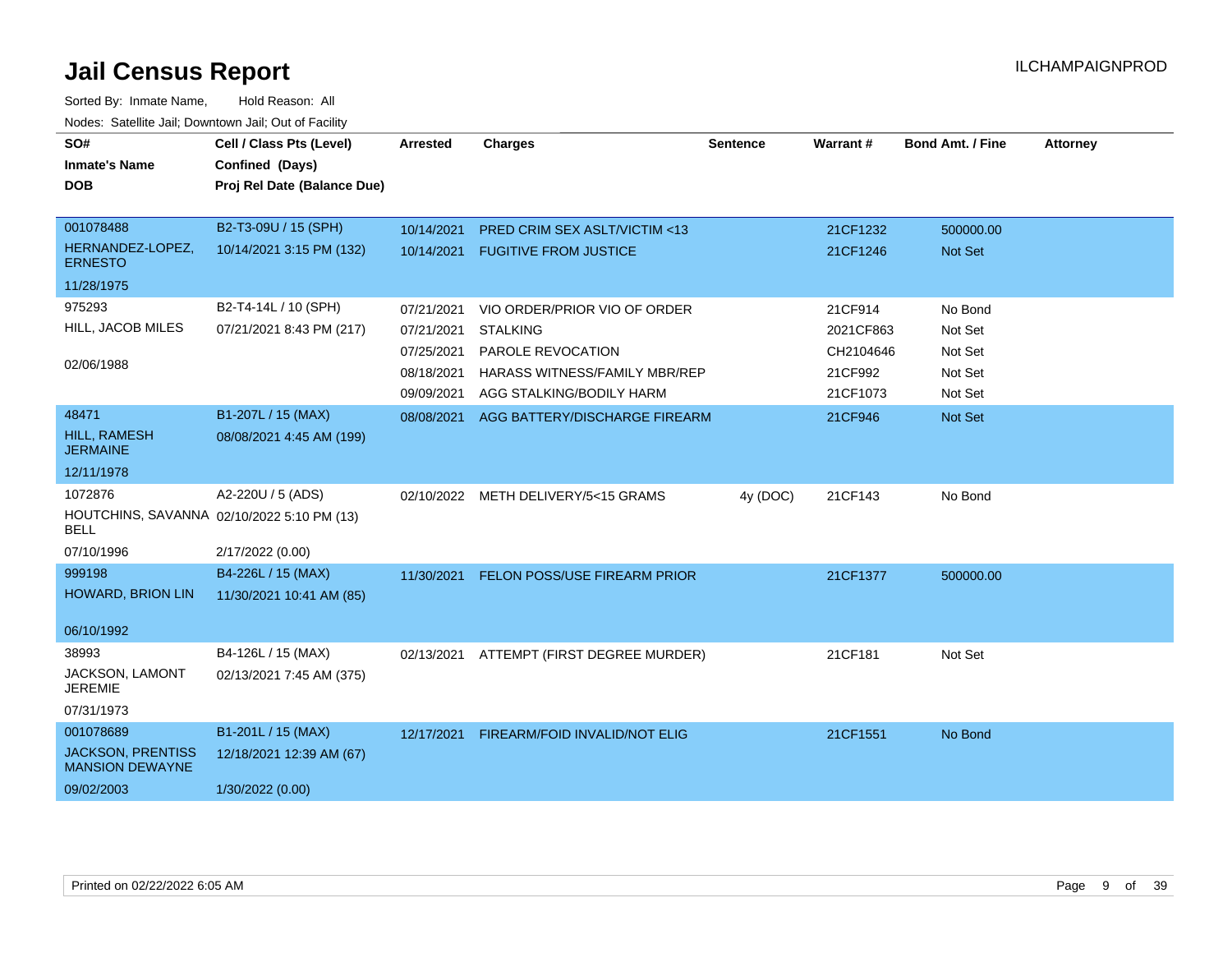| SO#                                      | Cell / Class Pts (Level)                   | <b>Arrested</b>     | <b>Charges</b>                            | <b>Sentence</b> | Warrant#    | <b>Bond Amt. / Fine</b> | <b>Attorney</b> |
|------------------------------------------|--------------------------------------------|---------------------|-------------------------------------------|-----------------|-------------|-------------------------|-----------------|
| <b>Inmate's Name</b>                     | Confined (Days)                            |                     |                                           |                 |             |                         |                 |
| <b>DOB</b>                               | Proj Rel Date (Balance Due)                |                     |                                           |                 |             |                         |                 |
|                                          |                                            |                     |                                           |                 |             |                         |                 |
| 001077487                                | B3-W8-30L / 10 (MED)                       | 12/03/2020          | FELON POSS/USE WEAPON/FIREARM             |                 | 20CF1377    | Not Set                 |                 |
| <b>JACKSON, TERRELL</b><br><b>DANDRE</b> | 12/03/2020 10:18 AM (447)                  |                     | 11/09/2021 AGG DISCHARGE FIREARM/OCC VEH  |                 | 21CR0331401 | No Bond                 |                 |
| 08/11/1990                               |                                            |                     |                                           |                 |             |                         |                 |
| 47843                                    | BOOKH-3                                    |                     | 02/20/2022 DRVG UNDER INFLU OF ALCOHOL    |                 | 2022CFAWOW  | Not Set                 |                 |
| JACKSON, WILLIAM<br><b>TERRY</b>         | 02/21/2022 2:22 PM (2)                     |                     |                                           |                 |             |                         |                 |
| 11/06/1977                               |                                            |                     |                                           |                 |             |                         |                 |
| 001077864                                | B1-103L / 15 (MAX)                         | 04/18/2021          | FELON POSS/USE WEAPON/FIREARM             |                 | 21CF428     | Not Set                 |                 |
| D                                        | JAMERSON, ANTHONY 04/18/2021 7:21 PM (311) |                     |                                           |                 |             |                         |                 |
| 01/26/1990                               |                                            |                     |                                           |                 |             |                         |                 |
| 63110                                    | A3-113L / 10 (ADS)                         |                     | 02/16/2022 CRIM DAMAGE TO PROPERTY <\$500 | 2y (DOC)        | 21CF1548    | No Bond                 |                 |
| JAMES, DOMINIQUE<br><b>JULIUS</b>        | 02/16/2022 5:24 PM (7)                     |                     |                                           |                 |             |                         |                 |
| 03/04/1983                               |                                            |                     |                                           |                 |             |                         |                 |
| 1076684                                  | BOOKH-7                                    | 02/19/2022 BURGLARY |                                           |                 | 2022CF159   | 10000.00                |                 |
| <b>JENKINS, KORON</b><br><b>SAMUEL</b>   | 02/19/2022 6:20 PM (4)                     |                     |                                           |                 |             |                         |                 |
| 04/28/2002                               |                                            |                     |                                           |                 |             |                         |                 |
| 001078703                                | A1-224L / 15 (ADS)                         | 12/20/2021          | MURDER/INTENT TO KILL/INJURE              |                 | 21CF1574    | Not Set                 |                 |
| JOHNS, SHANIQUH<br><b>THERESA</b>        | 12/22/2021 6:41 AM (63)                    |                     |                                           |                 |             |                         |                 |
| 04/03/1992                               |                                            |                     |                                           |                 |             |                         |                 |
| 001078788                                | A4-207U / 5 (ADS)                          |                     | 01/21/2022 AGGRAVATED BATTERY             |                 | 22CF93      | <b>Not Set</b>          |                 |
|                                          | JOHNSON, BRENTON Z 01/21/2022 8:33 PM (33) |                     |                                           |                 |             |                         |                 |
|                                          |                                            |                     |                                           |                 |             |                         |                 |
| 08/07/1987                               |                                            |                     |                                           |                 |             |                         |                 |
| 001078766                                | A3-215L / 5 (ADS)                          | 02/08/2022          | <b>AGGRAVATED BATTERY</b>                 |                 | 22CF160     | Not Set                 |                 |
| JOHNSON, IYONZI                          | 02/08/2022 11:56 AM (15)                   | 02/08/2022          | <b>BURGLARY</b>                           |                 | 22CF63      | 3000.00                 |                 |
| 07/16/1994                               |                                            |                     |                                           |                 |             |                         |                 |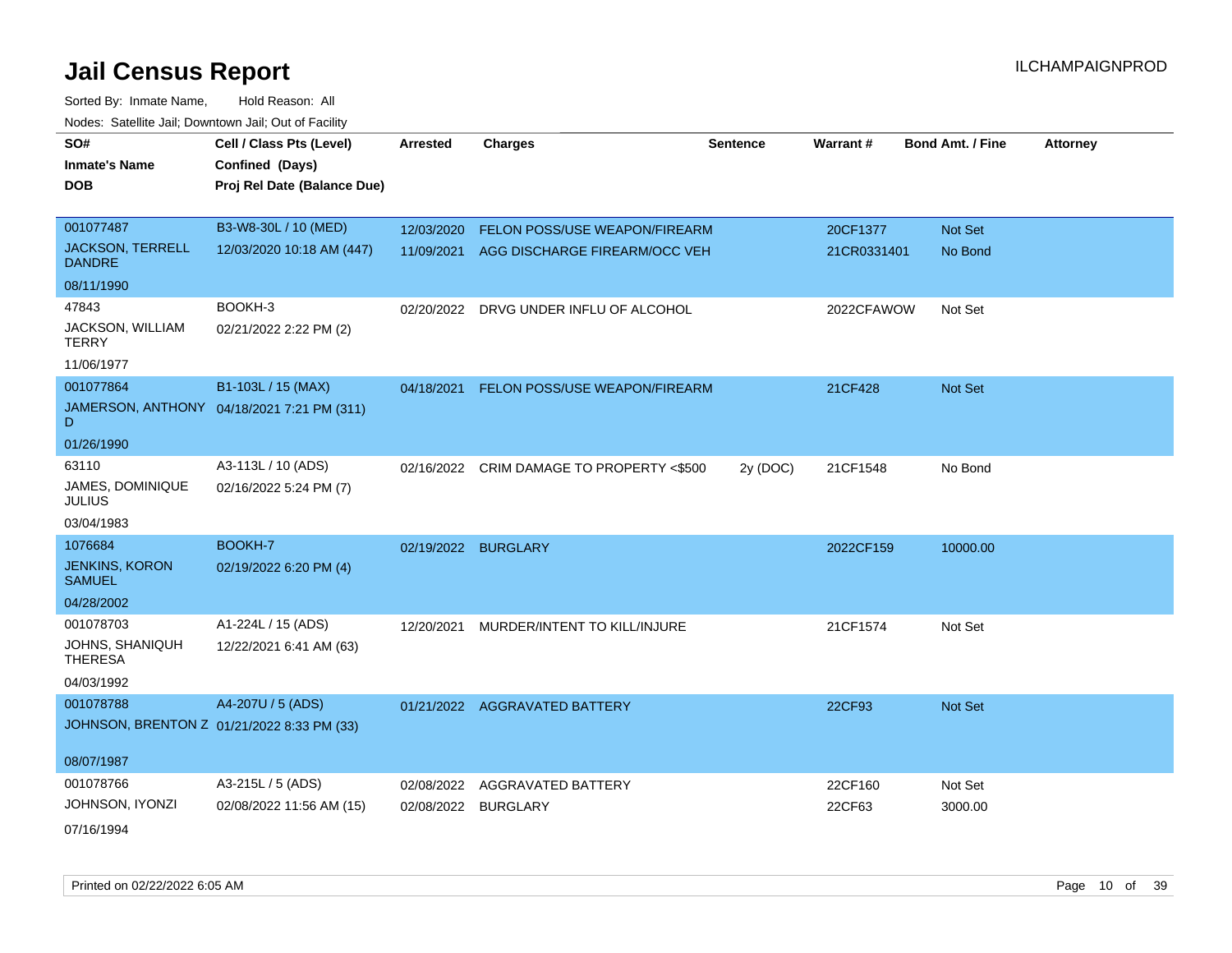| SO#<br><b>Inmate's Name</b><br><b>DOB</b>                         | Cell / Class Pts (Level)<br>Confined (Days)<br>Proj Rel Date (Balance Due) | Arrested                               | <b>Charges</b>                                                           | <b>Sentence</b>        | Warrant#                          | <b>Bond Amt. / Fine</b>       | <b>Attorney</b> |
|-------------------------------------------------------------------|----------------------------------------------------------------------------|----------------------------------------|--------------------------------------------------------------------------|------------------------|-----------------------------------|-------------------------------|-----------------|
| 001078645<br><b>JONES, KELVIN</b><br><b>KHYRIC</b>                | B4-222U / 10 (MED)<br>12/02/2021 6:56 PM (83)                              | 12/02/2021                             | AGG DISCHARGE FIREARM                                                    |                        | 21CF1478                          | No Bond                       |                 |
| 02/27/2001                                                        |                                                                            |                                        |                                                                          |                        |                                   |                               |                 |
| 956822<br>JONES, MARIO<br>NATHANIEL<br>10/27/1987                 | B1-205U / 15 (MAX)<br>11/25/2021 10:37 AM (90)                             | 11/25/2021<br>11/25/2021<br>11/25/2021 | AGGRAVATED DOMESTIC BATTERY<br>PAROLE REVOCATION<br>UNLAWFUL RESTRAINT   |                        | 21CF1442<br>CH2106361<br>21CF1443 | Not Set<br>No Bond<br>Not Set |                 |
| 59668<br><b>JONES, MARTELL</b><br><b>DEANGELO</b>                 | A4-201L / 15 (ADS)<br>02/11/2022 3:19 PM (12)                              | 02/11/2022                             | FAIL TO RPT CHNG ADDRESS/EMPL<br>02/11/2022 AGGRAVATED ARSON/BODILY HARM |                        | 20 CF 1241<br>22 CF 169           | 75000.00<br>75000.00          |                 |
| 07/11/1983                                                        |                                                                            |                                        |                                                                          |                        |                                   |                               |                 |
| 1008468<br>JONES, MARTEZ<br>LAMONTE<br>06/22/1993                 | B4-226U / 10 (MED)<br>12/01/2021 1:28 PM (84)                              | 12/01/2021<br>12/02/2021               | FELON POSS/USE WEAPON/FIREARM<br>PROBATION VIOLATION                     |                        | 21CF1472<br>20CF1151              | Not Set<br>Not Set            |                 |
| 001078848<br><b>JORDAN, BRIAN</b><br><b>RASHEED</b><br>10/21/1990 | A3-115L / 10 (ADS)<br>02/14/2022 2:29 AM (9)                               |                                        | 02/14/2022 AGG DUI/NO VALID DL                                           |                        | 22CF176                           | Not Set                       |                 |
| 506244<br>JOSLIN, JASON LEE<br>12/22/1985                         | B1-204L / 15 (MAX)<br>07/15/2021 4:38 AM (223)                             | 07/15/2021                             | ARMED ROBBERY/ARMED W/FIREARM                                            | 19y/6m (DOC) 2021CF791 |                                   | 250000.00                     |                 |
| 44798<br>KILLAM, STEVEN<br><b>WAYNE</b><br>03/30/1977             | BOOKH-7<br>02/20/2022 10:50 AM (3)                                         | 02/20/2022<br>02/20/2022               | <b>AGGRAVATED BATTERY</b><br><b>RESIST/OBSTRUCTING A PEACE OFFICEF</b>   |                        | 21CFAWOW                          | <b>Not Set</b><br>Not Set     |                 |
| 1068501<br>KING, JULIUS<br><b>EMANUEL</b><br>04/08/1985           | A4-106L / 5 (ADS)<br>02/07/2022 7:06 PM (16)                               |                                        | 02/07/2022 VIO ORDER/NOTICE/PRIOR VIO O/P                                |                        | 22CF156                           | No Bond                       |                 |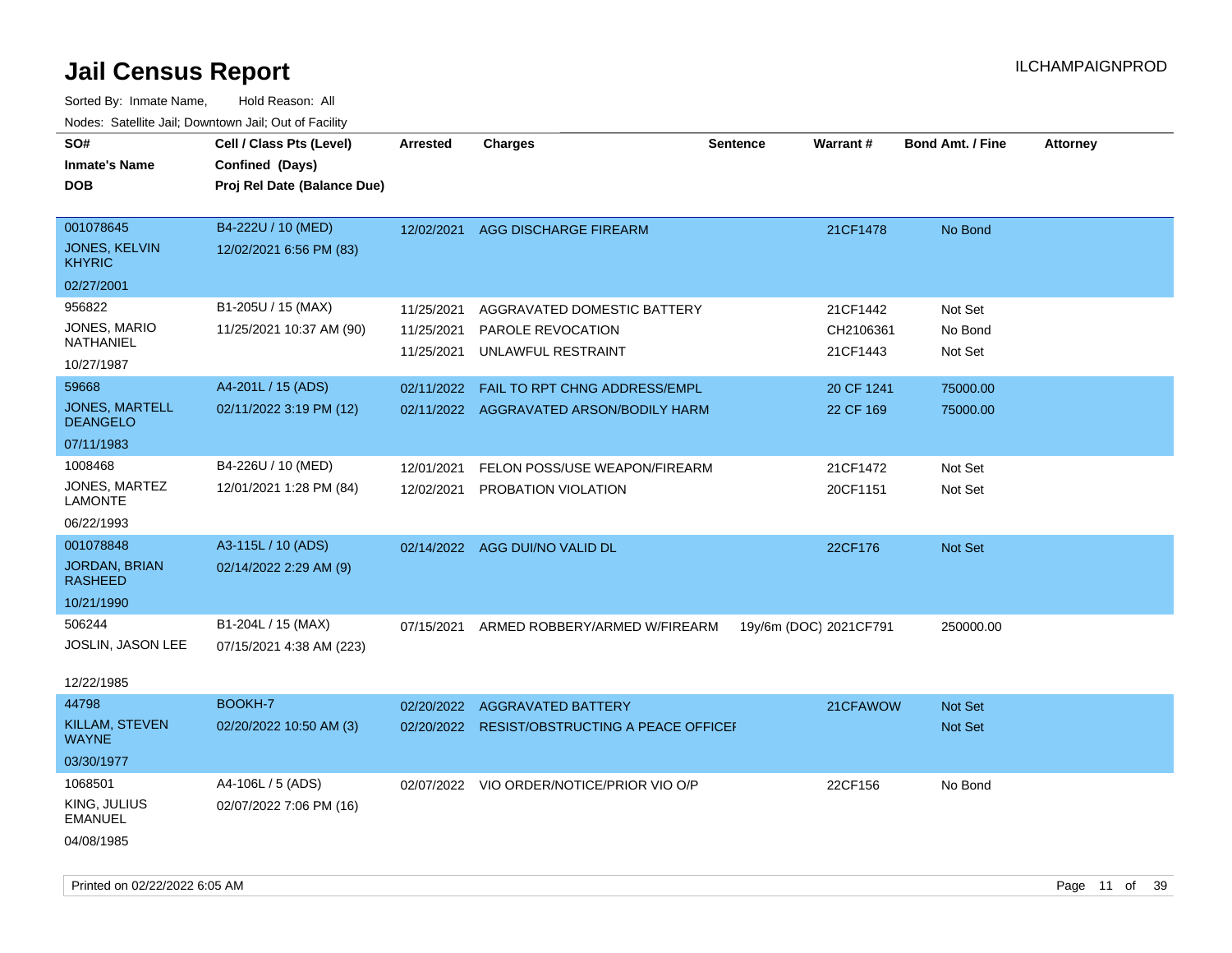| SO#<br><b>Inmate's Name</b><br><b>DOB</b>                                                                          | Cell / Class Pts (Level)<br>Confined (Days)<br>Proj Rel Date (Balance Due)                      | Arrested                                             | <b>Charges</b>                                                                                                                            | <b>Sentence</b> | Warrant#                                    | <b>Bond Amt. / Fine</b>                   | <b>Attorney</b> |
|--------------------------------------------------------------------------------------------------------------------|-------------------------------------------------------------------------------------------------|------------------------------------------------------|-------------------------------------------------------------------------------------------------------------------------------------------|-----------------|---------------------------------------------|-------------------------------------------|-----------------|
| 001078818<br>KINSEL, EVERAL<br><b>MICHAEL WILLIAM</b><br>10/16/1985                                                | A4-107U / 10 (MED)<br>02/04/2022 7:37 PM (19)                                                   | 02/04/2022                                           | DOMESTIC BATTERY/OTHER PRIOR                                                                                                              |                 | 22CF148                                     | <b>Not Set</b>                            |                 |
| 001078693<br>LARGE, JOSHUA DALE 12/19/2021 4:54 AM (66)<br>10/27/1985<br>1070011<br>LAWS, WILLIAM                  | B3-W4-16L / 5 (MIN)<br>B4-124U / 15 (MAX)<br>08/03/2021 3:53 PM (204)                           | 12/19/2021<br>12/19/2021<br>12/19/2021<br>08/03/2021 | <b>RETAIL THEFT</b><br>RECEIVE/POSS/SELL STOLEN VEH<br><b>RETAIL THEFT</b><br>AGG DISCH FIREARM/1ST AID PERS                              |                 | 20CF422<br>21CF1555<br>2021CM216<br>21CF929 | 20000.00<br>Not Set<br>5000.00<br>Not Set |                 |
| ZARAK, Third<br>07/06/1999<br>001078797<br>LEVIN, DANIEL DAVID<br>08/08/1984                                       | BOOKH-6 / 5 (ADS)<br>01/26/2022 3:00 PM (28)                                                    |                                                      | 01/26/2022 VIO STALKING NO CONTACT ORDER                                                                                                  |                 | 22CM31                                      | Not Set                                   |                 |
| 548089<br>LEWIS, LAWRENCE<br>PAUL, Third<br>02/08/1993<br>63639<br>LINDSEY, ANTHONY<br><b>MARTEZ</b><br>03/18/1985 | B1-204U / 15 (MAX)<br>12/04/2020 4:42 AM (446)<br>A4-205L / 5 (ADS)<br>01/28/2022 10:06 PM (26) | 12/04/2020<br>12/04/2020<br>12/04/2020               | ATTEMPT (FIRST DEGREE MURDER)<br>METH DELIVERY/100<400 GRAMS<br>AGG DOMESTIC BATTERY/STRANGLE<br>01/31/2022 FELON POSS/USE WEAPON/FIREARM | 5y (DOC)        | 20CF1378<br>20CF1481<br>18CF1507<br>22CF110 | Not Set<br>Not Set<br>10000.00<br>No Bond |                 |
| 001078817<br>LIPSCOMB, LADAROL<br><b>ANTHONY</b><br>10/01/2000                                                     | B1-207U / 10 (MED)<br>02/03/2022 11:33 PM (20)                                                  |                                                      | 02/03/2022 AGG UUW/PERSON/PREV CONVICTION                                                                                                 |                 | 22CF143                                     | <b>Not Set</b>                            |                 |
| 1065002<br>LOVELESS, DUSTIN<br>DEE<br>06/17/1982                                                                   | B3-W7-26L / 10 (MED)<br>11/16/2021 11:41 AM (99)                                                | 11/16/2021                                           | DOMESTIC BTRY/CONTACT/VIO O/P                                                                                                             |                 | 2019CF001781                                | 25000.00                                  |                 |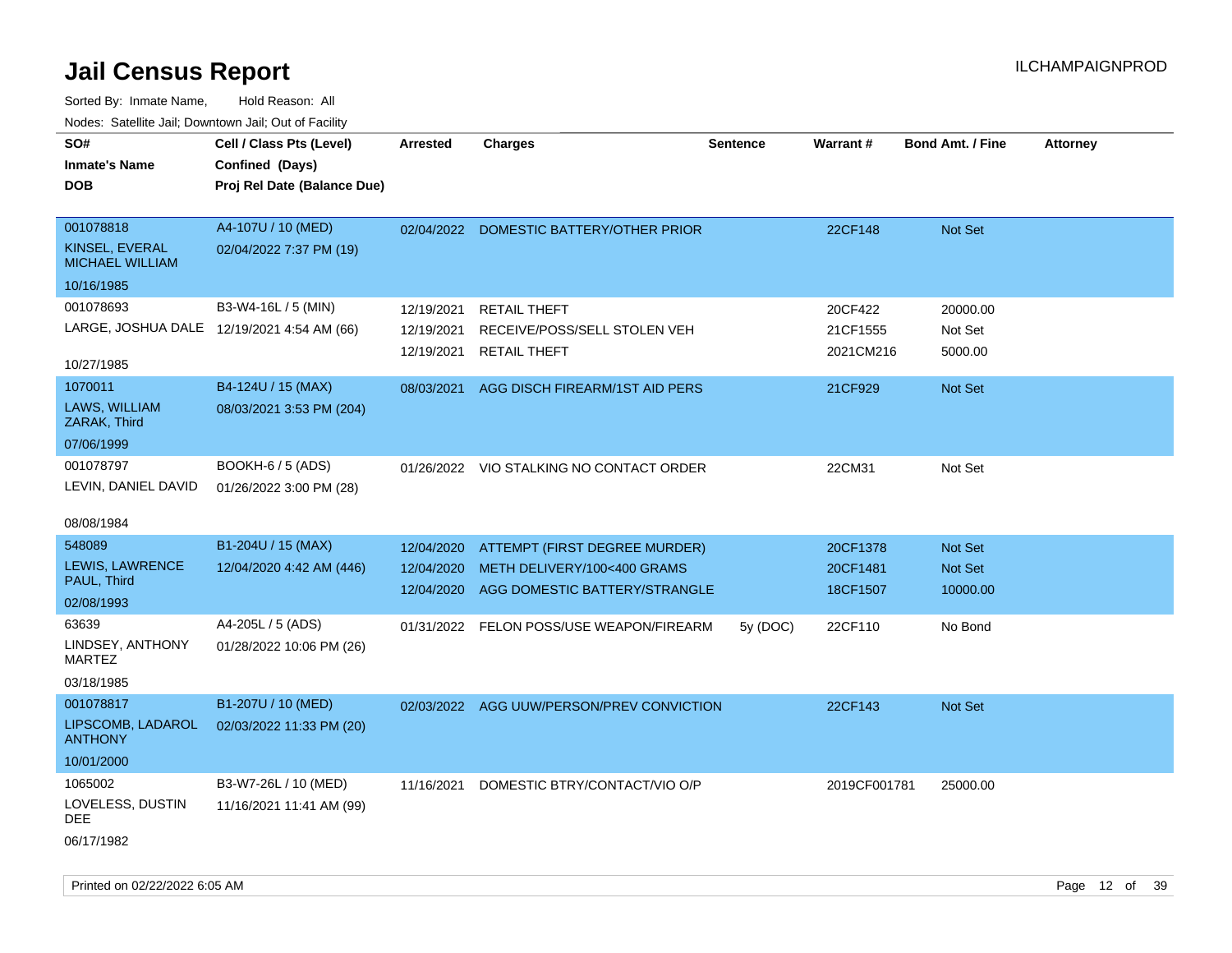| rouco. Calcillo Jali, Downtown Jali, Out of Facility |                                          |                 |                                           |                 |             |                         |                 |
|------------------------------------------------------|------------------------------------------|-----------------|-------------------------------------------|-----------------|-------------|-------------------------|-----------------|
| SO#                                                  | Cell / Class Pts (Level)                 | <b>Arrested</b> | <b>Charges</b>                            | <b>Sentence</b> | Warrant#    | <b>Bond Amt. / Fine</b> | <b>Attorney</b> |
| Inmate's Name                                        | Confined (Days)                          |                 |                                           |                 |             |                         |                 |
| <b>DOB</b>                                           | Proj Rel Date (Balance Due)              |                 |                                           |                 |             |                         |                 |
|                                                      |                                          |                 |                                           |                 |             |                         |                 |
| 001078869                                            | BOOKH-3                                  |                 | 02/22/2022 AGGRAVATED BATTERY             |                 | 22CFAWOW    | Not Set                 |                 |
| <b>LYONS, DAVID</b><br><b>SALVESTER</b>              | 02/22/2022 1:23 AM (1)                   |                 |                                           |                 |             |                         |                 |
| 04/15/1993                                           |                                          |                 |                                           |                 |             |                         |                 |
| 001078320                                            | A4-104L / 10 (ADS)                       | 02/14/2022      | CRIMINAL TRESPASS BUILDING                |                 | 22CM42      | Not Set                 |                 |
| MARSH, PAUL<br>OLUFUNMILAYO                          | 02/14/2022 6:56 PM (9)                   |                 |                                           |                 |             |                         |                 |
| 07/13/1994                                           |                                          |                 |                                           |                 |             |                         |                 |
| 1038892                                              | <b>BOOKH-8 / 10 (MED)</b>                |                 | 02/16/2022 PRED CRIM SEX ASLT/BODILY HARM |                 | 22CF199     | No Bond                 |                 |
| MCCAULEY, TIMOTHY<br>WILLIAM                         | 02/16/2022 8:49 PM (7)                   |                 |                                           |                 |             |                         |                 |
| 03/05/1989                                           |                                          |                 |                                           |                 |             |                         |                 |
| 48792                                                | B4-127L / 10 (MED)                       | 11/19/2021      | AGG BATTERY/DISCHARGE FIREARM             |                 | 21CF1425    | Not Set                 |                 |
| MCCLAIN, HURCHEL<br>JOSEPH                           | 11/20/2021 4:11 AM (95)                  |                 |                                           |                 |             |                         |                 |
| 05/01/1979                                           |                                          |                 |                                           |                 |             |                         |                 |
| 1004137                                              | A3-111U / 15 (ADS)                       |                 | 02/14/2022 AGG CRIM SEX ABUSE/VIC 13-17   |                 | 22CF165     | 250000.00               |                 |
|                                                      | MCDONALD, DAVON D 02/14/2022 4:21 PM (9) |                 |                                           |                 |             |                         |                 |
| 11/08/1992                                           |                                          |                 |                                           |                 |             |                         |                 |
| 001077938                                            | BOOKH-2 / 15 (ADS)                       | 05/10/2021      | AGG KIDNAPING DISCH FIR/HARM              |                 | 21CF532     | Not Set                 |                 |
| MCGAHA,                                              | 05/10/2021 7:02 PM (289)                 | 05/11/2021      | <b>MURDER</b>                             |                 | 2021-CF-215 | No Bond                 |                 |
| CHRISTOPHER D                                        |                                          | 05/27/2021      | ESCAPE FROM DEPT OF CORRECTION            |                 | 21CF600     | Not Set                 |                 |
| 07/27/1991                                           |                                          |                 |                                           |                 |             |                         |                 |
| 66710                                                | A4-101L / 15 (ADS)                       |                 | 01/19/2022 ARMED VIOLENCE/CATEGORY I      |                 | 22CF88      | <b>Not Set</b>          |                 |
| <b>MEEKS, CASSARIOUS</b><br><b>MONTE</b>             | 01/20/2022 11:40 AM (34)                 |                 |                                           |                 |             |                         |                 |
| 06/22/1984                                           |                                          |                 |                                           |                 |             |                         |                 |
| 1043071                                              | A2-120L / 10 (MED)                       | 11/08/2021      | CRIM DMG/GOVT PROP/<\$500                 |                 | 21CF1378    | Not Set                 |                 |
| MERRELL-<br>SUTHERLAND, ALICIA                       | 11/08/2021 2:22 AM (107)                 |                 |                                           |                 |             |                         |                 |
| 11/26/1972                                           |                                          |                 |                                           |                 |             |                         |                 |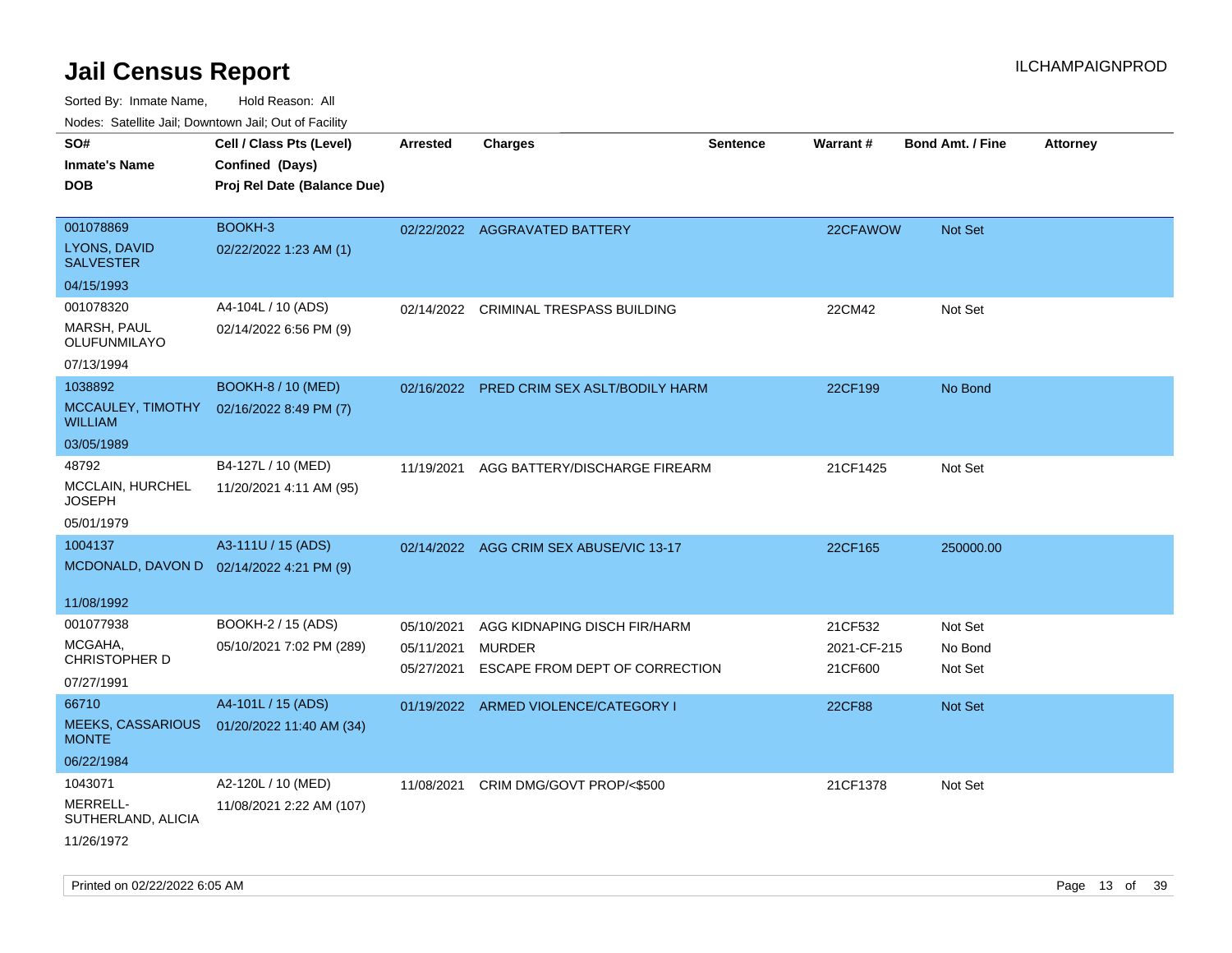Sorted By: Inmate Name, Hold Reason: All

Nodes: Satellite Jail; Downtown Jail; Out of Facility

| roaco. Oatomto dan, Downtown dan, Oat or Fability |                                             |                 |                                          |                 |                 |                         |                 |
|---------------------------------------------------|---------------------------------------------|-----------------|------------------------------------------|-----------------|-----------------|-------------------------|-----------------|
| SO#                                               | Cell / Class Pts (Level)                    | <b>Arrested</b> | <b>Charges</b>                           | <b>Sentence</b> | <b>Warrant#</b> | <b>Bond Amt. / Fine</b> | <b>Attorney</b> |
| <b>Inmate's Name</b>                              | Confined (Days)                             |                 |                                          |                 |                 |                         |                 |
| <b>DOB</b>                                        | Proj Rel Date (Balance Due)                 |                 |                                          |                 |                 |                         |                 |
|                                                   |                                             |                 |                                          |                 |                 |                         |                 |
| 41584                                             | B4-227L / 15 (MAX)                          | 12/01/2021      | <b>ARMED HABITUAL CRIMINAL</b>           |                 | 21CF1467        | Not Set                 |                 |
| MILLER, JOSE LOVELL 12/02/2021 1:04 AM (83)       |                                             |                 |                                          |                 |                 |                         |                 |
|                                                   |                                             |                 |                                          |                 |                 |                         |                 |
| 10/07/1975                                        |                                             |                 |                                          |                 |                 |                         |                 |
| 001077902                                         | A2-123L / 5 (ADS)                           | 11/23/2021      | BATTERY/CAUSE BODILY HARM                |                 | 21CM187         | Not Set                 |                 |
| MOFFETT, CAROLYN<br><b>REENE</b>                  | 11/21/2021 10:31 AM (94)                    |                 |                                          |                 |                 |                         |                 |
| 10/23/1988                                        |                                             |                 |                                          |                 |                 |                         |                 |
| 39106                                             | B3-W3-10L / 10 (MED)                        | 10/12/2021      | DOMESTIC BATTERY/OTHER PRIOR             |                 | 21CF1217        | <b>Not Set</b>          |                 |
| Junior                                            | MOORE, ANDREW LEE, 10/12/2021 1:02 AM (134) |                 |                                          |                 |                 |                         |                 |
| 04/12/1973                                        | 4/10/2022 (0.00)                            |                 |                                          |                 |                 |                         |                 |
| 1007239                                           | B4-225U / 10 (MED)                          | 12/29/2021      | <b>DOMESTIC BATTERY</b>                  | 3y (DOC)        | 21CF1607        | Not Set                 |                 |
| MOORE, ANDREW<br><b>VIRGIL</b>                    | 12/29/2021 8:40 PM (56)                     |                 |                                          |                 |                 |                         |                 |
| 08/20/1972                                        |                                             |                 |                                          |                 |                 |                         |                 |
| 539294                                            | B1-105L / 10 (MED)                          | 01/11/2022      | AGG DUI/NO VALID DL                      |                 | 22CF49          | Not Set                 |                 |
| MOSLEY, JAMES<br><b>CALVIN</b>                    | 01/11/2022 9:43 PM (43)                     |                 | 01/11/2022 PAROLE REVOCATION             |                 | CH2200227       | No Bond                 |                 |
| 12/11/1985                                        |                                             |                 |                                          |                 |                 |                         |                 |
| 522328                                            | A3-216U / 10 (ADS)                          |                 | 02/10/2022 FELON POSS/USE FIREARM PRIOR  |                 | 22CF170         | No Bond                 |                 |
| MOSLEY, VINCENT<br><b>DONZEL</b>                  | 02/10/2022 11:27 AM (13)                    |                 |                                          |                 |                 |                         |                 |
| 09/27/1985                                        |                                             |                 |                                          |                 |                 |                         |                 |
| 001078517                                         | B1-102L / 15 (MAX)                          |                 | 10/19/2021 ATTEMPT (FIRST DEGREE MURDER) |                 | 21CF1267        | Not Set                 |                 |
| <b>NELSON, RORY</b><br><b>DEMOND</b>              | 10/19/2021 3:55 AM (127)                    |                 |                                          |                 |                 |                         |                 |
| 08/14/1984                                        |                                             |                 |                                          |                 |                 |                         |                 |
| 1073913                                           | A1-124L / 10 (ADS)                          |                 | 02/12/2022 AGGRAVATED BATTERY            |                 | 22CF175         | Not Set                 |                 |
| OSBORNE, NICHOLE<br><b>MARIE</b>                  | 02/12/2022 12:50 PM (11)                    |                 |                                          |                 |                 |                         |                 |
| 06/22/1979                                        |                                             |                 |                                          |                 |                 |                         |                 |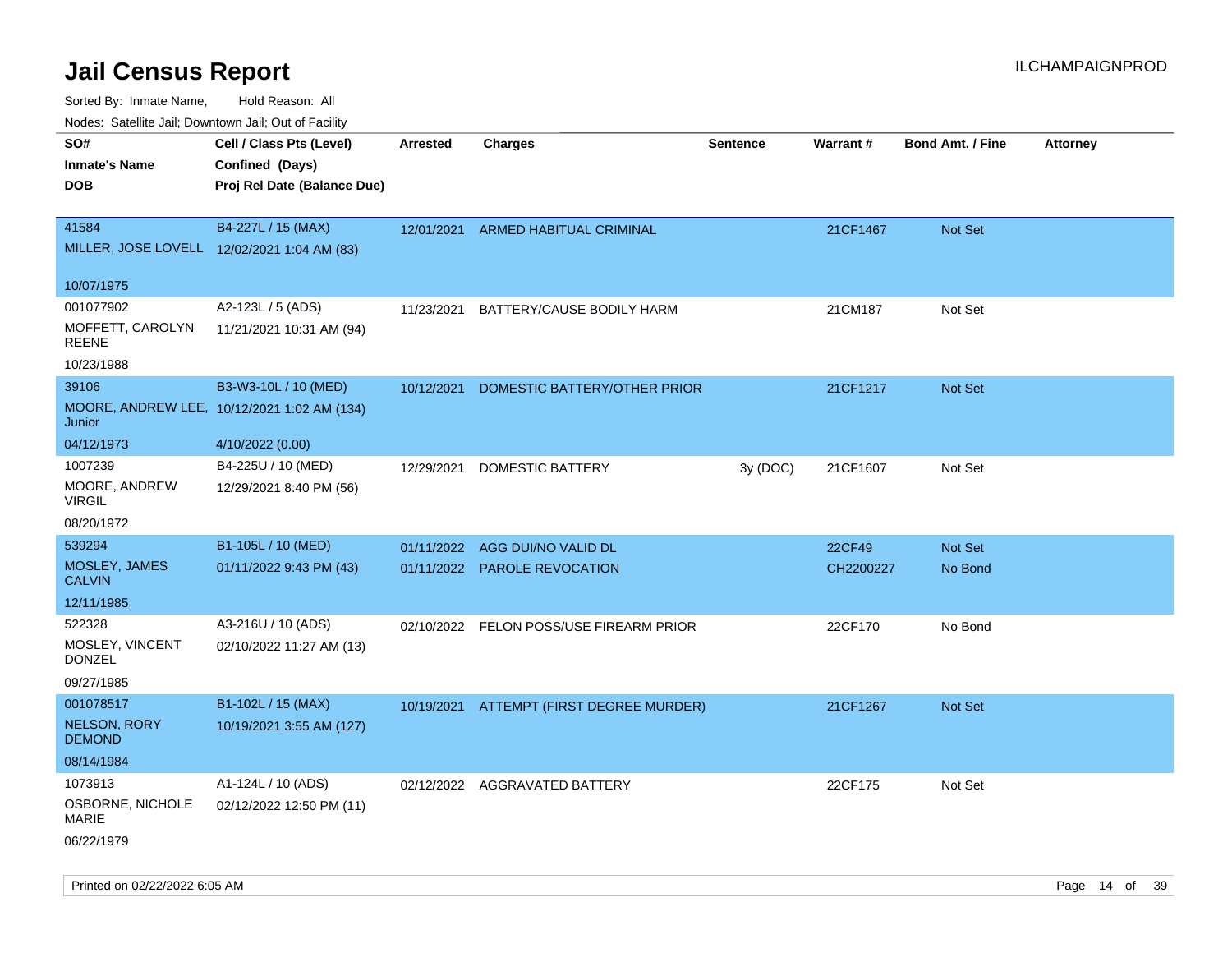Sorted By: Inmate Name, Hold Reason: All

| Nodes: Satellite Jail; Downtown Jail; Out of Facility |                                              |                    |                                          |                 |                 |                         |                 |
|-------------------------------------------------------|----------------------------------------------|--------------------|------------------------------------------|-----------------|-----------------|-------------------------|-----------------|
| SO#                                                   | Cell / Class Pts (Level)                     | <b>Arrested</b>    | <b>Charges</b>                           | <b>Sentence</b> | <b>Warrant#</b> | <b>Bond Amt. / Fine</b> | <b>Attorney</b> |
| <b>Inmate's Name</b>                                  | Confined (Days)                              |                    |                                          |                 |                 |                         |                 |
| <b>DOB</b>                                            | Proj Rel Date (Balance Due)                  |                    |                                          |                 |                 |                         |                 |
|                                                       |                                              |                    |                                          |                 |                 |                         |                 |
| 531922                                                | BOOKH-3                                      |                    | 02/21/2022 UNLAWFUL POSS CR/DEBIT CARD   |                 | 2022CFAWOW      | No Bond                 |                 |
| PARKS, KYLE CODY                                      | 02/21/2022 9:23 PM (2)                       |                    |                                          |                 |                 |                         |                 |
| 01/17/1983                                            |                                              |                    |                                          |                 |                 |                         |                 |
| 001078854                                             | A3-114L / 15 (ADS)                           |                    | 02/15/2022 ARMED VIOLENCE/CATEGORY I     |                 | 22CF190         | Not Set                 |                 |
| PATNAUDE, MARTY<br><b>WW</b>                          | 02/15/2022 5:12 PM (8)                       |                    |                                          |                 |                 |                         |                 |
| 08/26/2003                                            |                                              |                    |                                          |                 |                 |                         |                 |
| 1030954                                               | B4-223U / 15 (MAX)                           | 01/14/2022         | ARMED VIOLENCE/CATEGORY I                |                 | 22CF76          | Not Set                 |                 |
| PETTIGREW,<br><b>MALCOME JAMIESON</b>                 | 01/15/2022 4:35 AM (39)                      |                    | 01/14/2022 MFG/DEL CANNABIS/10-30 GRAMS  |                 | 2020CF9         | 15000.00                |                 |
| 02/20/1995                                            |                                              |                    |                                          |                 |                 |                         |                 |
| 1008308                                               | A4-105L / 10 (ADS)                           | 01/30/2022 ASSAULT |                                          |                 | 19CM364         | 4000.00                 |                 |
| PETTIGREW, MARIO<br><b>TRAVINIO</b>                   | 01/30/2022 6:15 AM (24)                      |                    | 01/30/2022 AGG BTRY/GREAT BOD HARM/60+   |                 | 22CF131         | No Bond                 |                 |
| 08/11/1992                                            |                                              |                    |                                          |                 |                 |                         |                 |
| 1059394                                               | <b>BOOKH-8 / 5 (ADS)</b>                     |                    | 02/16/2022 AGG DUI/NO VALID DL           |                 | 2020CF1396      | No Bond                 |                 |
| PHILLIPS, ISAAC<br><b>TERRELL</b>                     | 02/16/2022 9:00 AM (7)                       |                    |                                          |                 |                 |                         |                 |
| 12/27/1996                                            | 5/15/2022 (0.00)                             |                    |                                          |                 |                 |                         |                 |
| 001078841                                             | A3-211U / 10 (ADS)                           | 02/13/2022         | DEFACE FIREARM ID MARKINGS               |                 | 22CF174         | Not Set                 |                 |
|                                                       | PIERRE, JALEN JAMES 02/13/2022 12:47 AM (10) |                    |                                          |                 |                 |                         |                 |
| 06/07/2002                                            |                                              |                    |                                          |                 |                 |                         |                 |
| 001078799                                             | A4-105U / 10 (MED)                           |                    | 01/27/2022 FIREARM/FOID INVALID/NOT ELIG |                 | 22CF116         | Not Set                 |                 |
| PURNELL, MARKISE<br><b>MONROE</b>                     | 01/27/2022 9:50 AM (27)                      |                    |                                          |                 |                 |                         |                 |
| 07/13/2002                                            |                                              |                    |                                          |                 |                 |                         |                 |
| 001078669                                             | B3-W6-24L / 10 (MED)                         | 12/10/2021         | AGG DISCHARGE FIREARM/BLDG/SCH           |                 | 21CF1507        | Not Set                 |                 |
| RANGEL, ADRIAN                                        | 12/10/2021 12:53 AM (75)                     |                    |                                          |                 |                 |                         |                 |
| 11/25/2000                                            |                                              |                    |                                          |                 |                 |                         |                 |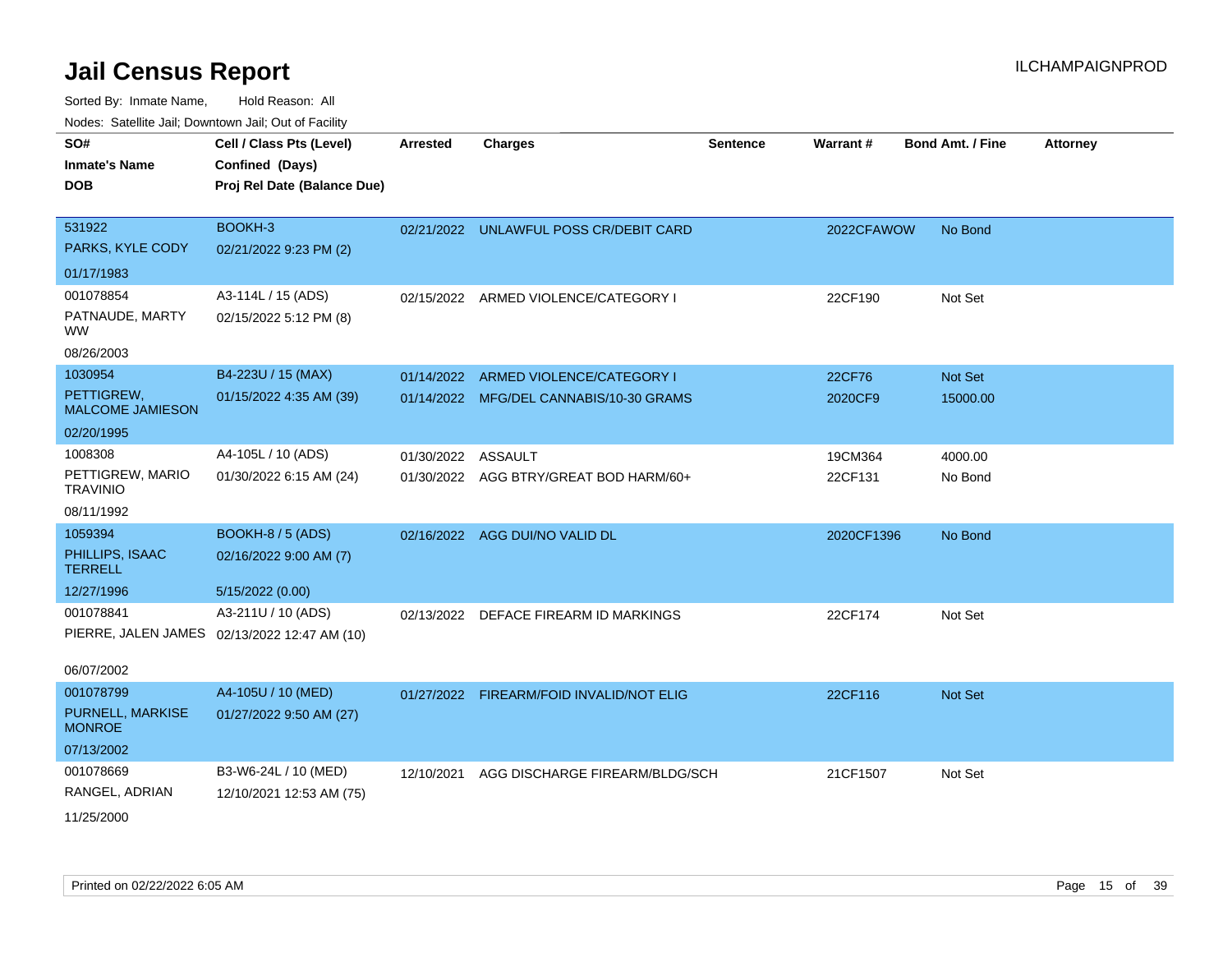| SO#                                    | Cell / Class Pts (Level)    | <b>Arrested</b> | <b>Charges</b>                           | <b>Sentence</b> | Warrant#   | <b>Bond Amt. / Fine</b> | <b>Attorney</b> |
|----------------------------------------|-----------------------------|-----------------|------------------------------------------|-----------------|------------|-------------------------|-----------------|
| <b>Inmate's Name</b>                   | Confined (Days)             |                 |                                          |                 |            |                         |                 |
| <b>DOB</b>                             | Proj Rel Date (Balance Due) |                 |                                          |                 |            |                         |                 |
|                                        |                             |                 |                                          |                 |            |                         |                 |
| 1066937                                | <b>BOOKH-3 / 10 (MED)</b>   |                 | 02/19/2022 AGG DOMESTIC BATTERY/STRANGLE |                 | 2021CF1100 | 50000.00                |                 |
| RAUP, CODY DANIEL<br><b>DRAYTON</b>    | 02/19/2022 11:09 PM (4)     |                 |                                          |                 |            |                         |                 |
| 05/19/1989                             |                             |                 |                                          |                 |            |                         |                 |
| 1069524                                | B3-W5-18L / 10 (MED)        | 08/08/2021      | MFG/DEL CANNABIS/30-500 GRAMS            |                 | 21CF953    | Not Set                 |                 |
| RAY-DAVIS, KAMARI<br>DAYVON            | 08/09/2021 2:44 AM (198)    |                 |                                          |                 |            |                         |                 |
| 03/30/2000                             |                             |                 |                                          |                 |            |                         |                 |
| 45473                                  | B2-T1-03U / 15 (SPH)        | 11/23/2021      | CHIL SEX OFFEN/RESIDE DAY CARE           |                 | 21CF1275   | 10000.00                |                 |
| <b>REXROAD, CALVIN</b><br><b>ALLEN</b> | 11/23/2021 6:27 PM (92)     | 11/23/2021      | <b>VIOLATE SEX OFFENDER REGIS</b>        |                 | 21CF546    | 50000.00                |                 |
| 10/04/1970                             |                             |                 |                                          |                 |            |                         |                 |
| 41229                                  | BOOKH-3                     | 02/22/2022      | AGG DUI                                  |                 | 22DTAWOW   | Not Set                 |                 |
| RICKETTS, COREY                        | 02/22/2022 3:04 AM (1)      | 02/22/2022      | DRIVING ON REVOKED LICENSE               |                 | 22TRAWOW   | Not Set                 |                 |
| <b>WILLIAM</b>                         |                             | 02/22/2022      | OPERATE UNINSURED MTR VEHICLE            |                 | 22TRAWOW   | Not Set                 |                 |
| 06/19/1974                             |                             | 02/22/2022      | <b>DISREG TRAFFIC CONTROL LIGHT</b>      |                 | 22TRAWOW   | Not Set                 |                 |
|                                        |                             | 02/22/2022      | TRANSP/CARRY ALC LIQ/DRIVER              |                 | 22TRAWOW   | Not Set                 |                 |
|                                        |                             | 02/22/2022      | DRVG UNDER INFLU OF ALCOHOL              |                 | 21DTAWOW   | Not Set                 |                 |
| 979485                                 | B2-T4-16L / 15 (SPH)        | 03/12/2021      | PRED CRIM SEX ASLT/VICTIM <13            |                 | 21CF282    | <b>Not Set</b>          |                 |
| RODRIGUEZ, JOSHUA<br><b>ANTHONY</b>    | 03/12/2021 1:57 PM (348)    |                 |                                          |                 |            |                         |                 |
| 04/06/1990                             |                             |                 |                                          |                 |            |                         |                 |
| 61330                                  | B4-123L / 15 (MAX)          | 12/01/2021      | ARMED HABITUAL CRIMINAL                  |                 | 21CF1473   | Not Set                 |                 |
| RUFFIN, JONATHON<br>CECIL              | 12/01/2021 5:34 AM (84)     | 12/01/2021      | PAROLE REVOCATION                        |                 | CH2107545  | No Bond                 |                 |
| 05/10/1984                             |                             |                 |                                          |                 |            |                         |                 |
| 1071161                                | B4-124L / 15 (MAX)          | 08/18/2021      | DELIVERY OF OR POSSESSION OF W/ INT      |                 | 21CF1008   | No Bond                 |                 |
| SANDERS, MARKELL<br>LAMAR              | 08/18/2021 6:18 PM (189)    |                 |                                          |                 |            |                         |                 |
| 02/02/2000                             |                             |                 |                                          |                 |            |                         |                 |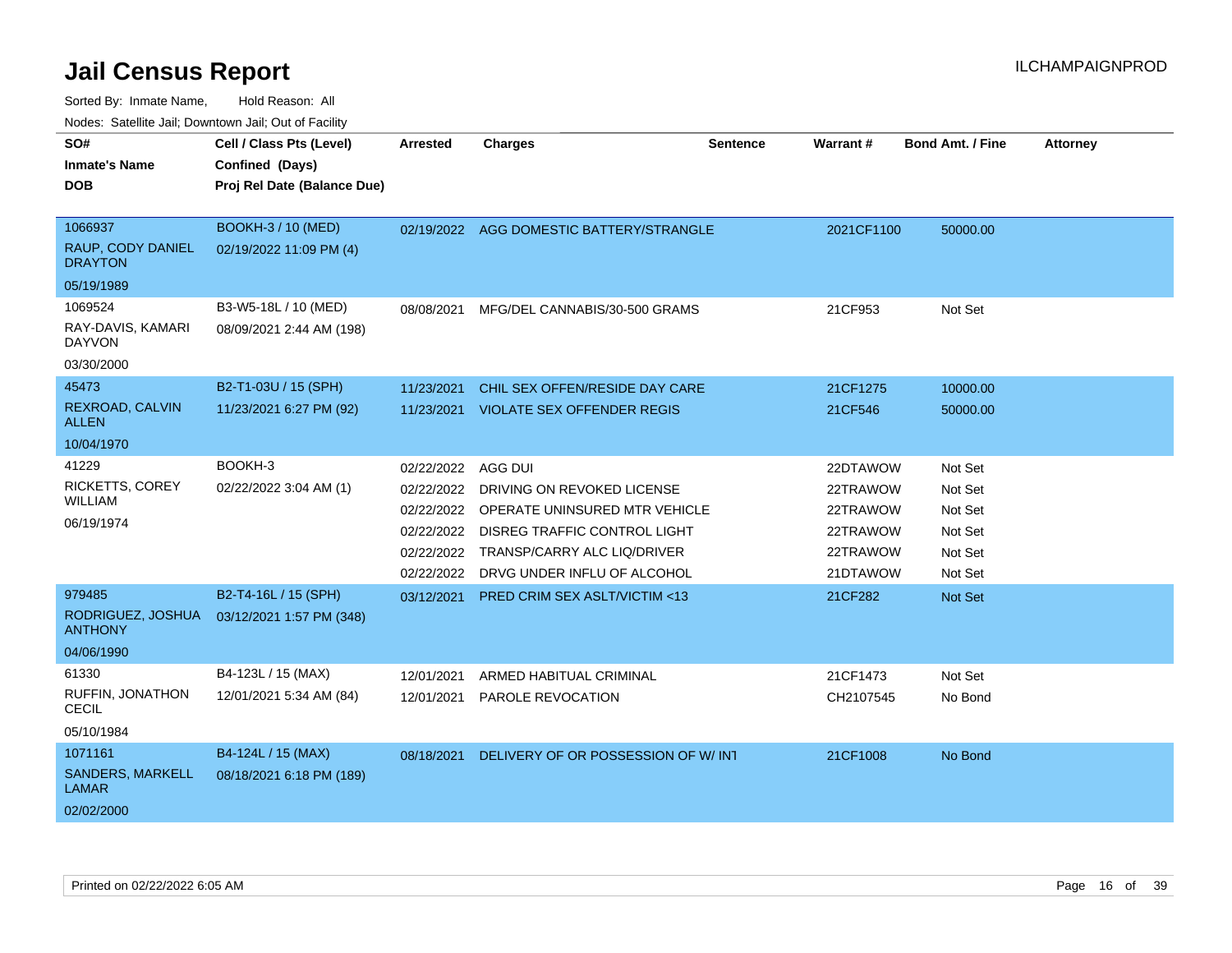| roaco. Catolino dall, Downtown dall, Out of Fability        |                             |            |                                          |                 |            |                         |                 |
|-------------------------------------------------------------|-----------------------------|------------|------------------------------------------|-----------------|------------|-------------------------|-----------------|
| SO#                                                         | Cell / Class Pts (Level)    | Arrested   | <b>Charges</b>                           | <b>Sentence</b> | Warrant#   | <b>Bond Amt. / Fine</b> | <b>Attorney</b> |
| <b>Inmate's Name</b>                                        | Confined (Days)             |            |                                          |                 |            |                         |                 |
| <b>DOB</b>                                                  | Proj Rel Date (Balance Due) |            |                                          |                 |            |                         |                 |
|                                                             |                             |            |                                          |                 |            |                         |                 |
| 1000820                                                     | A4-206L / 15 (ADS)          | 01/24/2022 | FELON POSS/USE WEAPON/FIREARM            |                 | 22CF105    | Not Set                 |                 |
| SCHNEIDER, SONGAN 01/24/2022 8:20 AM (30)<br><b>MICHAEL</b> |                             |            | 01/24/2022 AGGRAVATED DOMESTIC BATTERY   |                 | 21CF1433   | 25000.00                |                 |
| 08/18/1992                                                  |                             |            |                                          |                 |            |                         |                 |
| 001078748                                                   | B3-W4-14L / 10 (MED)        |            | 01/10/2022 AGGRAVATED BATTERY            |                 | 21CF151    | No Bond                 |                 |
| SCHROEDER, JOSHUA 01/10/2022 9:34 AM (44)<br><b>CURTIS</b>  |                             |            |                                          |                 |            |                         |                 |
| 09/04/1980                                                  | 3/8/2022 (0.00)             |            |                                          |                 |            |                         |                 |
| 001078698                                                   | B3-W1-04L / 5 (ADS)         | 12/20/2021 | <b>DIRECT CRIMINAL CONTEMPT</b>          |                 | 2019F44    | No Bond                 |                 |
| SIDES, BRIAN KEITH                                          | 12/20/2021 4:23 PM (65)     |            |                                          |                 |            |                         |                 |
|                                                             |                             |            |                                          |                 |            |                         |                 |
| 12/08/1969                                                  |                             |            |                                          |                 |            |                         |                 |
| 001078441                                                   | BOOKF-1 / 15 (ADS)          | 10/01/2021 | ARMED HABITUAL CRIMINAL                  |                 | 21CF1182   | Not Set                 |                 |
| SINGLETON, CORRIE<br>DERRELL                                | 10/01/2021 12:36 PM (145)   | 12/20/2021 | SPEEDING 26-34 MPH OVER LIMIT            |                 | 2021TR2701 | 1000.00                 |                 |
| 05/07/1983                                                  |                             |            |                                          |                 |            |                         |                 |
| 001078765                                                   | B4-223L / 10 (MED)          |            | 01/13/2022 FELON POSS/USE WEAPON/FIREARM |                 | 22CF66     | Not Set                 |                 |
| SMITH, COREY ADRIAN 01/13/2022 7:32 PM (41)                 |                             |            |                                          |                 |            |                         |                 |
|                                                             |                             |            |                                          |                 |            |                         |                 |
| 09/01/1987                                                  |                             |            |                                          |                 |            |                         |                 |
| 1038158                                                     | A4-103L / 10 (MED)          |            | 02/04/2022 CRIMINAL SEX ASSAULT/CONSENT  |                 | 22CF146    | Not Set                 |                 |
| SMITH, RASHAD<br><b>JARECE</b>                              | 02/04/2022 11:42 PM (19)    |            |                                          |                 |            |                         |                 |
| 09/16/1995                                                  |                             |            |                                          |                 |            |                         |                 |
| 001077770                                                   | A1-226L / 5 (MIN)           |            | 01/06/2022 RESIDENTIAL BURGLARY          |                 | 21CF319    | Not Set                 |                 |
| STOFFLE, KELLY ANNE 01/06/2022 3:14 PM (48)                 |                             |            |                                          |                 |            |                         |                 |
|                                                             |                             |            |                                          |                 |            |                         |                 |
| 04/12/1989                                                  |                             |            |                                          |                 |            |                         |                 |
| 38305                                                       | B2-T2-06L / 10 (SPH)        |            | 03/18/2020 CRIMINAL SEXUAL ABUSE         |                 | 20CF-343   | 500000.00               |                 |
| STOVER, JOSH                                                | 03/18/2020 10:24 AM (707)   |            |                                          |                 |            |                         |                 |
| ANDREW                                                      |                             |            |                                          |                 |            |                         |                 |
| 08/18/1973                                                  |                             |            |                                          |                 |            |                         |                 |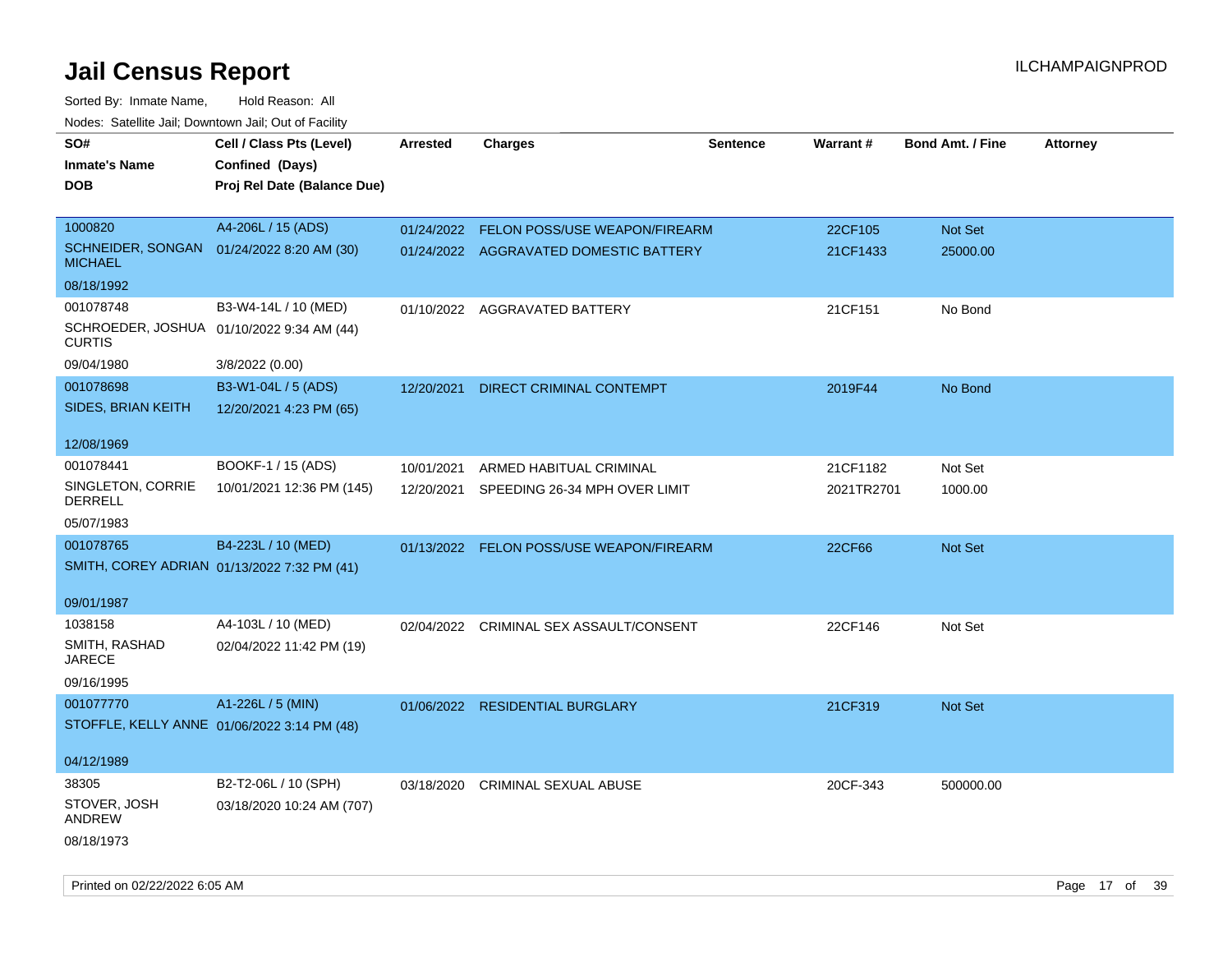| roacs. Catellite Jall, Downtown Jall, Out of Facility          |                                                                            |                 |                                                                                                          |                 |                              |                               |                 |
|----------------------------------------------------------------|----------------------------------------------------------------------------|-----------------|----------------------------------------------------------------------------------------------------------|-----------------|------------------------------|-------------------------------|-----------------|
| SO#<br><b>Inmate's Name</b><br><b>DOB</b>                      | Cell / Class Pts (Level)<br>Confined (Days)<br>Proj Rel Date (Balance Due) | <b>Arrested</b> | <b>Charges</b>                                                                                           | <b>Sentence</b> | Warrant#                     | <b>Bond Amt. / Fine</b>       | <b>Attorney</b> |
| 001078182<br><b>STRONG, KEVIN</b><br><b>GARDNER</b>            | B3-W2-06L / 5 (MIN)<br>12/20/2021 4:34 PM (65)                             | 12/20/2021      | DRIVING ON REVOKED LICENSE                                                                               |                 | 2021CF800                    | No Bond                       |                 |
| 02/12/1963                                                     | 3/19/2022 (0.00)                                                           |                 |                                                                                                          |                 |                              |                               |                 |
| 1062701<br>TAYLOR, CODY EARL                                   | B1-107L / 15 (MAX)<br>01/20/2022 11:31 AM (34)                             |                 | 01/20/2022 UNLAWFUL USE OF A WEAPON                                                                      | 10y (DOC)       | 2021CF114                    | No Bond                       |                 |
| 10/22/1997                                                     |                                                                            |                 |                                                                                                          |                 |                              |                               |                 |
| 1036650<br><b>TAYLOR, KORRION</b><br><b>VELEZ</b>              | A3-111L / 10 (MED)<br>02/16/2022 4:33 PM (7)                               |                 | 02/16/2022 ARMED VIOLENCE/CATEGORY I                                                                     |                 | 21CF845                      | 250000.00                     |                 |
| 03/18/1997                                                     |                                                                            |                 |                                                                                                          |                 |                              |                               |                 |
| 001078471<br>THATCH, OMARION<br><b>DIAMONTE</b><br>09/05/2003  | B4-221U / 10 (MED)<br>10/11/2021 1:26 AM (135)                             | 10/11/2021      | AGG UUW/VEHICLE/<21                                                                                      |                 | 21CF1210                     | 100.00                        |                 |
| 32058<br><b>THOMPSON, STEVEN</b><br><b>ONEAL</b><br>03/14/1969 | B4-123U / 15 (MAX)<br>06/14/2021 6:44 AM (254)                             |                 | 06/14/2021 AGG DISCH FIREARM                                                                             |                 | 21CF690                      | Not Set                       |                 |
| 001078792<br>TRAMBLE, TOM<br><b>MARCUS</b><br>02/28/1985       | A4-203L / 15 (ADS)<br>01/24/2022 10:24 AM (30)                             | 01/24/2022      | <b>FUGITIVE FROM JUSTICE</b><br>01/24/2022 FUGITIVE FROM JUSTICE<br>01/24/2022 ARMED VIOLENCE/CATEGORY I |                 | 22CF99<br>22CF100<br>22CF101 | Not Set<br>Not Set<br>Not Set |                 |
| 32910<br>TULL, CHRISTOPHER<br><b>MICHAEL</b>                   | B3-W1-02L / 10 (MED)<br>10/04/2021 10:53 PM (142)                          | 10/04/2021      | DOM BTRY/HARM/1-2 PRECONV                                                                                |                 | 21CF1189                     | Not Set                       |                 |
| 04/02/1971                                                     |                                                                            |                 |                                                                                                          |                 |                              |                               |                 |
| 961786<br><b>WARREN, DESIE</b><br>ARNEZ<br>04/28/1988          | A4-206U / 15 (ADS)<br>01/24/2022 7:23 AM (30)                              |                 | 01/24/2022 ARMED HABITUAL CRIMINAL                                                                       |                 | 22CF104                      | Not Set                       |                 |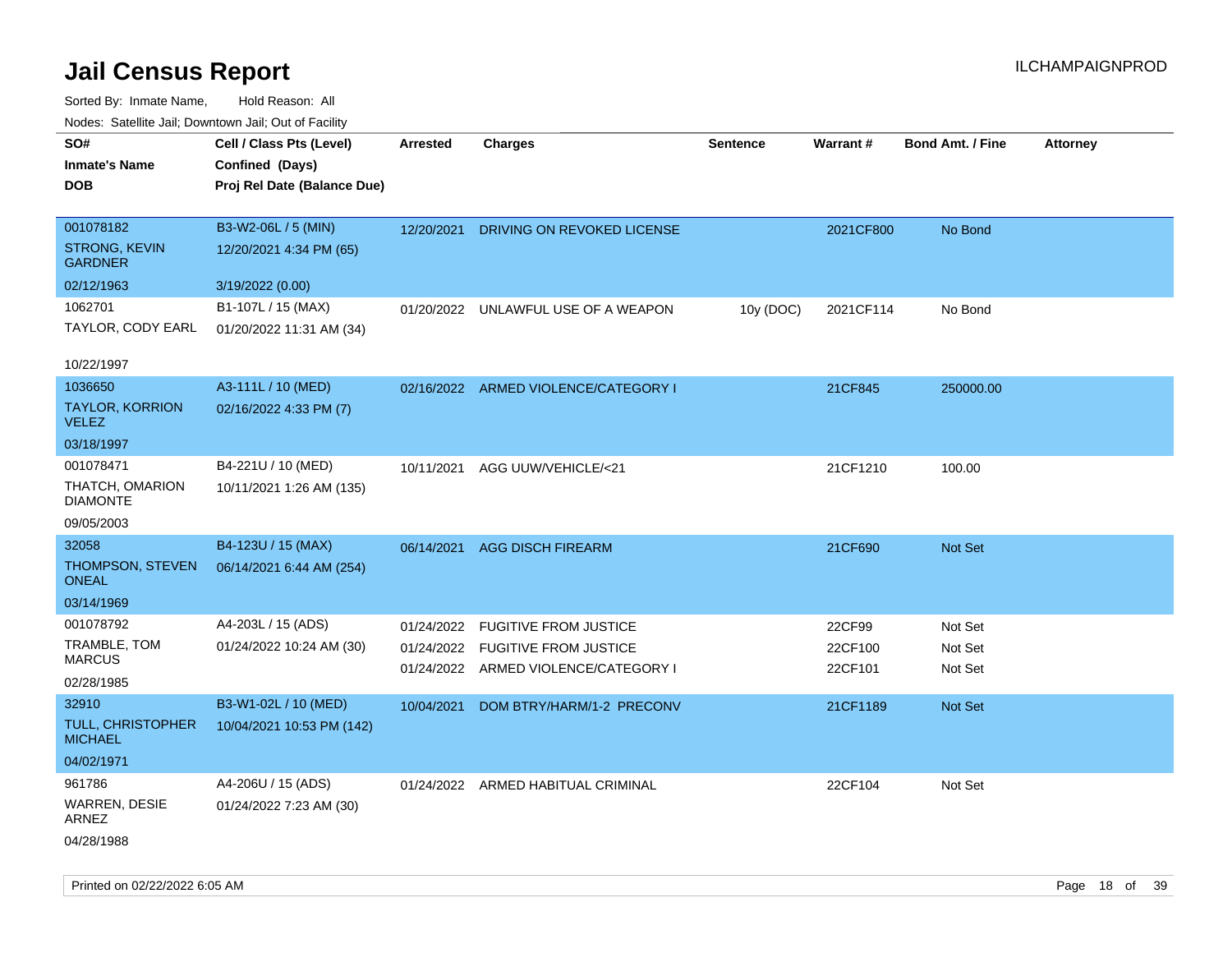Sorted By: Inmate Name, Hold Reason: All

Nodes: Satellite Jail; Downtown Jail; Out of Facility

| SO#<br><b>Inmate's Name</b><br><b>DOB</b>                                  | Cell / Class Pts (Level)<br>Confined (Days)<br>Proj Rel Date (Balance Due) | <b>Arrested</b>                        | <b>Charges</b>                                                                                | <b>Sentence</b> | Warrant#                      | <b>Bond Amt. / Fine</b>         | <b>Attorney</b> |
|----------------------------------------------------------------------------|----------------------------------------------------------------------------|----------------------------------------|-----------------------------------------------------------------------------------------------|-----------------|-------------------------------|---------------------------------|-----------------|
| 1070737<br><b>WASHINGTON.</b><br><b>JASTINA VIRGINIA</b><br>04/11/2000     | A1-126L / 15 (MAX)<br>10/14/2021 12:02 PM (132)                            | 10/14/2021                             | AGG KIDNAPG/<13/INTEL DISABL                                                                  | (DHS)           | 2020CF418                     | 250000.00                       |                 |
| 977140<br><b>WEBSTER, DERRIAL</b><br><b>DEVON</b><br>01/14/1990            | B1-203L / 10 (MED)<br>10/24/2021 2:46 AM (122)                             | 10/24/2021                             | ARMED HABITUAL CRIMINAL                                                                       |                 | 21CF1289                      | Not Set                         |                 |
| 1075313<br><b>WILLIAMS, EARDIS</b><br><b>ANTONIO, Junior</b><br>01/21/1999 | A4-205U / 15 (ADS)<br>01/29/2022 1:23 AM (25)                              | 01/29/2022<br>01/29/2022<br>01/29/2022 | POSSESSION OF STOLEN FIREARM<br>MFG/DEL CANNABIS/30-500 GRAMS<br>POSSESSION OF STOLEN FIREARM |                 | 22CF132<br>20CF51<br>20CF1048 | Not Set<br>5000.00<br>500000.00 |                 |
| 1049234<br>WILLIAMS, KHAMRON<br><b>MARCELL</b><br>08/15/1995               | A4-102L / 10 (MED)<br>01/22/2022 9:30 AM (32)                              | 01/22/2022                             | AGGRAVATED DOMESTIC BATTERY                                                                   |                 | 22CF94                        | Not Set                         |                 |
| 638552<br><b>WILLIAMS, MICHAEL</b><br><b>JAMES</b><br>03/29/1964           | B2-T2-08L / 5 (SPH)<br>10/07/2021 12:20 PM (139)                           | 10/07/2021                             | CHILD PORNOGRAPHY/PHOTOGRAPH                                                                  |                 | 2021CF1207                    | No Bond                         |                 |
| 1066370<br><b>WILLIAMS, REONTE</b><br><b>REMIR</b><br>05/14/1999           | B1-101L / 15 (MAX)<br>07/28/2021 5:40 AM (210)                             | 07/28/2021                             | ARMED VIOLENCE/CATEGORY III                                                                   |                 | 2021 CF 882                   | Not Set                         |                 |
| 1051953<br><b>WINSTON, ALYSSIA</b><br><b>LETEECE</b><br>03/17/1996         | A2-221L / 10 (ADS)<br>02/02/2022 4:29 AM (21)                              |                                        | 02/02/2022 DOMESTIC BATTERY/OTHER PRIOR                                                       |                 | 22CF144                       | Not Set                         |                 |
| <b>Total Satellite Jail: 146</b>                                           |                                                                            | <b>Males: 129</b>                      | Females: 17<br>Unknown: 0                                                                     |                 |                               |                                 |                 |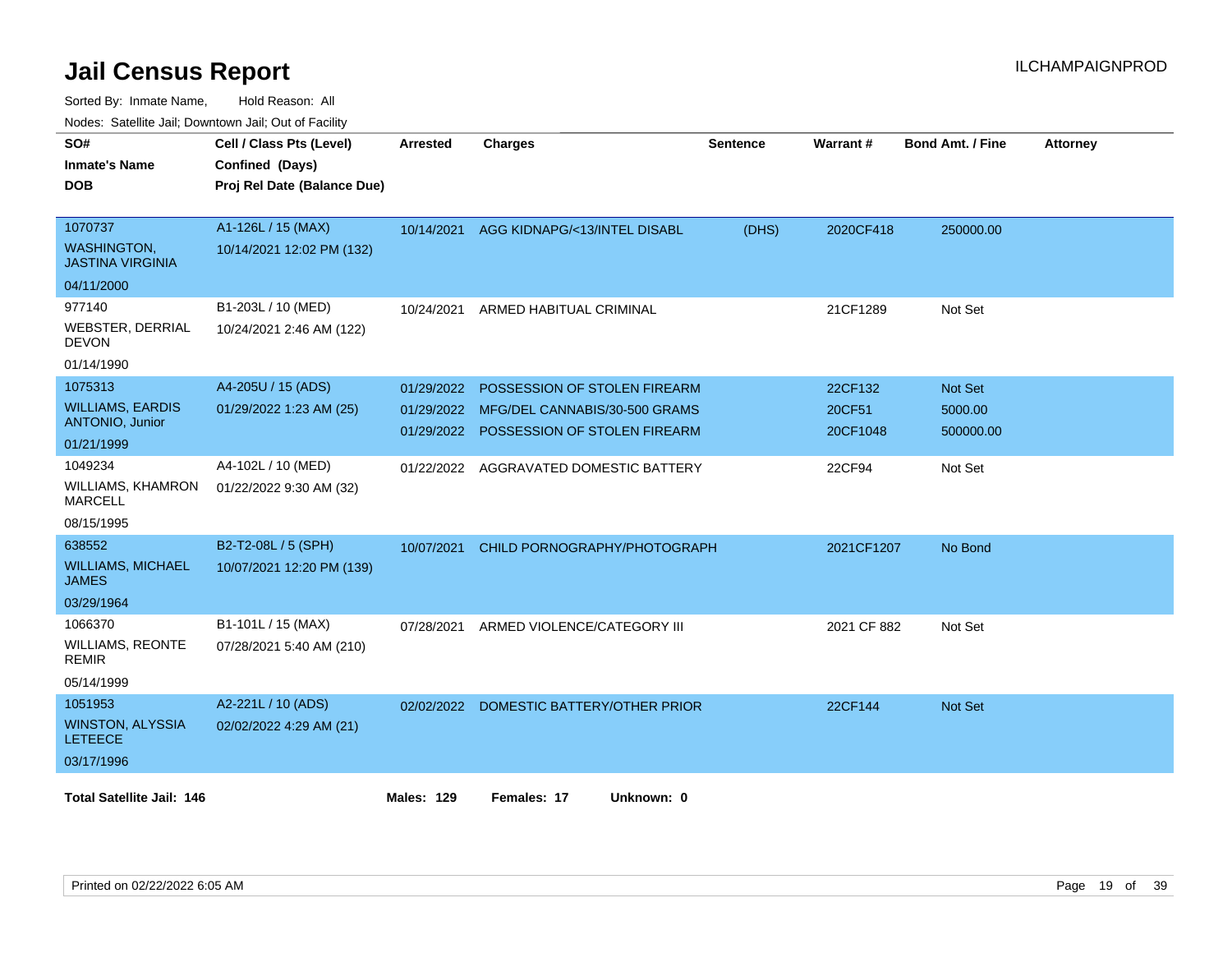| <b>Downtown Jail</b> |  |
|----------------------|--|
|                      |  |

| SO#<br><b>Inmate's Name</b><br><b>DOB</b>                                       | Cell / Class Pts (Level)<br>Confined (Days)<br>Proj Rel Date (Balance Due)                                  | <b>Arrested</b>                                                    | <b>Charges</b>                                                                                                                            | <b>Sentence</b> | Warrant#                                                | <b>Bond Amt. / Fine</b>                                             | <b>Attorney</b> |
|---------------------------------------------------------------------------------|-------------------------------------------------------------------------------------------------------------|--------------------------------------------------------------------|-------------------------------------------------------------------------------------------------------------------------------------------|-----------------|---------------------------------------------------------|---------------------------------------------------------------------|-----------------|
| 1073165<br><b>ACKERMAN, CODY</b><br><b>JAMES</b><br>02/01/1989<br>001078621     | G4L / 5 (MIN)<br>04/30/2021 4:48 PM (299)<br>F9U / 10 (MED)<br>BAILEY, DANIEL SCOTT 12/23/2021 9:44 AM (62) | 04/30/2021<br>04/30/2021<br>05/03/2021<br>12/23/2021<br>01/14/2022 | FORGERY/ISSUE/DELIVER DOCUMENT<br><b>BURGLARY</b><br>FORGERY/ISSUE/DELIVER DOCUMENT<br><b>RESIDENTIAL BURGLARY</b><br>PROBATION VIOLATION |                 | 19CF143<br>21CF516<br>2018CF689<br>21CF1582<br>21CF1445 | 75000.00<br><b>Not Set</b><br>2500.00 / 75.00<br>Not Set<br>Not Set |                 |
| 05/09/1999<br>969121<br><b>BECKLEY, ANTHONY</b><br><b>PATRICK</b><br>06/30/1989 | I3 / 15 (SPH)<br>11/25/2021 7:16 PM (90)                                                                    | 11/25/2021                                                         | <b>CRIM TRESPASS TO RESIDENCE</b>                                                                                                         |                 | 21CF1444                                                | <b>Not Set</b>                                                      |                 |
| 47897<br>BRANAMAN.<br><b>CLIFFORD EARL</b><br>03/09/1975                        | J5L / 15 (ADS)<br>01/19/2022 9:21 PM (35)                                                                   | 01/19/2022<br>01/19/2022<br>02/08/2022<br>02/08/2022               | VIOLATE ORDER PROTECTION<br>DRVG REVOKED/2+/PERS INJ/DEATH<br>DRIVE REVOKED/RECK HOMIC/3<br>DRIVING ON REVOKED LICENSE                    |                 | 22CF85<br>22CF84<br>21CF1280<br>21TR8305                | Not Set<br>Not Set<br>Not Set<br>Not Set                            |                 |
| 1027929<br><b>BROUGHTON, MARK</b><br>ANTHONY, Junior<br>02/15/1990              | F6L / 15 (MAX)<br>12/18/2021 2:55 AM (67)                                                                   | 12/18/2021                                                         | <b>HOME INVASION/CAUSE INJURY</b>                                                                                                         |                 | 21CF1560                                                | No Bond                                                             |                 |
| 1067476<br><b>BROWN, JAMES</b><br><b>BRONELL</b><br>01/08/1996                  | F5L / 10 (MED)<br>11/13/2021 2:35 AM (102)                                                                  | 11/13/2021<br>11/13/2021                                           | AGG DOMESTIC BATTERY/STRANGLE<br>RESIDENTIAL BURGLARY                                                                                     |                 | 20CF575<br>21CF385                                      | 5000.00<br>25000.00                                                 |                 |
| 995432<br>BROWN, JAVON<br><b>SHANTEZ</b><br>10/14/1991                          | <b>H5L / 10 (ADS)</b><br>12/20/2021 2:06 AM (65)                                                            | 12/20/2021                                                         | FAIL TO RPT WKLY/NO FIXED ADDR                                                                                                            |                 | 21CF1559                                                | Not Set                                                             |                 |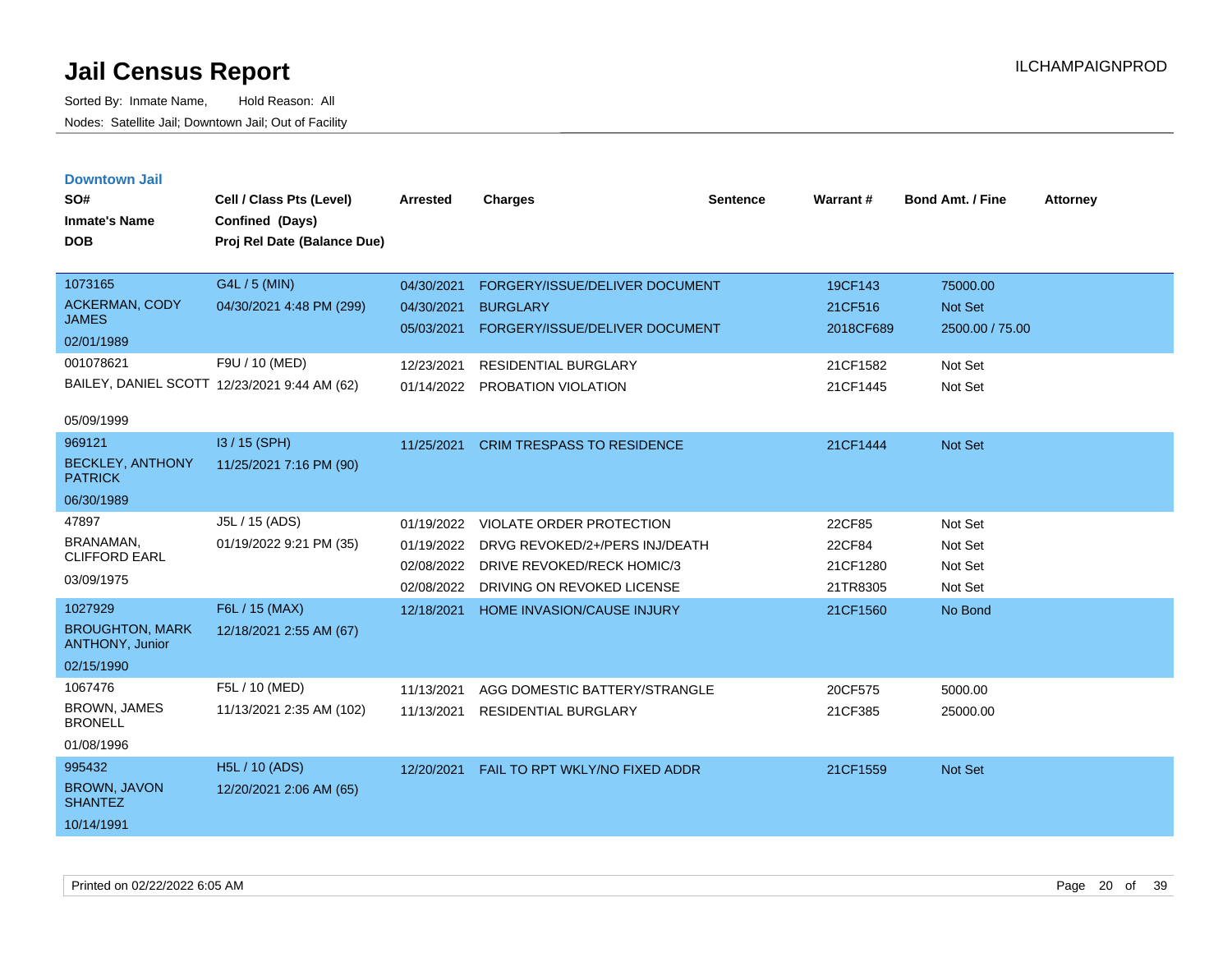Sorted By: Inmate Name, Hold Reason: All Nodes: Satellite Jail; Downtown Jail; Out of Facility

| SO#<br>Inmate's Name<br><b>DOB</b>                                        | Cell / Class Pts (Level)<br>Confined (Days)<br>Proj Rel Date (Balance Due)<br>G2L / 5 (MIN)<br>10/08/2021 5:16 PM (138) | <b>Arrested</b><br>10/08/2021 | <b>Charges</b>                                                  | <b>Sentence</b> | <b>Warrant#</b>        | <b>Bond Amt. / Fine</b> | <b>Attorney</b> |
|---------------------------------------------------------------------------|-------------------------------------------------------------------------------------------------------------------------|-------------------------------|-----------------------------------------------------------------|-----------------|------------------------|-------------------------|-----------------|
|                                                                           |                                                                                                                         |                               |                                                                 |                 |                        |                         |                 |
| 1075941<br><b>BROWN, LIONEL</b><br>TERRELL                                |                                                                                                                         |                               | AGG UNLAWFUL USE OF WEAPON/VEH                                  | 2y (DOC)        | 20CF360                | No Bond                 |                 |
| 10/19/1981                                                                |                                                                                                                         |                               |                                                                 |                 |                        |                         |                 |
| 1068812<br>BRYANT, DANNY                                                  | F1L / 15 (MAX)<br>12/21/2021 1:50 PM (64)                                                                               | 12/21/2021<br>12/21/2021      | AGG DISCHARGE FIREARM/OCC VEH<br>FELON POSS/USE FIREARM PRIOR   |                 | 21CF741<br>21CF1568    | Not Set<br>Not Set      |                 |
| EUGENE<br>11/22/1989                                                      |                                                                                                                         |                               |                                                                 |                 |                        |                         |                 |
| 001078092<br>WILLIAM<br>06/25/1986                                        | H2U / 10 (ADS)<br>CHOUNARD, STANLEY 12/27/2021 10:47 PM (58)                                                            | 12/27/2021                    | AGG BATTERY/PUBLIC PLACE                                        |                 | 2021CF1042             | 5000.00                 |                 |
| 56241<br>CLARK, DAMON<br>GILLMORE<br>12/21/1976                           | $E1L / 5$ (MIN)<br>01/13/2022 4:36 AM (41)                                                                              | 01/13/2022                    | VIOLATE ORDER/PRIOR DOM BTRY                                    |                 | 22CF59                 | Not Set                 |                 |
| 1075361<br><b>COWART, TORREY</b><br><b>BENJAMEN, Junior</b><br>11/22/1987 | J6L / 5 (ADS)<br>04/16/2021 9:17 PM (313)                                                                               | 04/16/2021                    | <b>BURGLARY</b>                                                 |                 | 21CF414                | Not Set                 |                 |
| 1067370<br>DAVIS, AUSTIN<br><b>CHRISTOPHER</b><br>08/11/1997              | E6L / 15 (ADS)<br>11/06/2021 12:23 AM (109)                                                                             | 11/05/2021                    | FIREARM/FOID INVALID/NOT ELIG                                   |                 | 21CF1370               | Not Set                 |                 |
| 1023587<br><b>DAVIS, MARTIN</b><br><b>DENNIS</b><br>12/02/1994            | C1L / 15 (MAX)<br>09/24/2021 9:38 PM (152)                                                                              | 09/24/2021<br>09/24/2021      | MFG/DEL CANNABIS/2.5-10 GRAMS<br><b>ARMED HABITUAL CRIMINAL</b> |                 | 21CF1155<br>2021-CF681 | Not Set<br>500000.00    |                 |
| 001077214<br>DAVIS-MURDOCK,<br>ERION VASSHAD                              | $15/15$ (ADS)<br>12/21/2021 10:13 AM (64)                                                                               | 12/20/2021<br>12/22/2021      | <b>MURDER</b><br>PAROLE REVOCATION                              |                 | 21CF1572<br>CH2107977  | Not Set<br>Not Set      |                 |

06/22/1998

Printed on 02/22/2022 6:05 AM Page 21 of 39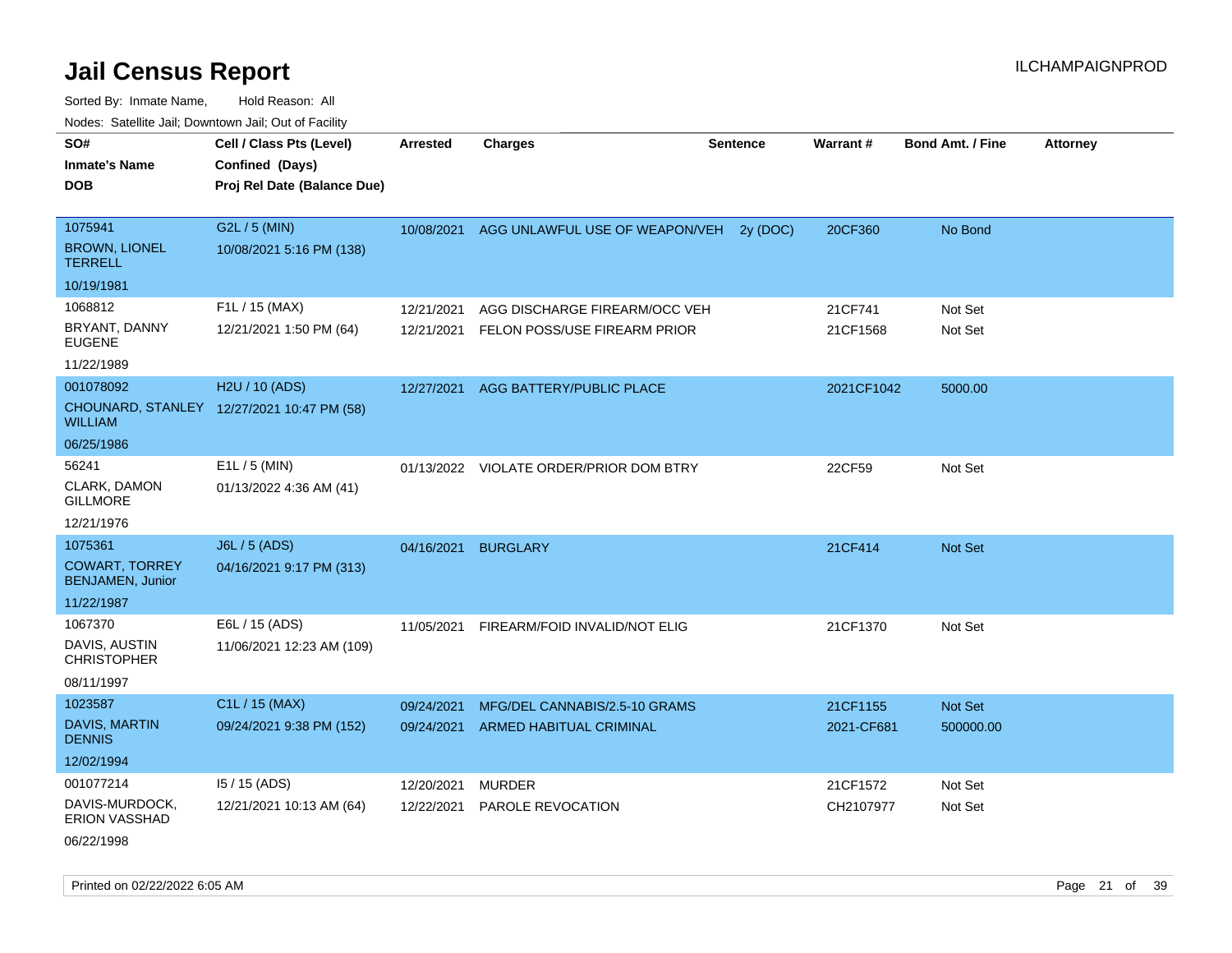Sorted By: Inmate Name, Hold Reason: All Nodes: Satellite Jail; Downtown Jail; Out of Facility

| SO#                                    | Cell / Class Pts (Level)                     | Arrested   | <b>Charges</b>                      | <b>Sentence</b> | Warrant#   | <b>Bond Amt. / Fine</b> | <b>Attorney</b> |
|----------------------------------------|----------------------------------------------|------------|-------------------------------------|-----------------|------------|-------------------------|-----------------|
| <b>Inmate's Name</b>                   | Confined (Days)                              |            |                                     |                 |            |                         |                 |
| <b>DOB</b>                             | Proj Rel Date (Balance Due)                  |            |                                     |                 |            |                         |                 |
|                                        |                                              |            |                                     |                 |            |                         |                 |
| 001078223                              | G6L / 5 (MIN)                                |            | 11/09/2021 AGG DUI/NO VALID DL      |                 | 21CF1382   | Not Set                 |                 |
| DIEGO-MATEO,<br><b>JOAQUIN</b>         | 11/09/2021 10:52 PM (106)                    |            |                                     |                 |            |                         |                 |
| 01/23/2002                             |                                              |            |                                     |                 |            |                         |                 |
| 571307                                 | J3L / 15 (ADS)                               | 09/14/2020 | CRIM SEXUAL ABUSE/CONSENT           |                 | 2020CF1026 | Not Set                 |                 |
| DOMINGO-<br>CASTANEDA,                 | 09/14/2020 11:19 PM (527)                    | 09/14/2020 | PRED CRIM SEX ASLT/VICTIM <13       |                 | 2020CF1025 | Not Set                 |                 |
| 09/29/1989                             |                                              |            |                                     |                 |            |                         |                 |
| 527379                                 | D6 / 15 (ADS)                                | 10/25/2021 | <b>ARMED HABITUAL CRIMINAL</b>      |                 | 21CF1297   | Not Set                 |                 |
| DRAKE, MARCELL<br><b>DEON</b>          | 10/25/2021 5:05 PM (121)                     | 10/27/2021 | AGG DOMESTIC BATTERY/STRANGLE       |                 | 21CF1245   | Not Set                 |                 |
| 04/20/1987                             |                                              |            |                                     |                 |            |                         |                 |
| 959292                                 | K1 / 15 (ADS)                                | 04/01/2021 | ATTEMPT (FIRST DEGREE MURDER)       |                 | 2020CF565  | 2000000.00              |                 |
| DUNCAN, COREYON<br><b>ANTHONY</b>      | 04/01/2021 8:46 PM (328)                     | 12/17/2021 | <b>MURDER</b>                       |                 | 21CF1542   | Not Set                 |                 |
| 01/17/1989                             |                                              |            |                                     |                 |            |                         |                 |
| 1053207                                | K3 / 15 (SPH)                                | 06/06/2019 | MURDER/INTENT TO KILL/INJURE        |                 | 2019-CF849 | 2000000.00              |                 |
| FAUST, JAQUAVEON<br><b>LAVELL</b>      | 06/06/2019 2:24 PM (993)                     |            |                                     |                 |            |                         |                 |
| 07/25/1996                             |                                              |            |                                     |                 |            |                         |                 |
| 962759                                 | J1L / 5 (ADS)                                | 07/16/2021 | <b>METH DELIVERY&lt;5 GRAMS</b>     |                 | 21CF833    | Not Set                 |                 |
|                                        | FINLEY, KEVIN DANTE 07/16/2021 9:44 PM (222) | 07/29/2021 | AGG CRIM SEX ASSAULT/FELONY         |                 | 21CF891    | No Bond                 |                 |
| 12/28/1988                             |                                              |            |                                     |                 |            |                         |                 |
| 524764                                 | G3L / 5 (MIN)                                | 09/18/2021 | METH DELIVERY/15<100 GRAMS          |                 | 21CF627    | 50000.00                |                 |
| <b>FISCUS, ROBERT</b><br><b>LOWELL</b> | 09/18/2021 10:50 AM (158)                    |            |                                     |                 |            |                         |                 |
| 02/17/1986                             |                                              |            |                                     |                 |            |                         |                 |
| 1063104                                | $G1U / 5$ (MIN)                              |            | 01/10/2022 VIOLATE ORDER PROTECTION |                 | 21CF1258   | 25000.00                |                 |
| <b>FUSON, KEITH</b><br>EDWARD          | 01/10/2022 9:14 PM (44)                      |            | 01/10/2022 VIOLATE ORDER PROTECTION |                 | 21CF1259   | 25000.00                |                 |
| 05/07/1987                             |                                              |            |                                     |                 |            |                         |                 |

Printed on 02/22/2022 6:05 AM Page 22 of 39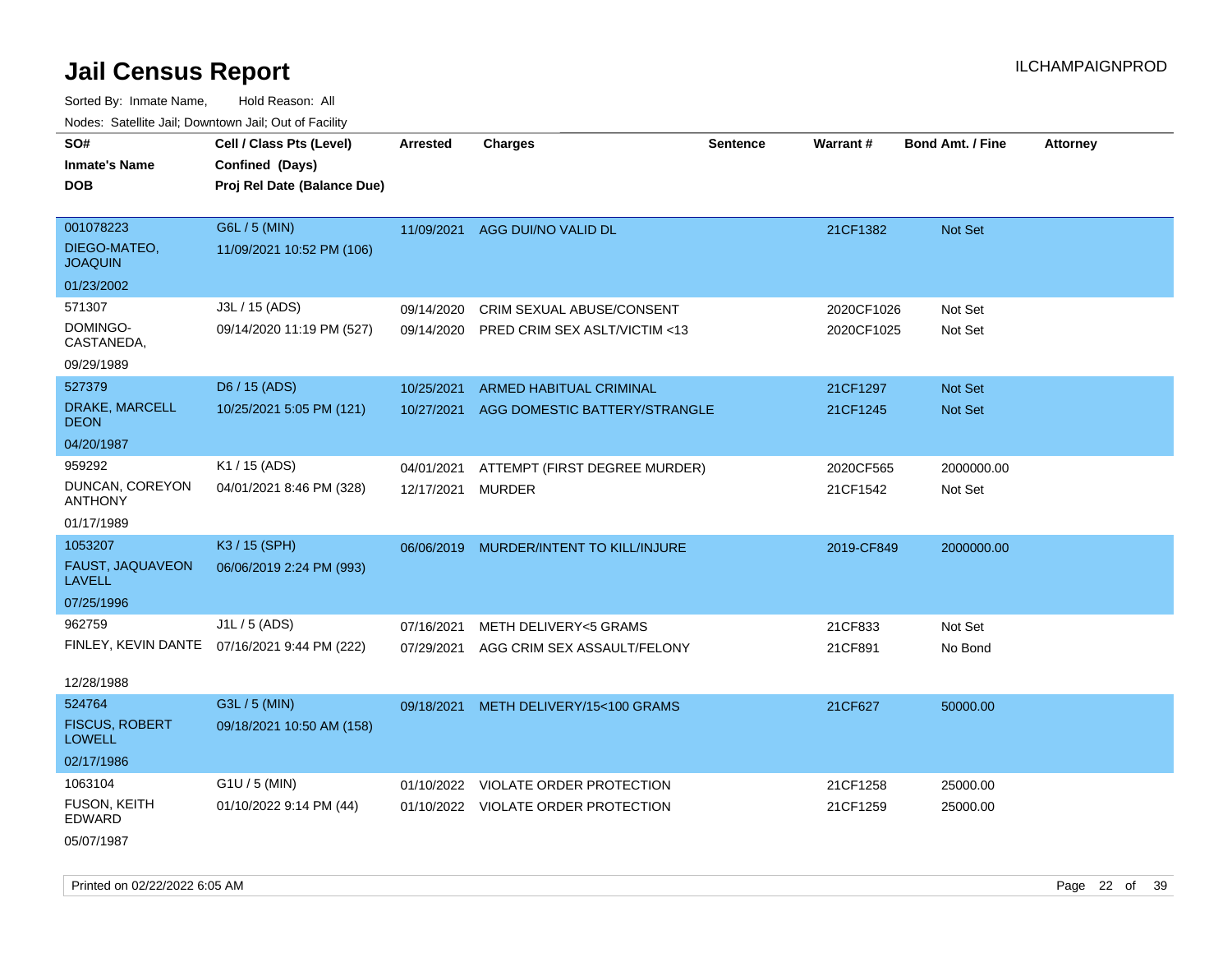| ivodes. Satellite Jali, Downtown Jali, Out of Facility |                             |                  |                                                            |                 |                 |                         |                 |
|--------------------------------------------------------|-----------------------------|------------------|------------------------------------------------------------|-----------------|-----------------|-------------------------|-----------------|
| SO#                                                    | Cell / Class Pts (Level)    | Arrested         | <b>Charges</b>                                             | <b>Sentence</b> | <b>Warrant#</b> | <b>Bond Amt. / Fine</b> | <b>Attorney</b> |
| <b>Inmate's Name</b>                                   | Confined (Days)             |                  |                                                            |                 |                 |                         |                 |
| DOB                                                    | Proj Rel Date (Balance Due) |                  |                                                            |                 |                 |                         |                 |
|                                                        |                             |                  |                                                            |                 |                 |                         |                 |
| 1003785                                                | G7L / 5 (MIN)               |                  | 01/31/2022 THEFT CON INTENT <\$500 PRIOR                   | 4y (DOC)        | 19CF1558        | No Bond                 |                 |
| <b>GENTRY, SIDNEY</b><br>RAYNARD                       | 01/31/2022 8:44 AM (23)     |                  |                                                            |                 |                 |                         |                 |
| 05/27/1971                                             |                             |                  |                                                            |                 |                 |                         |                 |
| 32913                                                  | I1 / 15 (ADS)               | 12/03/2021       | PRED CRIM SEX ASLT/VICTIM <13                              |                 | 21CF1481        | Not Set                 |                 |
| GROB, WARREN A,<br>Junior                              | 12/03/2021 4:24 PM (82)     |                  |                                                            |                 |                 |                         |                 |
| 12/07/1950                                             |                             |                  |                                                            |                 |                 |                         |                 |
| 1073611                                                | G3U / 5 (MIN)               | 02/09/2021       | DELIVERY OF OR POSSESSION OF W/INT                         |                 | 21CF160         | <b>Not Set</b>          |                 |
| HAYES, CAMERON<br>TAYLOR MALEEK                        | 02/09/2021 3:10 PM (379)    | 02/09/2021       | MFG 15>100 GR ECSTASY/ANALOG                               |                 | 21CF121         | 500000.00               |                 |
| 08/10/1998                                             |                             |                  |                                                            |                 |                 |                         |                 |
| 544770                                                 | D3 / 10 (MED)               | 08/14/2021       | AGG DOMESTIC BATTERY/STRANGLE                              |                 | 2021CF514       | 25000.00                |                 |
| HAYES, DEVON<br>JERMAINE                               | 08/14/2021 2:56 AM (193)    | 08/14/2021       | AGGRAVATED DOMESTIC BATTERY                                |                 | 21CF977         | No Bond                 |                 |
| 11/07/1987                                             |                             |                  |                                                            |                 |                 |                         |                 |
| 972300                                                 | F6U / 10 (MED)              | 12/22/2021       | <b>RESIDENTIAL BURGLARY</b>                                |                 | 18CF1691        | 25000.00                |                 |
| <b>HOLT, MICHAEL</b><br>TERRELL                        | 12/22/2021 8:36 AM (63)     | 12/22/2021       | AGG CRIM SEX ABUSE/VICTIM <9                               |                 | 19CF1277        | 250000.00               |                 |
| 12/25/1989                                             |                             |                  |                                                            |                 |                 |                         |                 |
| 953555                                                 | C4U / 15 (MAX)              | 03/10/2021       | <b>CRIM TRESPASS TO RESIDENCE</b>                          |                 | 21CF272         | Not Set                 |                 |
| HUNT, TAVARIS EARL                                     | 03/10/2021 4:58 AM (350)    | 04/14/2021       | AGG FLEEING POLICE/21 MPH OVER                             | 3y(DOC)         | 2020CF94        | 10000.00                |                 |
| 12/29/1987                                             |                             |                  |                                                            |                 |                 |                         |                 |
| 518711                                                 | G5L / 5 (MIN)               | 01/30/2022       | THFT/TRANS MERCH/<\$300/PRECONV                            |                 | 19CF767         | 690.00                  |                 |
| <b>INGERSON, LUCUS</b><br>JAMES                        | 01/30/2022 4:57 PM (24)     | 01/30/2022 THEFT |                                                            |                 | 22CF133         | <b>Not Set</b>          |                 |
| 09/16/1979                                             |                             |                  |                                                            |                 |                 |                         |                 |
| 53058                                                  | G4U / 5 (MIN)               |                  | 01/31/2022 DELIVERY OF OR POSSESSION OF W/ IN1 5y/6m (DOC) |                 |                 | Not Set                 |                 |
| JOHNSON, DEMARIO<br>LACONTE                            | 01/31/2022 11:12 AM (23)    |                  |                                                            |                 |                 |                         |                 |
| 06/14/1981                                             |                             |                  |                                                            |                 |                 |                         |                 |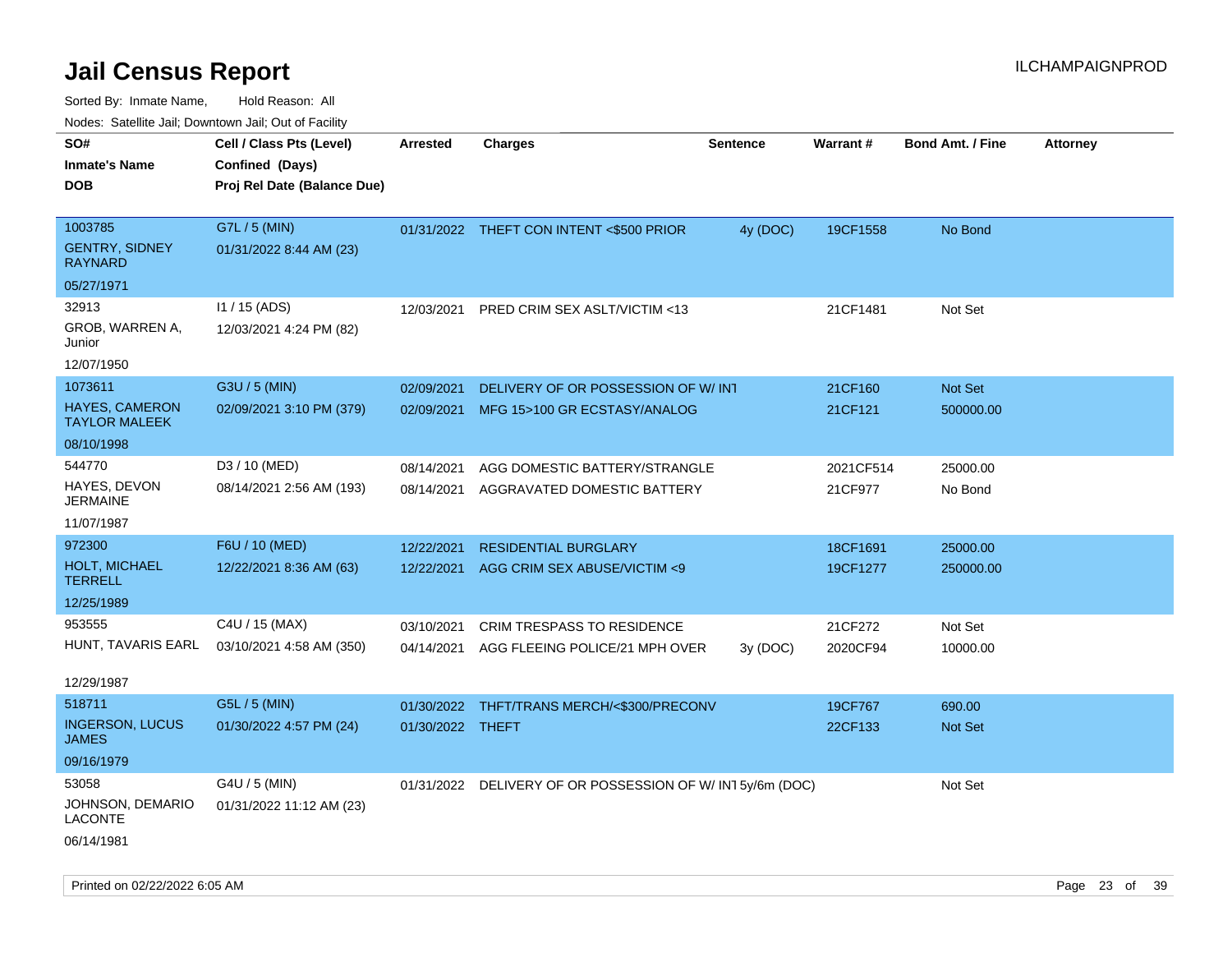| SO#<br><b>Inmate's Name</b><br><b>DOB</b>   | Cell / Class Pts (Level)<br>Confined (Days)<br>Proj Rel Date (Balance Due) | <b>Arrested</b> | <b>Charges</b>                     | <b>Sentence</b> | <b>Warrant#</b> | <b>Bond Amt. / Fine</b> | <b>Attorney</b> |    |
|---------------------------------------------|----------------------------------------------------------------------------|-----------------|------------------------------------|-----------------|-----------------|-------------------------|-----------------|----|
| 24308<br>KWIATKOWSKI.<br><b>ROBERT JOHN</b> | D <sub>2</sub> / 15 (MAX)<br>06/03/2021 10:40 PM (265)                     | 06/03/2021      | <b>ROBBERY</b>                     |                 | 21CF625         | No Bond                 |                 |    |
| 08/08/1963                                  |                                                                            |                 |                                    |                 |                 |                         |                 |    |
| 1041648                                     | C8L / 15 (MAX)                                                             | 01/11/2022      | ARMED HABITUAL CRIMINAL            |                 | 22CF41          | Not Set                 |                 |    |
| LANE, DEMETRIUS<br>LAQUAN                   | 01/11/2022 5:27 AM (43)                                                    |                 | 01/11/2022 PAROLE REVOCATION       |                 | CH2200221       | Not Set                 |                 |    |
| 07/04/1996                                  |                                                                            |                 |                                    |                 |                 |                         |                 |    |
| 29681                                       | J2L / 15 (ADS)                                                             | 07/14/2020      | PREDATORY CRIMINAL SEX ASSLT/CHILD |                 | 20CF-781        | 250000.00               |                 |    |
| LENOIR, JOHN<br><b>CHRISTOPHER</b>          | 07/14/2020 12:51 PM (589)                                                  |                 |                                    |                 |                 |                         |                 |    |
| 04/20/1966                                  |                                                                            |                 |                                    |                 |                 |                         |                 |    |
| 001077524                                   | <b>TEMP / 10 (SPH)</b>                                                     | 12/14/2020      | AGG BATTERY/JUDGE/EMT              |                 | 2020-CF-1212    | 10000.00                |                 |    |
| LEWIS, TREVOR<br>DANIEL                     | 12/14/2020 5:16 PM (436)                                                   | 12/14/2020      | <b>RESIDENTIAL ARSON</b>           |                 | 2020-CF-1388    | 150000.00               |                 |    |
| 06/03/2002                                  |                                                                            | 12/14/2020      | AGG BATTERY/PUBLIC PLACE           |                 | 2020-CF-1231    | 50000.00                |                 |    |
|                                             |                                                                            | 12/14/2020      | AGG BATTERY/PEACE OFFICER          |                 | 2020-CF-1211    | 10000.00                |                 |    |
| 45113                                       | E2L / 15 (MAX)                                                             | 11/20/2021      | <b>ARMED HABITUAL CRIMINAL</b>     |                 | 21CF1424        | No Bond                 |                 |    |
| MARTIN, JEREMIAH<br><b>FRANCIS</b>          | 11/20/2021 1:18 AM (95)                                                    |                 |                                    |                 |                 |                         |                 |    |
| 01/18/1977                                  |                                                                            |                 |                                    |                 |                 |                         |                 |    |
| 1000869                                     | C9L / 10 (ADS)                                                             | 09/11/2021      | FELON POSS/USE WEAPON/FIREARM      |                 | 21CF1102        | Not Set                 |                 |    |
| MARTIN, MANNIX<br><b>TILMOND</b>            | 09/12/2021 12:40 AM (164)                                                  |                 |                                    |                 |                 |                         |                 |    |
| 07/19/1991                                  |                                                                            |                 |                                    |                 |                 |                         |                 |    |
| 1063030                                     | H4L / 15 (ADS)                                                             | 12/20/2021      | <b>MURDER</b>                      |                 | 21CF1571        | <b>Not Set</b>          |                 |    |
|                                             | MASON, RYAN ONEIAL 12/21/2021 9:30 AM (64)                                 | 12/22/2021      | <b>PAROLE REVOCATION</b>           |                 | CH2107979       | <b>Not Set</b>          |                 |    |
| 02/22/1991                                  |                                                                            |                 |                                    |                 |                 |                         |                 |    |
| 1066623                                     | G6U / 5 (MIN)                                                              | 11/17/2021      | MFG/DEL 15<100 GR COCA/ANALOG      |                 | 17CF1093        | 75000.00                |                 |    |
| MATA-OROZCO,<br><b>OLEGARIO</b>             | 11/17/2021 5:08 PM (98)                                                    |                 |                                    |                 |                 |                         |                 |    |
| 03/06/1995                                  |                                                                            |                 |                                    |                 |                 |                         |                 |    |
| Printed on 02/22/2022 6:05 AM               |                                                                            |                 |                                    |                 |                 |                         | Page 24 of      | 39 |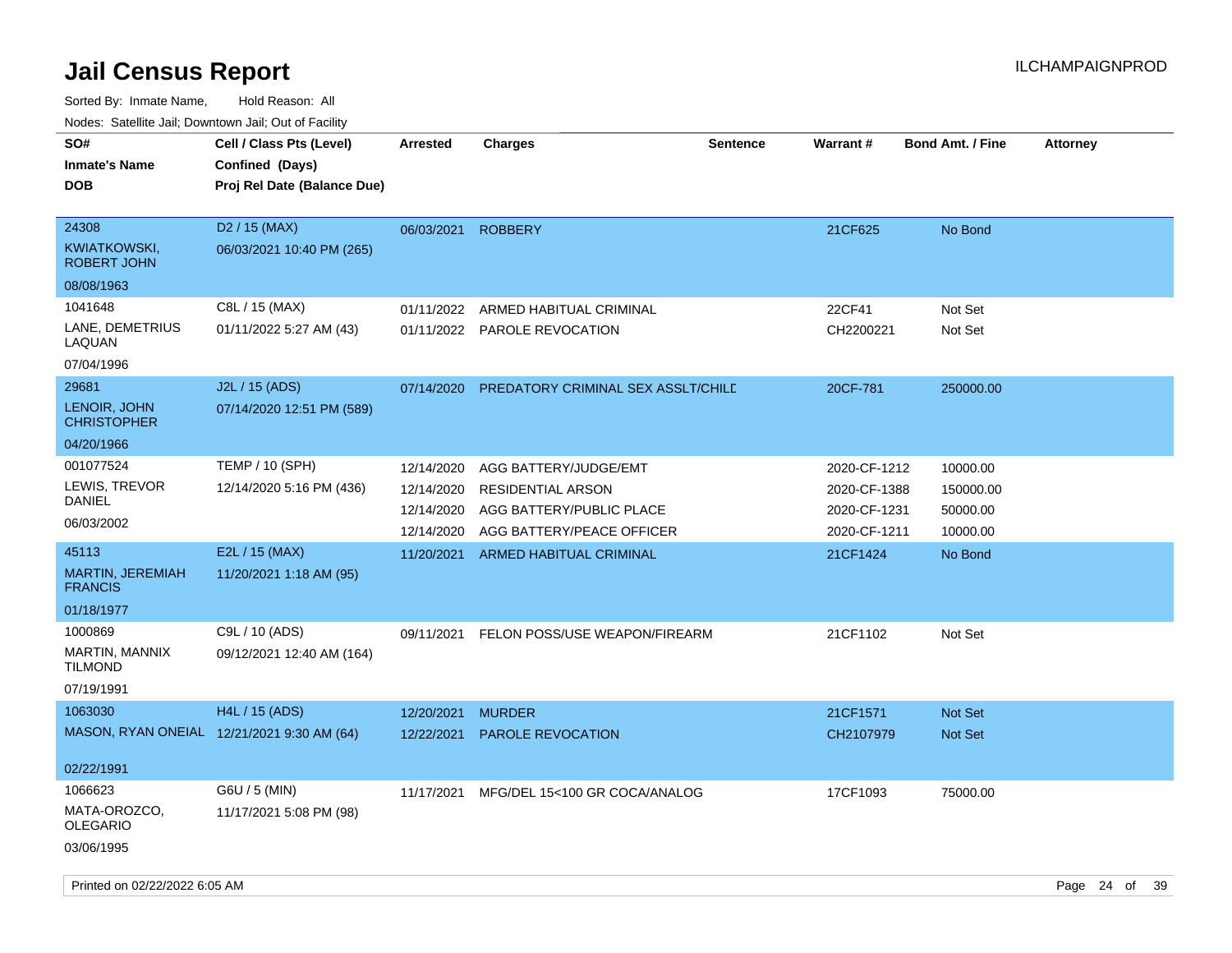Sorted By: Inmate Name, Hold Reason: All

Nodes: Satellite Jail; Downtown Jail; Out of Facility

|                                       | roaco. Oatomto dan, Downtown dan, Oat or Fability |                 |                                         |                 |            |                         |                 |
|---------------------------------------|---------------------------------------------------|-----------------|-----------------------------------------|-----------------|------------|-------------------------|-----------------|
| SO#                                   | Cell / Class Pts (Level)                          | <b>Arrested</b> | <b>Charges</b>                          | <b>Sentence</b> | Warrant#   | <b>Bond Amt. / Fine</b> | <b>Attorney</b> |
| <b>Inmate's Name</b>                  | Confined (Days)                                   |                 |                                         |                 |            |                         |                 |
| <b>DOB</b>                            | Proj Rel Date (Balance Due)                       |                 |                                         |                 |            |                         |                 |
|                                       |                                                   |                 |                                         |                 |            |                         |                 |
| 001078249                             | B3 / 10 (MED)                                     | 08/07/2021      | FELON POSS/USE WEAPON/FIREARM           | 4y (DOC)        | 21CF947    | Not Set                 |                 |
| MCCLENDON, CALVIN<br>M                | 08/07/2021 8:56 AM (200)                          |                 |                                         |                 |            |                         |                 |
| 04/29/1990                            |                                                   |                 |                                         |                 |            |                         |                 |
| 40235                                 | G9L / 5 (MIN)                                     | 10/04/2021      | AGG DUI/4                               |                 | 2021CF1145 | 35000.00                |                 |
| MERRIWEATHER,<br><b>MARCUS TODD</b>   | 10/04/2021 4:41 PM (142)                          |                 |                                         |                 |            |                         |                 |
| 11/28/1967                            |                                                   |                 |                                         |                 |            |                         |                 |
| 1040273                               | E5U / 15 (ADS)                                    | 09/30/2021      | PRED CRIM SEX ASLT/VICTIM <13           |                 | 21CF329    | 500000.00               |                 |
| METCALFE, LANELL<br><b>JARON</b>      | 09/30/2021 11:32 PM (146)                         |                 |                                         |                 |            |                         |                 |
| 09/22/1988                            |                                                   |                 |                                         |                 |            |                         |                 |
| 1075635                               | B2 / 10 (ADS)                                     | 05/11/2021      | AGG DISCHARGE FIREARM/OCC VEH           |                 | 21CF538    | Not Set                 |                 |
| MILES, DEVLON VON,<br>Junior          | 05/11/2021 10:39 PM (288)                         | 05/11/2021      | MFG/DEL CANNABIS/30-500 GRAMS           |                 | 20CF1402   | 100000.00               |                 |
| 11/04/2000                            |                                                   |                 |                                         |                 |            |                         |                 |
| 001078721                             | C7U / 5 (ADS)                                     | 12/29/2021      | VIOLATE ORDER PROTECTION                |                 | 21CF1600   | Not Set                 |                 |
| <b>MIRAMONTES, RAUL</b>               | 12/29/2021 4:02 AM (56)                           |                 |                                         |                 |            |                         |                 |
|                                       |                                                   |                 |                                         |                 |            |                         |                 |
| 05/11/1989                            |                                                   |                 |                                         |                 |            |                         |                 |
| 1069209                               | H1L / 10 (ADS)                                    | 04/07/2021      | AGG BATTERY/GREAT BODILY HARM           |                 | 21CF376    | Not Set                 |                 |
| MOORE, DEVONTE<br>JAMAL               | 04/07/2021 6:25 PM (322)                          |                 |                                         |                 |            |                         |                 |
| 09/24/1995                            |                                                   |                 |                                         |                 |            |                         |                 |
| 61251                                 | E4L / 15 (ADS)                                    | 12/27/2021      | <b>PRED CRIM SEX ASLT/VICTIM &lt;13</b> |                 | 21CF651    | No Bond                 |                 |
| PETMECKY, JOHN<br><b>ROBERT</b>       | 12/27/2021 1:52 PM (58)                           |                 |                                         |                 |            |                         |                 |
| 03/09/1983                            |                                                   |                 |                                         |                 |            |                         |                 |
| 001078357                             | 14 / 15 (SPH)                                     | 09/17/2021      | ARMED ROBBERY/ARMED W/FIREARM           |                 | 21CF1230   | Not Set                 |                 |
| PETTIGREW, CAREY<br>CORNITRIAS DEOBLO | 09/17/2021 9:56 AM (159)                          | 09/17/2021      | ARMED ROBBERY/ARMED W/FIREARM           |                 | 21CF1128   | Not Set                 |                 |
| 08/31/1986                            |                                                   | 09/17/2021      | ARMED ROBBERY/ARMED W/FIREARM           |                 | 21CF1129   | Not Set                 |                 |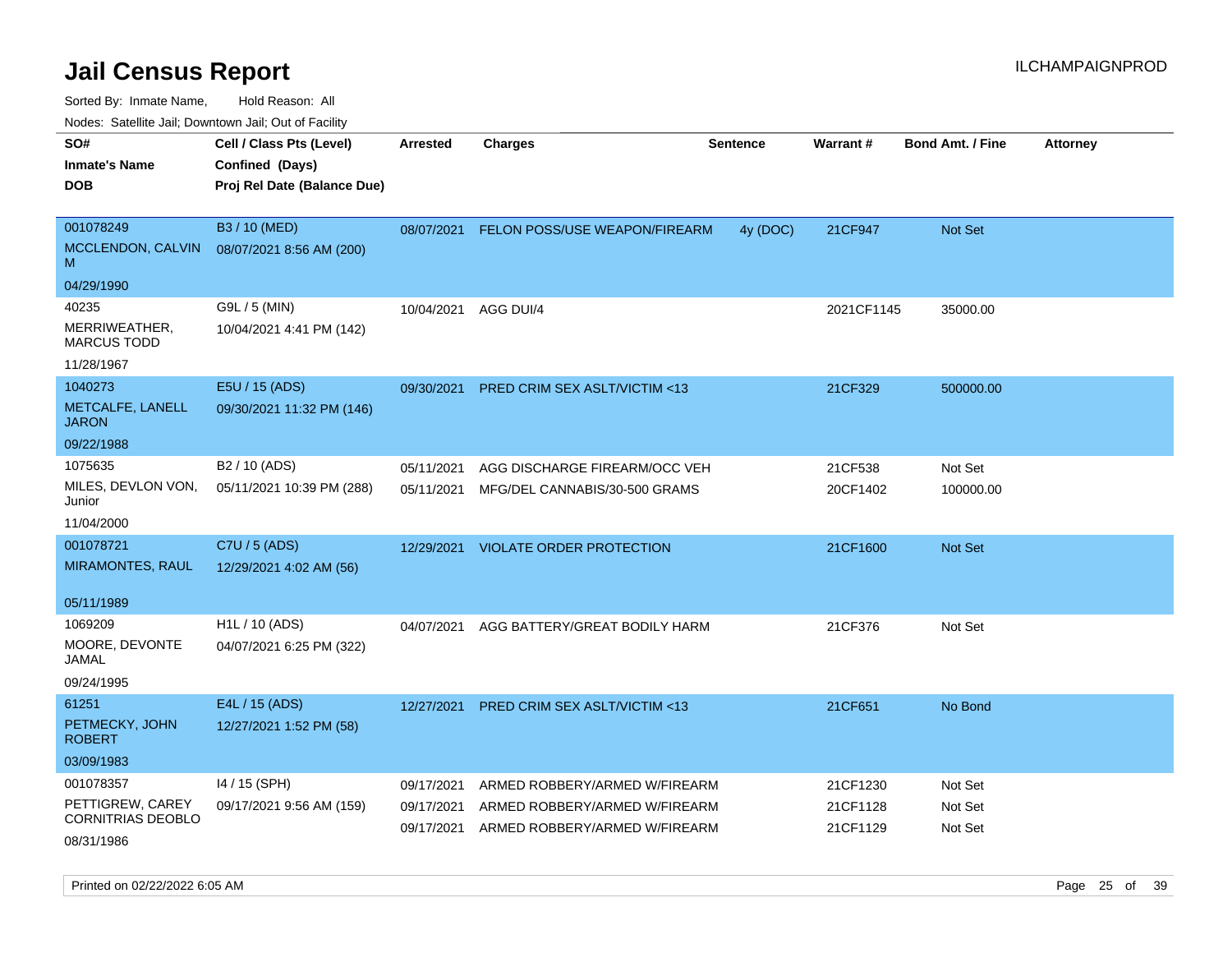| roaco. Oatomto dan, Downtown dan, Oat or Fability |                                                                            |                          |                                                |                 |              |                         |                 |
|---------------------------------------------------|----------------------------------------------------------------------------|--------------------------|------------------------------------------------|-----------------|--------------|-------------------------|-----------------|
| SO#<br><b>Inmate's Name</b><br><b>DOB</b>         | Cell / Class Pts (Level)<br>Confined (Days)<br>Proj Rel Date (Balance Due) | <b>Arrested</b>          | <b>Charges</b>                                 | <b>Sentence</b> | Warrant#     | <b>Bond Amt. / Fine</b> | <b>Attorney</b> |
| 1022441                                           | C3L / 10 (ADS)                                                             | 10/27/2021               | AGG BATTERY/PEACE OFFICER                      |                 | 2021 CF 12   | No Bond                 |                 |
| PICKENS, DONTRELL<br><b>DEMAR</b>                 | 10/27/2021 1:39 PM (119)                                                   | 10/27/2021               | AGG BATTERY/PEACE OFFICER                      |                 | 2020 CF 1488 | No Bond                 |                 |
| 12/10/1993                                        |                                                                            |                          |                                                |                 |              |                         |                 |
| 1063325                                           | C6L / 10 (MED)                                                             |                          | 01/13/2022 VIO BAIL BOND/CLASS A OFFENSE       |                 | 22CM17       | Not Set                 |                 |
| PICKENS, JOSEPH<br><b>PARNELL</b>                 | 01/14/2022 12:28 AM (40)                                                   |                          |                                                |                 |              |                         |                 |
| 04/27/1978                                        |                                                                            |                          |                                                |                 |              |                         |                 |
| 001077783                                         | H6L / 10 (ADS)                                                             |                          | 01/05/2022 AGGRAVATED BATTERY                  |                 | 21CF325      | Not Set                 |                 |
| RIVERA, DARYL<br><b>ANTONIO</b>                   | 01/05/2022 4:20 PM (49)                                                    |                          |                                                |                 |              |                         |                 |
| 11/14/1981                                        |                                                                            |                          |                                                |                 |              |                         |                 |
| 1072114                                           | A1U / 15 (SPH)                                                             | 01/17/2021               | ATTEMPT (FIRST DEGREE MURDER)                  |                 | 2021CF65     | Not Set                 |                 |
| ROBINSON, DONNELL<br><b>LEVON</b>                 | 01/17/2021 2:40 PM (402)                                                   | 01/17/2021<br>02/17/2021 | ARMED ROBBERY/NO FIREARM<br>AGGRAVATED BATTERY | 4y (DOC)        | 2020CF824    | 75000.00<br>250000.00   |                 |
| 10/23/2000                                        |                                                                            |                          |                                                |                 |              |                         |                 |
| 1068592                                           | J7L / 15 (ADS)                                                             | 11/12/2021               | <b>BURGLARY</b>                                | 2y (DOC)        | 21CF1393     | Not Set                 |                 |
| ROSS, TEVONTAE<br><b>TERRANCE</b>                 | 11/12/2021 8:41 AM (103)                                                   |                          |                                                |                 |              |                         |                 |
| 12/15/1998                                        |                                                                            |                          |                                                |                 |              |                         |                 |
| 59178                                             | F8L / 15 (MAX)                                                             | 12/13/2021               | AGG DISCHARGE FIREARM/OCC VEH                  |                 | 21CF1274     | 1500000.00              |                 |
| SANDERS, MICHAEL<br>JEAN                          | 12/13/2021 4:17 PM (72)                                                    |                          |                                                |                 |              |                         |                 |
| 12/22/1967                                        |                                                                            |                          |                                                |                 |              |                         |                 |
| 001078704                                         | F7U / 15 (MAX)                                                             | 12/21/2021               | MURDER/INTENT TO KILL/INJURE                   |                 | 21CF1575     | Not Set                 |                 |
| SHORTER, JAQUAN<br><b>MAURICE</b>                 | 12/23/2021 1:23 AM (62)                                                    |                          |                                                |                 |              |                         |                 |
| 10/08/1998                                        |                                                                            |                          |                                                |                 |              |                         |                 |
| 47195                                             | G8L / 5 (MIN)                                                              | 12/27/2021               | <b>RESIDENTIAL BURGLARY</b>                    |                 | 2020CF1222   | 10000.00                |                 |
| SIMMONS, JAMES<br><b>ROBERT</b>                   | 12/27/2021 8:42 AM (58)                                                    | 12/28/2021               | <b>RESIDENTIAL BURGLARY</b>                    |                 | 2021CF1596   | Not Set                 |                 |
| 03/13/1975                                        |                                                                            |                          |                                                |                 |              |                         |                 |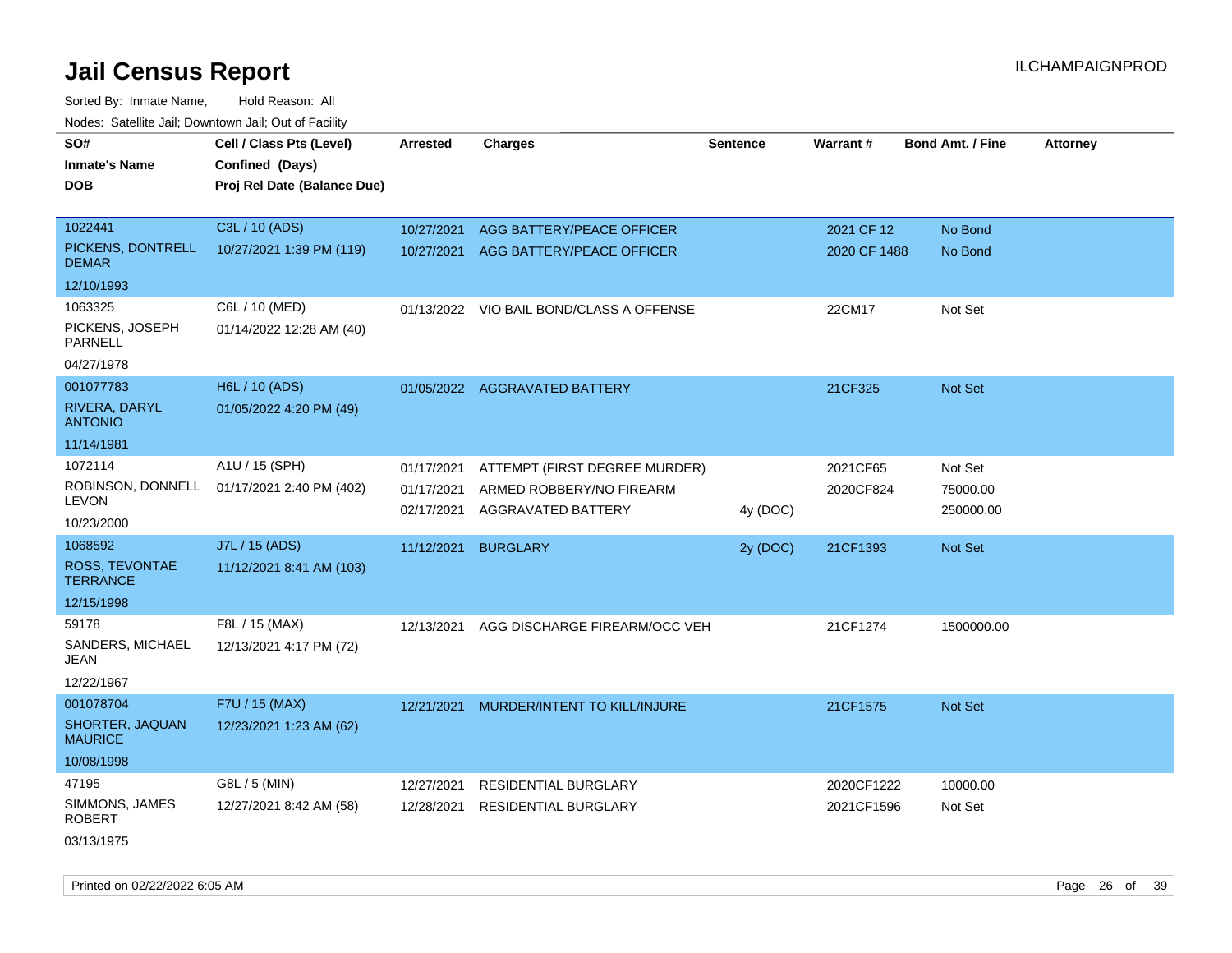| ivouss. Saleline Jali, Downtown Jali, Out of Facility |                             |                     |                                         |                 |                 |                         |                 |
|-------------------------------------------------------|-----------------------------|---------------------|-----------------------------------------|-----------------|-----------------|-------------------------|-----------------|
| SO#                                                   | Cell / Class Pts (Level)    | Arrested            | <b>Charges</b>                          | <b>Sentence</b> | <b>Warrant#</b> | <b>Bond Amt. / Fine</b> | <b>Attorney</b> |
| Inmate's Name                                         | Confined (Days)             |                     |                                         |                 |                 |                         |                 |
| <b>DOB</b>                                            | Proj Rel Date (Balance Due) |                     |                                         |                 |                 |                         |                 |
|                                                       |                             |                     |                                         |                 |                 |                         |                 |
| 1064798                                               | B1 / 15 (ADS)               | 01/17/2022 MURDER   |                                         |                 | 2021CF695       | 1500000.00              |                 |
| STENNIS, BRUCE<br><b>DEONTAY</b>                      | 01/17/2022 1:29 PM (37)     |                     | 01/17/2022 MFG/DEL 1<15 GR COCAINE/ANLG |                 | 21CF520         | 50000.00                |                 |
| 08/12/1998                                            |                             |                     |                                         |                 |                 |                         |                 |
| 65920                                                 | F3L / 15 (MAX)              | 12/21/2021          | ARMED ROBBERY/ARMED W/FIREARM           |                 | 21CF1543        | 100000.00               |                 |
| TAPSCOTT.<br>CORNELIUS                                | 12/21/2021 10:57 PM (64)    |                     |                                         |                 |                 |                         |                 |
| 07/14/1985                                            |                             |                     |                                         |                 |                 |                         |                 |
| 1068839                                               | F4L / 15 (MAX)              | 08/07/2020 HOMICIDE |                                         |                 | 2020-CF851      | 1000000.00              |                 |
| <b>TAYLOR, LONDON</b><br>JAVON                        | 08/07/2020 10:30 AM (565)   |                     |                                         |                 |                 |                         |                 |
| 08/16/1999                                            |                             |                     |                                         |                 |                 |                         |                 |
| 1004142                                               | F2U / 15 (MAX)              | 10/27/2021          | POSSESSION OF METH/15<100GRAMS          |                 | 2021CF1298      | 1500000.00              |                 |
| TOY, KAYON LARENZ                                     | 10/22/2021 1:01 PM (124)    |                     |                                         |                 |                 |                         |                 |
|                                                       |                             |                     |                                         |                 |                 |                         |                 |
| 09/12/1991                                            |                             |                     |                                         |                 |                 |                         |                 |
| 1056971                                               | D <sub>4</sub> / 10 (ADS)   | 08/07/2021          | <b>FELON POSS/USE WEAPON/FIREARM</b>    |                 | 21CF948         | No Bond                 |                 |
| TRAVIS, DENZEL<br><b>DANTRELL</b>                     | 08/07/2021 7:36 AM (200)    |                     | 08/08/2021 AGG BATTERY/PUBLIC PLACE     |                 | 2020CF647       | 25000.00                |                 |
| 03/21/1993                                            |                             |                     |                                         |                 |                 |                         |                 |
| 001078250                                             | F2L / 10 (MED)              | 08/07/2021          | FELON POSS WEAPON/BODY ARMOR            |                 | 21CF950         | Not Set                 |                 |
| TRAVIS, JORDAN<br>TESHAUN                             | 08/07/2021 10:27 AM (200)   |                     |                                         |                 |                 |                         |                 |
| 03/03/1996                                            |                             |                     |                                         |                 |                 |                         |                 |
| 56994                                                 | A1L / 15 (SPH)              | 12/09/2021          | STALKING/CAUSE FEAR FOR SAFETY          |                 | 21CF1514        | <b>Not Set</b>          |                 |
| <b>TURNER, ROBERT</b><br><b>EARL, Senior</b>          | 12/09/2021 9:23 PM (76)     | 12/13/2021          | PAROLE REVOCATION                       |                 | CH2107735       | <b>Not Set</b>          |                 |
| 09/07/1982                                            |                             |                     |                                         |                 |                 |                         |                 |
| 30108                                                 | J4L / 15 (ADS)              | 07/30/2021          | <b>MURDER</b>                           |                 | 21CF902         | 2000000.00              |                 |
| VANDYKE, DARYL<br>ANTHONY                             | 07/30/2021 8:29 PM (208)    |                     |                                         |                 |                 |                         |                 |
| 10/04/1965                                            |                             |                     |                                         |                 |                 |                         |                 |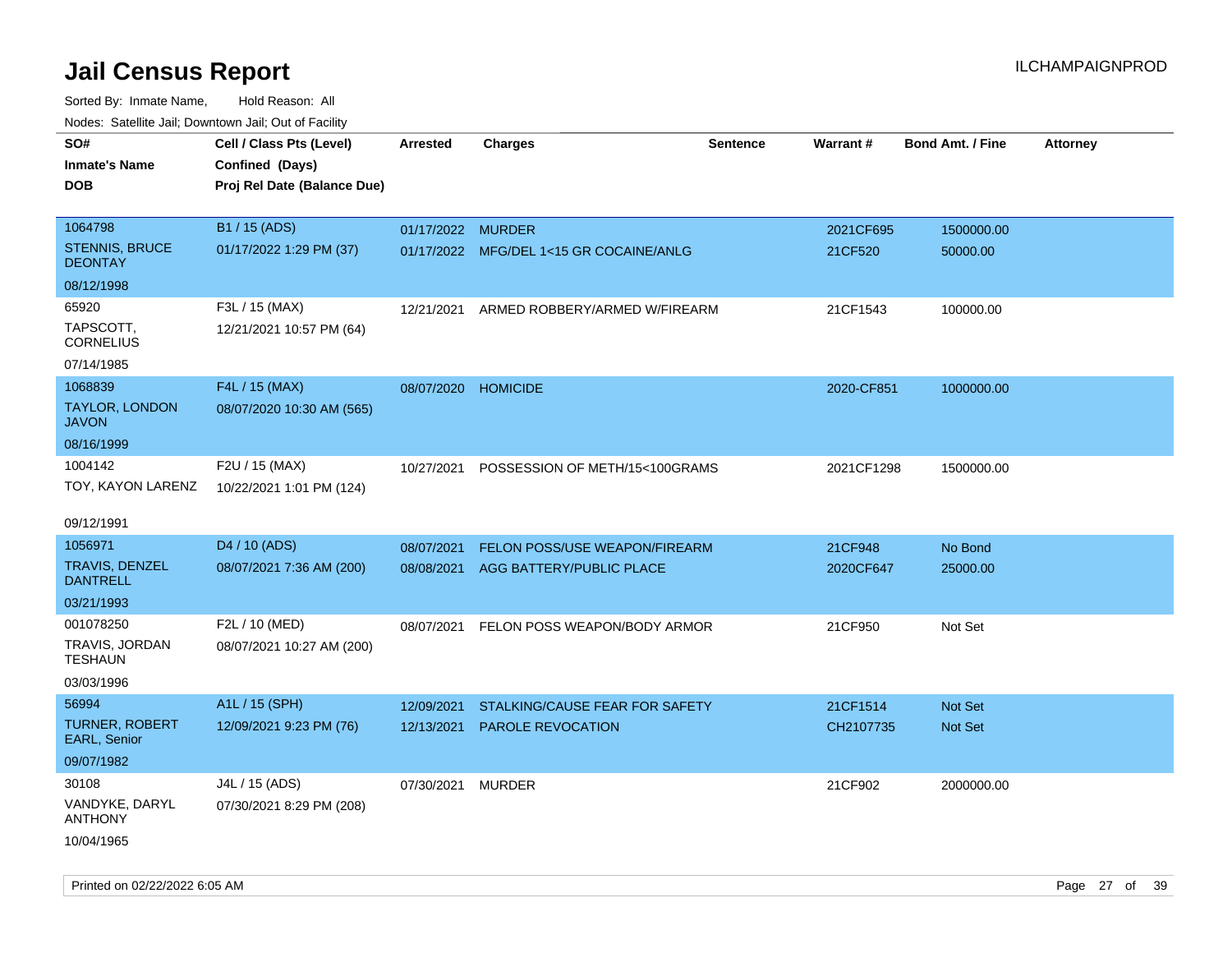| SO#<br><b>Inmate's Name</b><br><b>DOB</b>                        | Cell / Class Pts (Level)<br>Confined (Days)<br>Proj Rel Date (Balance Due) | Arrested                               | <b>Charges</b>                                                                        | <b>Sentence</b> | Warrant#                           | <b>Bond Amt. / Fine</b>        | <b>Attorney</b> |
|------------------------------------------------------------------|----------------------------------------------------------------------------|----------------------------------------|---------------------------------------------------------------------------------------|-----------------|------------------------------------|--------------------------------|-----------------|
| 968681<br><b>WADE, DEMETRIUS</b><br><b>DARYL</b>                 | D5 / 15 (ADS)<br>08/27/2021 2:25 AM (180)                                  | 08/27/2021                             | AGG CRIM SX AB/VIC 13<18/TRUST<br>08/27/2021 INDIRECT CRIMINAL CONTEMPT               | 3y (DOC)        | 2020CF499<br>2021CC16              | 250000.00<br>No Bond           |                 |
| 01/07/1987                                                       |                                                                            |                                        |                                                                                       |                 |                                    |                                |                 |
| 1070971<br>WEIR, CLINTON<br><b>HOWARD</b><br>03/15/1983          | H3L / 5 (ADS)<br>12/08/2021 3:45 AM (77)                                   | 12/07/2021                             | IDENTITY THEFT/<\$300<br>12/07/2021 RECKLESS DRIVING                                  |                 | 20CF922<br>19TR2348                | Not Set<br>Not Set             |                 |
| 001078328<br><b>WHITE, JUSTIN</b><br><b>STEVEN</b>               | C2L / 15 (MAX)<br>08/30/2021 10:48 AM (177)                                | 08/30/2021                             | FELON POSS/USE WEAPON/FIREARM                                                         |                 | 21CF1045                           | Not Set                        |                 |
| 10/25/1995<br>54212<br>WHITLOCK, GEORGE<br>ABRAM<br>11/10/1978   | E3U / 10 (ADS)<br>12/21/2021 1:20 PM (64)                                  | 12/21/2021<br>12/21/2021<br>12/21/2021 | ARMED VIOLENCE/CATEGORY I<br>RECEIVE/POSS/SELL STOLEN VEH<br>VIOLATE ORDER PROTECTION |                 | 21CF1576<br>2021CF669<br>2021CM391 | Not Set<br>10000.00<br>1000.00 |                 |
| 001078709<br>WILLIAMS, DAVID LEE<br>12/18/1989                   | F1U / 15 (MAX)<br>12/22/2021 11:00 AM (63)                                 | 12/22/2021                             | ARMED VIOLENCE/CATEGORY I                                                             |                 | 21CF1586                           | Not Set                        |                 |
| 1058072<br>WILLIAMS, KENNETH<br><b>BERNARD</b><br>10/04/1985     | A2U / 15 (SPH)<br>02/25/2021 3:24 PM (363)                                 |                                        | 02/25/2021 ARMED HABITUAL CRIMINAL                                                    |                 |                                    | Not Set                        |                 |
| 001078711<br><b>WILLIS, RANDY</b><br><b>RAMEEL</b><br>09/10/2003 | F9L / 10 (MED)<br>12/22/2021 4:15 PM (63)                                  | 12/22/2021                             | AGG DISCHARGE FIREARM/OCC BLDG                                                        |                 | 21CF1585                           | Not Set                        |                 |
| 9326<br>YOUNG, ANTHONY<br>PAUL<br>03/13/1954                     | $12/5$ (ADS)<br>06/14/2021 12:07 PM (254)                                  |                                        | 06/14/2021 BURGLARY                                                                   |                 | 2020-CF-625                        | Not Set                        |                 |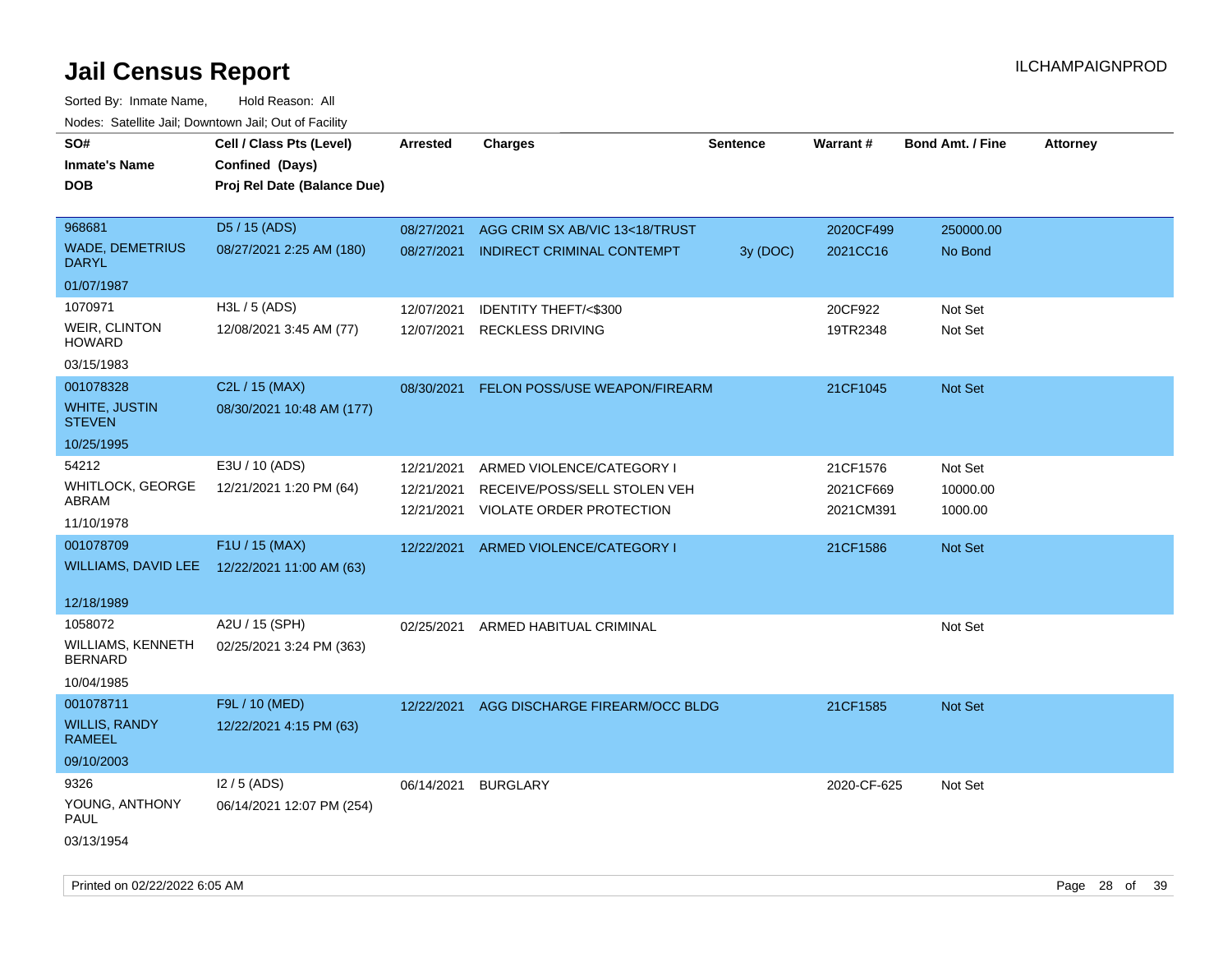Sorted By: Inmate Name, Hold Reason: All Nodes: Satellite Jail; Downtown Jail; Out of Facility

**Total Downtown Jail: 71 Males: 71 Females: 0 Unknown: 0**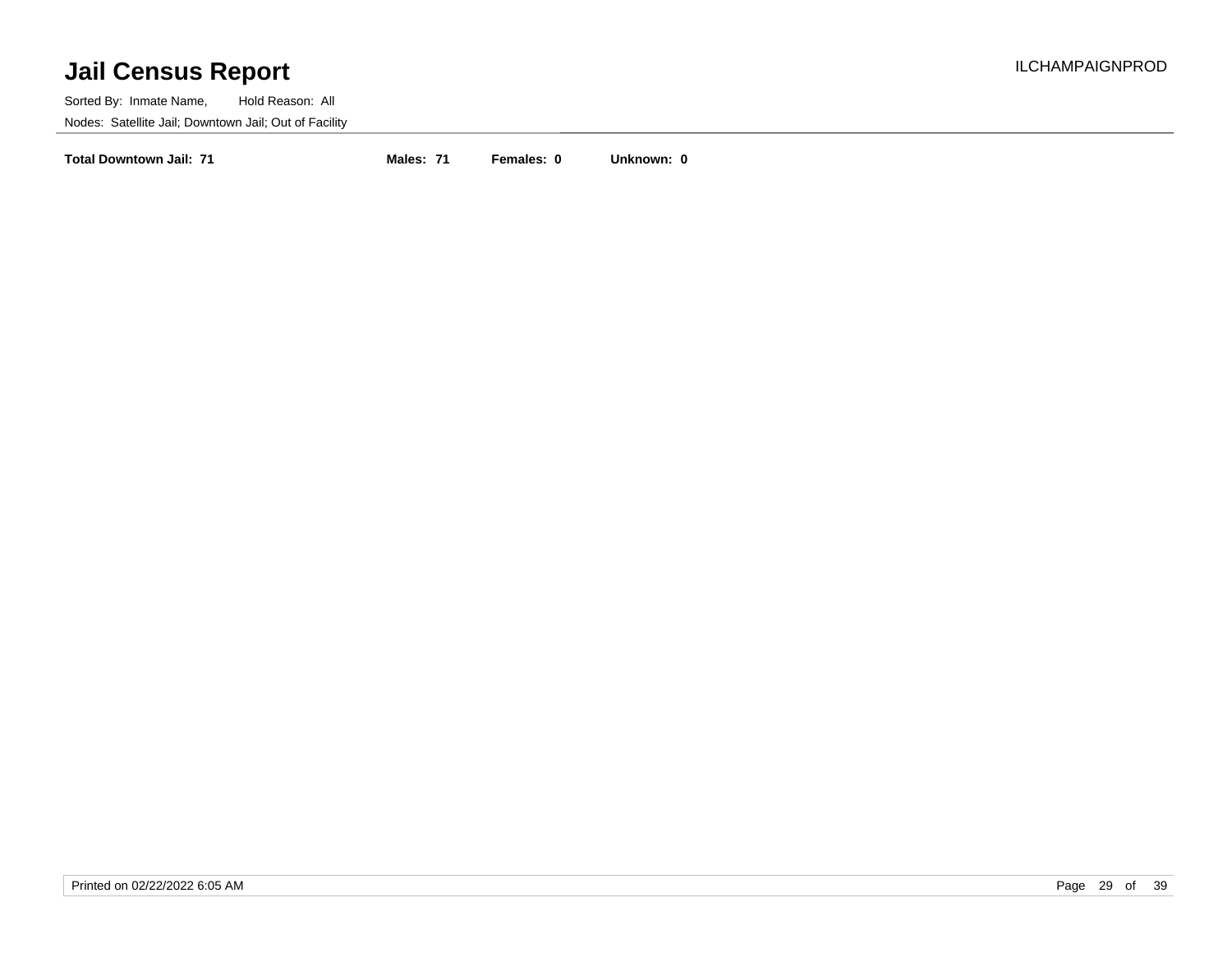|  |  | <b>Out of Facility</b> |  |
|--|--|------------------------|--|
|--|--|------------------------|--|

| SO#<br><b>Inmate's Name</b>              | Cell / Class Pts (Level)<br>Confined (Days) | <b>Arrested</b> | <b>Charges</b>                     | <b>Sentence</b> | Warrant#  | <b>Bond Amt. / Fine</b> | Attorney |
|------------------------------------------|---------------------------------------------|-----------------|------------------------------------|-----------------|-----------|-------------------------|----------|
| <b>DOB</b>                               | Proj Rel Date (Balance Due)                 |                 |                                    |                 |           |                         |          |
| 61095                                    | <b>KAN / 10 (ADS)</b>                       | 05/02/2021      |                                    |                 |           |                         |          |
| <b>AMOS, DERRICK</b><br><b>JAMES</b>     | 05/02/2021 9:02 PM (297)                    |                 | HOME INVASION/CAUSE INJURY         |                 | 2021CF323 | 100000.00               |          |
| 06/12/1985                               |                                             |                 |                                    |                 |           |                         |          |
| 19971                                    | <b>EHD</b>                                  | 11/09/2021      | DRIVING RVK/SUSP DUI/SSS 4-9       |                 | 2021CF968 | Not Set                 |          |
| <b>LYNN</b>                              | BARNESKE, RAYMOND 11/09/2021 9:32 AM (106)  |                 |                                    |                 |           |                         |          |
| 08/17/1961                               | 5/6/2022 (0.00)                             |                 |                                    |                 |           |                         |          |
| 516062                                   | <b>KAN / 15 (MAX)</b>                       | 02/22/2021      | <b>PHONE HARASSMENT/2+</b>         |                 | 20CF194   | 5000.00                 |          |
| <b>BENNETT, JOHN</b><br><b>MICHAEL</b>   | 02/22/2021 10:47 AM (366)                   | 02/22/2021      | AGG DISCH FIR/VEH/PC OFF/FRMAN     |                 | 21CF210   | No Bond                 |          |
| 04/30/1986                               |                                             |                 |                                    |                 |           |                         |          |
| 33993                                    | KAN / 10 (MED)                              | 06/14/2021      | AGGRAVATED DOMESTIC BATTERY        |                 | 21CF688   | Not Set                 |          |
| <b>BOOKER, STEPHON</b><br><b>MONTELL</b> | 06/14/2021 7:42 PM (254)                    | 06/14/2021      | POSSESSING A CONTROLLED SUBSTAND   |                 | 21CF657   | Not Set                 |          |
| 06/11/1971                               |                                             | 06/14/2021      | PAROLE REVOCATION                  |                 | CH2103612 | No Bond                 |          |
| 1074315                                  | <b>KAN / 15 (MAX)</b>                       | 07/27/2021      | AGG DISCHARGE FIREARM/VEH/SCH      |                 | 21CF927   | Not Set                 |          |
| <b>BRIGGS, PATRICK</b><br><b>MONTAY</b>  | 08/03/2021 4:56 PM (204)                    |                 |                                    |                 |           |                         |          |
| 08/05/2001                               |                                             |                 |                                    |                 |           |                         |          |
| 001078065                                | KAN / 10 (ADS)                              | 06/17/2021      | AGG BATTERY/DISCHARGE FIREARM      |                 | 21CF704   | 1000000.00              |          |
| <b>BROWN, CHARMAN</b><br><b>LAKEEF</b>   | 06/17/2021 12:32 PM (251)                   |                 |                                    |                 |           |                         |          |
| 11/30/2002                               |                                             |                 |                                    |                 |           |                         |          |
| 1038554                                  | <b>KAN / 15 (MAX)</b>                       | 08/18/2021      | <b>ARMED HABITUAL CRIMINAL</b>     |                 | 21CF1162  | Not Set                 |          |
| <b>BROWN, CORRION</b><br><b>DEVONTAE</b> | 08/18/2021 5:40 PM (189)                    | 08/18/2021      | DELIVERY OF OR POSSESSION OF W/INT |                 | 21CF1009  | No Bond                 |          |
| 04/19/1995                               |                                             |                 |                                    |                 |           |                         |          |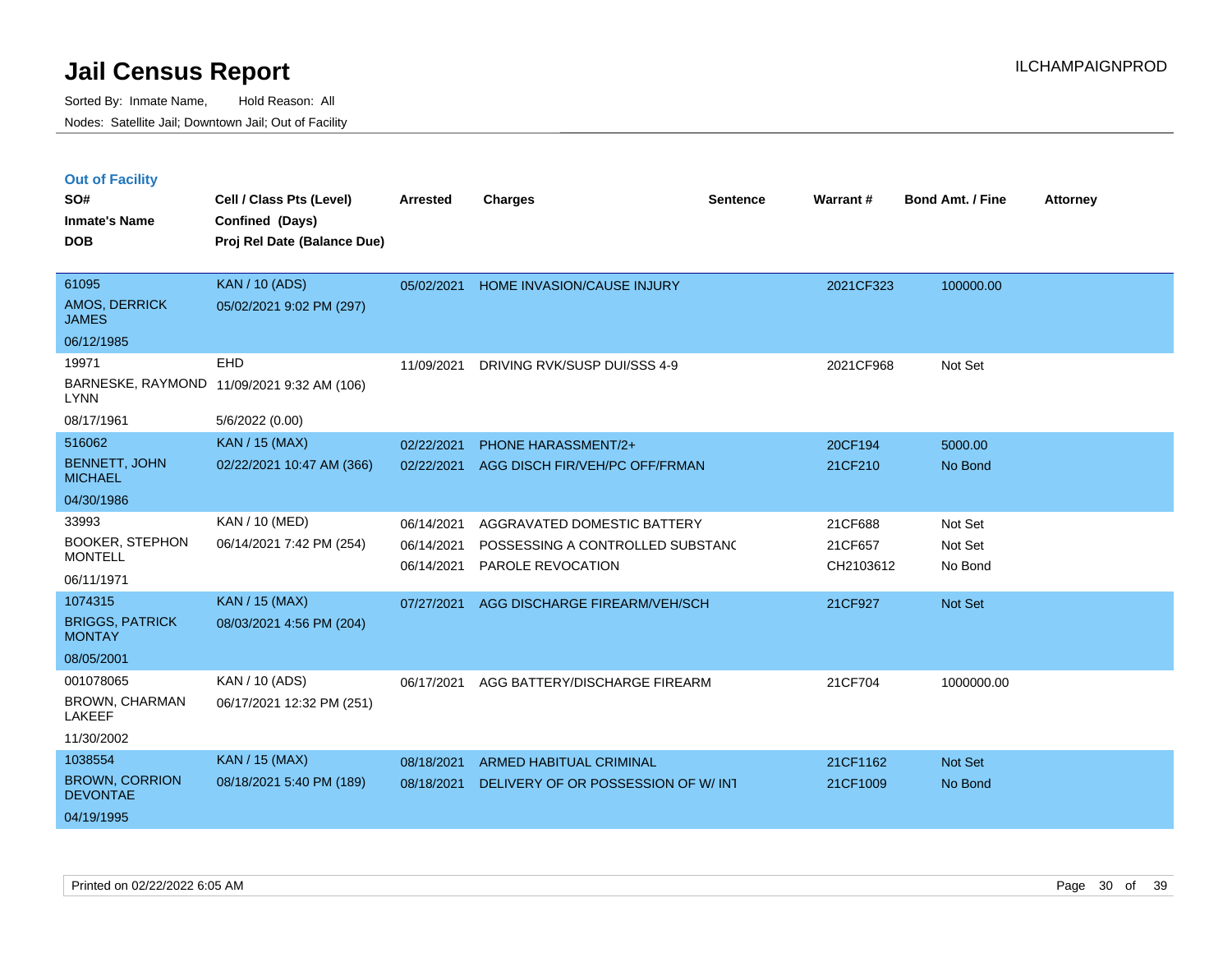Sorted By: Inmate Name, Hold Reason: All Nodes: Satellite Jail; Downtown Jail; Out of Facility

| Nudes. Satellite Jali, Downtown Jali, Out of Facility |                                             |            |                                          |                 |            |                         |                 |
|-------------------------------------------------------|---------------------------------------------|------------|------------------------------------------|-----------------|------------|-------------------------|-----------------|
| SO#                                                   | Cell / Class Pts (Level)                    | Arrested   | <b>Charges</b>                           | <b>Sentence</b> | Warrant#   | <b>Bond Amt. / Fine</b> | <b>Attorney</b> |
| <b>Inmate's Name</b>                                  | Confined (Days)                             |            |                                          |                 |            |                         |                 |
| DOB                                                   | Proj Rel Date (Balance Due)                 |            |                                          |                 |            |                         |                 |
|                                                       |                                             |            |                                          |                 |            |                         |                 |
| 1038579                                               | <b>KAN / 15 (MAX)</b>                       | 08/18/2021 | FELON POSS/USE WEAPON/FIREARM            |                 | 21CF1010   | Not Set                 |                 |
| <b>BROWN, MARKEL</b><br>rikki                         | 08/18/2021 2:05 PM (189)                    |            |                                          |                 |            |                         |                 |
| 01/06/1995                                            |                                             |            |                                          |                 |            |                         |                 |
| 1003006                                               | KAN / 15 (MAX)                              | 08/19/2021 | FELON POSS/USE MACHINE GUN               |                 | 21CF1011   | No Bond                 |                 |
| <b>BROWN, ROCKEITH</b><br>JAVONTE                     | 08/19/2021 12:55 AM (188)                   |            |                                          |                 |            |                         |                 |
| 07/23/1991                                            |                                             |            |                                          |                 |            |                         |                 |
| 995894                                                | <b>KAN / 10 (ADS)</b>                       | 12/28/2021 | FELON POSSESS WEAPON/2ND+                | 5y (DOC)        | 2020CF709  | No Bond                 |                 |
|                                                       | BUTLER, JAMES LYNN 12/28/2021 11:05 AM (57) |            |                                          |                 |            |                         |                 |
| 12/04/1991                                            |                                             |            |                                          |                 |            |                         |                 |
| 987334                                                | KAN / 15 (MAX)                              |            | 03/10/2021 ATTEMPT (FIRST DEGREE MURDER) |                 | 19CF689    | Not Set                 |                 |
| CAIN, ISAIAH<br>DEPRIEST                              | 03/10/2021 2:22 PM (350)                    |            |                                          |                 |            |                         |                 |
| 12/23/1990                                            |                                             |            |                                          |                 |            |                         |                 |
| 992962                                                | <b>KAN</b> / 15 (ADS)                       | 05/25/2021 | MURDER/INTENT TO KILL/INJURE             |                 | 2018CF1045 | 1000000.00              |                 |
| <b>CAMPBELL, KEITH</b><br>KNAQEEB                     | 05/25/2021 1:19 PM (274)                    |            |                                          |                 |            |                         |                 |
| 07/22/1991                                            |                                             |            |                                          |                 |            |                         |                 |
| 001078576                                             | KAN / 15 (MAX)                              | 11/09/2021 | UNLAWFUL USE OF A WEAPON                 |                 | 21CF1383   | Not Set                 |                 |
| CARTER, DEMONDRE<br>DAVON                             | 11/09/2021 6:01 PM (106)                    |            |                                          |                 |            |                         |                 |
| 05/27/2001                                            |                                             |            |                                          |                 |            |                         |                 |
| 1064992                                               | <b>KAN / 15 (MAX)</b>                       | 09/20/2021 | ARMED VIOLENCE/CATEGORY I                |                 | 21CF1137   | Not Set                 |                 |
| CARTER, KEJUAN<br>JAVONTE                             | 09/20/2021 11:42 PM (156)                   |            |                                          |                 |            |                         |                 |
| 06/27/1998                                            |                                             |            |                                          |                 |            |                         |                 |
| 001078729                                             | KAN / 15 (ADS)                              |            | 01/02/2022 MURDER/INTENT TO KILL/INJURE  |                 | 20CF396    | 1000000.00              |                 |
| CARTER, TROY<br>DEMON                                 | 01/02/2022 10:29 AM (52)                    |            |                                          |                 |            |                         |                 |
| 01/02/2004                                            |                                             |            |                                          |                 |            |                         |                 |

Printed on 02/22/2022 6:05 AM **Page 31** of 39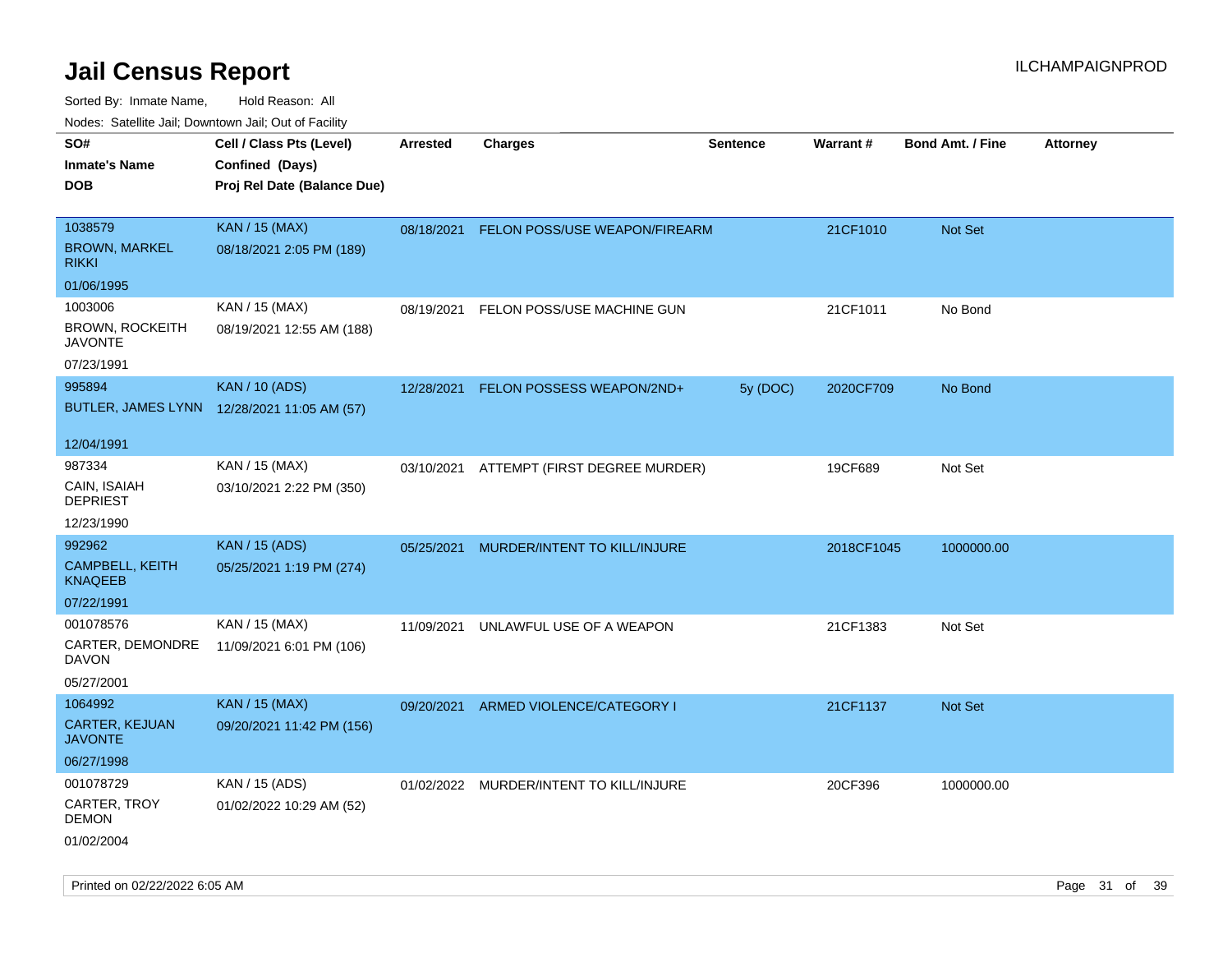| SO#<br><b>Inmate's Name</b><br><b>DOB</b> | Cell / Class Pts (Level)<br>Confined (Days)<br>Proj Rel Date (Balance Due) | <b>Arrested</b> | <b>Charges</b>                          | <b>Sentence</b> | Warrant#    | <b>Bond Amt. / Fine</b> | <b>Attorney</b> |
|-------------------------------------------|----------------------------------------------------------------------------|-----------------|-----------------------------------------|-----------------|-------------|-------------------------|-----------------|
| 001078461                                 | <b>KAN / 10 (MED)</b>                                                      | 10/07/2021      | AGG UNLAWFUL USE WEAPON/PERSON          |                 | 2021CF1209  | No Bond                 |                 |
| <b>COLE, ERIC JOSE</b>                    | 10/08/2021 12:25 AM (138)                                                  | 10/07/2021      | AGG DOMESTIC BATTERY/STRANGLE           |                 | 2021CF1208  | <b>Not Set</b>          |                 |
| 01/24/2002                                |                                                                            | 10/08/2021      | <b>HARASS WITNESS/FAMILY MBR/REP</b>    |                 | 21CF1218    | Not Set                 |                 |
| 1048488                                   | KAN / 10 (ADS)                                                             | 12/30/2021      | ARMED VIOLENCE/CATEGORY I               |                 | 2022CF4     | Not Set                 |                 |
| COLSON, WAYNE<br>ARTHUR, Third            | 12/30/2021 8:27 AM (55)                                                    |                 |                                         |                 |             |                         |                 |
| 10/14/1995                                |                                                                            |                 |                                         |                 |             |                         |                 |
| 57733                                     | <b>KAN / 15 (SPH)</b>                                                      | 02/25/2020      | <b>HOMICIDE</b>                         |                 | 2020-CF250  | 2000000.00              |                 |
| <b>CRAIG, ANTOINE</b><br><b>DARRELL</b>   | 02/25/2020 4:08 PM (729)                                                   | 02/25/2020      | <b>FELON POSS/USE WEAPON/FIREARM</b>    |                 | 19CF-1827   | 80000.00                |                 |
| 10/09/1982                                |                                                                            |                 |                                         |                 |             |                         |                 |
| 001077939                                 | <b>KAN / 10 (MED)</b>                                                      | 05/10/2021      | FIREARM/FOID INVALID/NOT ELIG           |                 | 21CF526     | No Bond                 |                 |
| <b>CROSS, PATRICK</b><br><b>DONTRELLE</b> | 05/10/2021 7:31 PM (289)                                                   | 06/02/2021      | POSS STOLEN VEHICLE > \$25,000          |                 | 21CF612     | Not Set                 |                 |
| 11/07/2001                                |                                                                            |                 |                                         |                 |             |                         |                 |
| 1061304                                   | <b>KAN / 15 (MAX)</b>                                                      | 10/11/2021      | ARMED HABITUAL CRIMINAL                 |                 | 21CF1226    | No Bond                 |                 |
| <b>DORRIS, KEMION</b>                     | 10/11/2021 7:30 PM (135)                                                   | 10/11/2021      | <b>ARMED HABITUAL CRIMINAL</b>          |                 | 21CF1227    | No Bond                 |                 |
| <b>DAETOCE</b>                            |                                                                            | 10/11/2021      | <b>HOME INVASION/FIREARM</b>            |                 | 21CF1228    | No Bond                 |                 |
| 11/19/1997<br>1059194                     | EHD                                                                        |                 |                                         |                 |             |                         |                 |
| <b>ELAM, NICKOLAS</b>                     |                                                                            |                 | 02/08/2022 DRIVING ON SUSPENDED LICENSE |                 | 2019TR10596 | Not Set                 |                 |
| <b>VONTRELL</b>                           | 02/08/2022 10:13 AM (15)                                                   |                 |                                         |                 |             |                         |                 |
| 10/23/1990                                | 3/9/2022 (0.00)                                                            |                 |                                         |                 |             |                         |                 |
| 001077363                                 | <b>KAN / 25 (SPH)</b>                                                      | 10/30/2020      | <b>HOME INVASION/FIREARM</b>            | 10y (DOC)       | 20CF1202    | 500000.00               |                 |
| GARY, DAKOTA<br><b>TREVON</b>             | 10/30/2020 10:41 AM (481)                                                  |                 |                                         |                 |             |                         |                 |
| 12/31/2001                                |                                                                            |                 |                                         |                 |             |                         |                 |
| 1013012                                   | KAN / 15 (MAX)                                                             | 07/08/2021      | FELON POSS/USE FIREARM PRIOR            |                 | 21CF798     | Not Set                 |                 |
| GARY, XAVIER LAMAR                        | 07/08/2021 9:24 AM (230)                                                   | 07/08/2021      | ATTEMPT (FIRST DEGREE MURDER)           |                 | 2021CF790   | 1000000.00              |                 |
| 12/14/1991                                |                                                                            |                 | 07/08/2021 FELON POSS/USE FIREARM PRIOR |                 | 2020CF650   | 25000.00                |                 |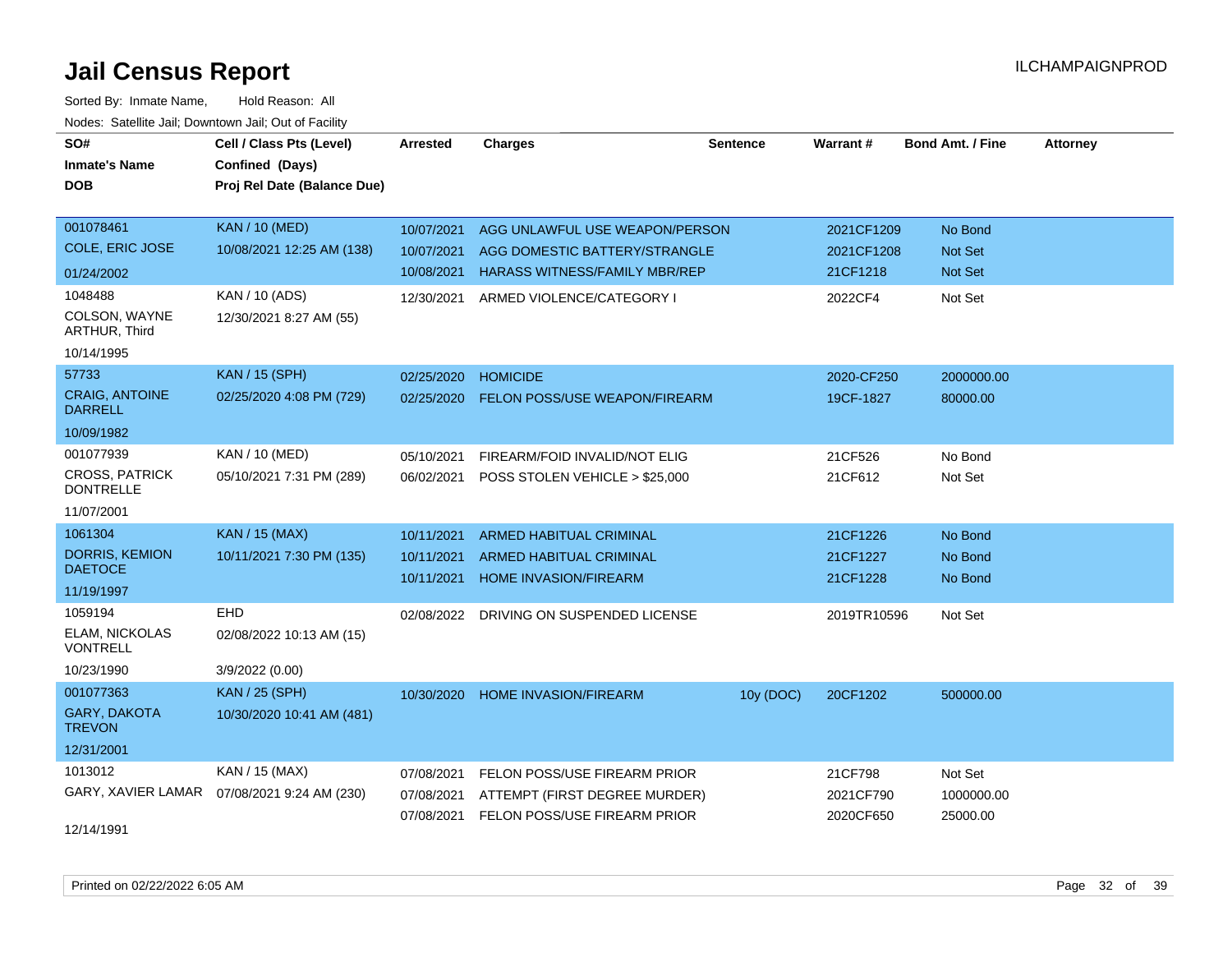| SO#<br><b>Inmate's Name</b><br><b>DOB</b> | Cell / Class Pts (Level)<br>Confined (Days)<br>Proj Rel Date (Balance Due) | <b>Arrested</b> | <b>Charges</b>                        | <b>Sentence</b> | <b>Warrant#</b> | <b>Bond Amt. / Fine</b> | <b>Attorney</b> |
|-------------------------------------------|----------------------------------------------------------------------------|-----------------|---------------------------------------|-----------------|-----------------|-------------------------|-----------------|
| 952666                                    | <b>EHD</b>                                                                 |                 | 01/25/2022 DRIVING ON REVOKED LICENSE |                 | 2021TR175       | Not Set                 |                 |
| Junior                                    | GILL, MICHAEL LAMAR, 01/25/2022 10:05 AM (29)                              |                 |                                       |                 |                 |                         |                 |
| 12/07/1986                                | 3/10/2022 (0.00)                                                           |                 |                                       |                 |                 |                         |                 |
| 1065946                                   | KAN / 10 (MED)                                                             | 09/04/2021      | AGG BATTERY/DISCHARGE FIREARM         |                 | 21CF1057        | 750000.00               |                 |
| GODBOLT, DESMOND<br><b>DEVONTAE</b>       | 09/04/2021 1:17 AM (172)                                                   | 09/04/2021      | RESIST/OBSTRUCTING A PEACE OFFICEF    |                 | 21CM407         | Not Set                 |                 |
| 11/15/1997                                |                                                                            |                 |                                       |                 |                 |                         |                 |
| 1070118                                   | KAN / 15 (MAX)                                                             | 08/31/2021      | AGGRAVATED DOMESTIC BATTERY           |                 | 21CF1049        | No Bond                 |                 |
| <b>GRAHAM, CORTEZ</b><br><b>LAMON</b>     | 08/31/2021 9:32 PM (176)                                                   | 09/02/2021      | PROBATION VIOLATION                   |                 | 21CF55          | Not Set                 |                 |
| 03/31/1976                                |                                                                            |                 |                                       |                 |                 |                         |                 |
| 1076506                                   | KAN / 15 (MAX)                                                             | 09/17/2021      | AGG UUW/PERSON/CM THREAT VIOL         |                 | 21CF1131        | Not Set                 |                 |
|                                           | GRAY, JAMARH EMERE 09/17/2021 10:41 AM (159)                               | 09/20/2021      | <b>DOMESTIC BATTERY</b>               |                 | 21CM430         | Not Set                 |                 |
| 06/21/2003                                |                                                                            |                 |                                       |                 |                 |                         |                 |
| 1055117                                   | <b>EHD</b>                                                                 |                 | 02/15/2022 AGG BATTERY/PUBLIC PLACE   |                 | 2021CM47        | Not Set                 |                 |
| <b>GREAM, JOHN</b><br><b>ROBERT LEE</b>   | 02/15/2022 10:44 AM (8)                                                    |                 |                                       |                 |                 |                         |                 |
| 08/23/1996                                | 6/13/2022 (0.00)                                                           |                 |                                       |                 |                 |                         |                 |
| 1045186                                   | KAN / 15 (MAX)                                                             | 08/16/2021      | ARMED VIOLENCE/CATEGORY I             |                 | 21CF934         | 1000000.00              |                 |
| HOLBROOK, JOHNNIE                         | 08/16/2021 11:07 AM (191)                                                  | 08/16/2021      | FELON POSS/USE WEAPON/FIREARM         |                 | 19CF968         | Not Set                 |                 |
| <b>MATHIS</b>                             |                                                                            | 08/16/2021      | AGG FLEEING POLICE/21 MPH OVER        |                 | 21CF988         | Not Set                 |                 |
| 07/19/1996                                |                                                                            | 08/16/2021      | FELON POSS/USE WEAPON/FIREARM         |                 | 21CF989         | Not Set                 |                 |
| 001078146                                 | <b>KAN / 15 (MAX)</b>                                                      | 07/09/2021      | AGG BATTERY/DISCHARGE FIREARM         |                 | 21CF795         | 1000000.00              |                 |
| HUNT, TEIGAN<br><b>JAZAIREO</b>           | 07/09/2021 12:41 PM (229)                                                  | 07/09/2021      | ARMED ROBBERY/ARMED W/FIREARM         |                 | 21CF806         | <b>Not Set</b>          |                 |
| 05/14/2003                                |                                                                            |                 |                                       |                 |                 |                         |                 |
| 989743                                    | KAN / 15 (ADS)                                                             | 04/13/2021      | AGG DISCHARGE FIREARM/VEH/SCH         |                 | 21CF400         | Not Set                 |                 |
| JACKSON, STEVE<br>ALLEN                   | 04/13/2021 2:45 AM (316)                                                   | 04/13/2021      | AGGRAVATED DOMESTIC BATTERY           |                 | 21CF399         | Not Set                 |                 |
| 06/04/1991                                |                                                                            |                 |                                       |                 |                 |                         |                 |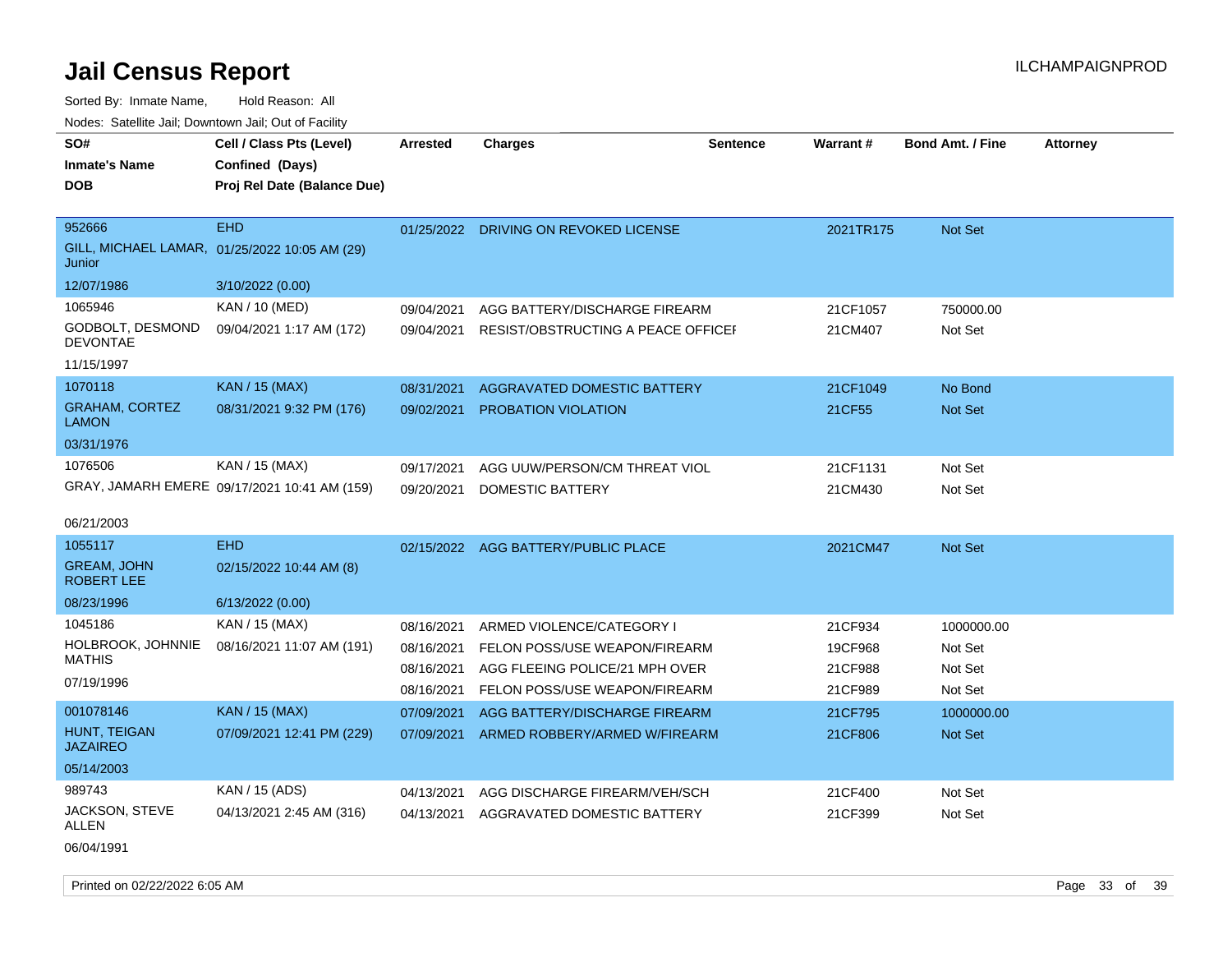Sorted By: Inmate Name, Hold Reason: All Nodes: Satellite Jail; Downtown Jail; Out of Facility

| SO#                                    | Cell / Class Pts (Level)    | <b>Arrested</b> | <b>Charges</b>                         | <b>Sentence</b> | Warrant#   | <b>Bond Amt. / Fine</b> | <b>Attorney</b> |
|----------------------------------------|-----------------------------|-----------------|----------------------------------------|-----------------|------------|-------------------------|-----------------|
| <b>Inmate's Name</b>                   | Confined (Days)             |                 |                                        |                 |            |                         |                 |
| <b>DOB</b>                             | Proj Rel Date (Balance Due) |                 |                                        |                 |            |                         |                 |
|                                        |                             |                 |                                        |                 |            |                         |                 |
| 001078401                              | <b>KAN / 10 (ADS)</b>       | 09/19/2021      | UNLAWFUL VEHICULAR INVASION            |                 | 21CF1134   | Not Set                 |                 |
| <b>KNIGHT, ERIC</b>                    | 09/19/2021 7:32 PM (157)    | 09/19/2021      | <b>HRSMT/THREATEN PERSON/KILL</b>      |                 | 2021CF561  | 50000.00                |                 |
| 07/11/1991                             |                             | 09/21/2021      | <b>BURGLARY</b>                        |                 | 21CF1139   | <b>Not Set</b>          |                 |
| 1002591                                | EHD                         |                 | 01/11/2022 AGG DUI/LIC SUSP OR REVOKED |                 | 2020CF1399 | Not Set                 |                 |
| <b>KRAUS, MARY</b><br><b>KATHERINE</b> | 01/11/2022 11:54 AM (43)    |                 |                                        |                 |            |                         |                 |
| 04/13/1959                             |                             |                 |                                        |                 |            |                         |                 |
| 1064445                                | <b>KAN / 15 (MAX)</b>       | 04/23/2021      | AGG DISCHARGE FIREARM/OCC VEH          |                 | 2021CF295  | 500000.00               |                 |
| <b>LARUE, TERENCE</b><br><b>TRAMEL</b> | 04/23/2021 11:18 AM (306)   | 04/23/2021      | POSSESS 15<100 GRAMS COCAINE           |                 | 19CF1052   | 10000.00                |                 |
| 12/23/1998                             |                             | 04/23/2021      | FELON POSS/USE FIREARM/PAROLE          |                 | 21CF899    | <b>Not Set</b>          |                 |
| 001078237                              | KAN / 15 (ADS)              |                 |                                        |                 |            |                         |                 |
| LAWS, TERON                            | 08/03/2021 6:29 PM (204)    | 08/03/2021      | AGG DISCHARGE FIREARM/OCC VEH          |                 | 21CF928    | No Bond                 |                 |
| <b>RAMONTE</b>                         |                             |                 |                                        |                 |            |                         |                 |
| 04/03/2001                             |                             |                 |                                        |                 |            |                         |                 |
| 001078470                              | <b>KAN / 15 (MAX)</b>       | 10/10/2021      | MURDER/INTENT TO KILL/INJURE           |                 | 21CF1221   | Not Set                 |                 |
| LEE, AMAHRION<br><b>JA'MERE</b>        | 10/10/2021 1:23 PM (136)    |                 |                                        |                 |            |                         |                 |
| 11/05/2002                             |                             |                 |                                        |                 |            |                         |                 |
| 56792                                  | KAN / 10 (MED)              | 02/02/2021      | ARMED HABITUAL CRIMINAL                |                 | 2021CF141  | 500000.00               |                 |
| LILLARD, LAWRENCE<br><b>TYRONE</b>     | 02/02/2021 2:11 PM (386)    | 02/22/2021      | DRIVING ON REVOKED LICENSE             |                 | 21TR426    | 5000.00                 |                 |
| 10/20/1982                             |                             |                 |                                        |                 |            |                         |                 |
| 40877                                  | <b>EHD</b>                  |                 | 02/01/2022 AGG DUI/3                   |                 | 2020CF986  | Not Set                 |                 |
| MABRY-HALL,<br><b>REBECCA SUE</b>      | 02/01/2022 9:32 AM (22)     |                 |                                        |                 |            |                         |                 |
| 03/21/1971                             | 5/1/2022(0.00)              |                 |                                        |                 |            |                         |                 |
| 001078575                              | KAN / 10 (MED)              | 11/09/2021      | <b>GUNRUNNING</b>                      |                 | 21CF1330   | 750000.00               |                 |
| <b>MCLAURIN, KEYON A</b>               | 11/09/2021 12:41 PM (106)   |                 |                                        |                 |            |                         |                 |

11/19/2002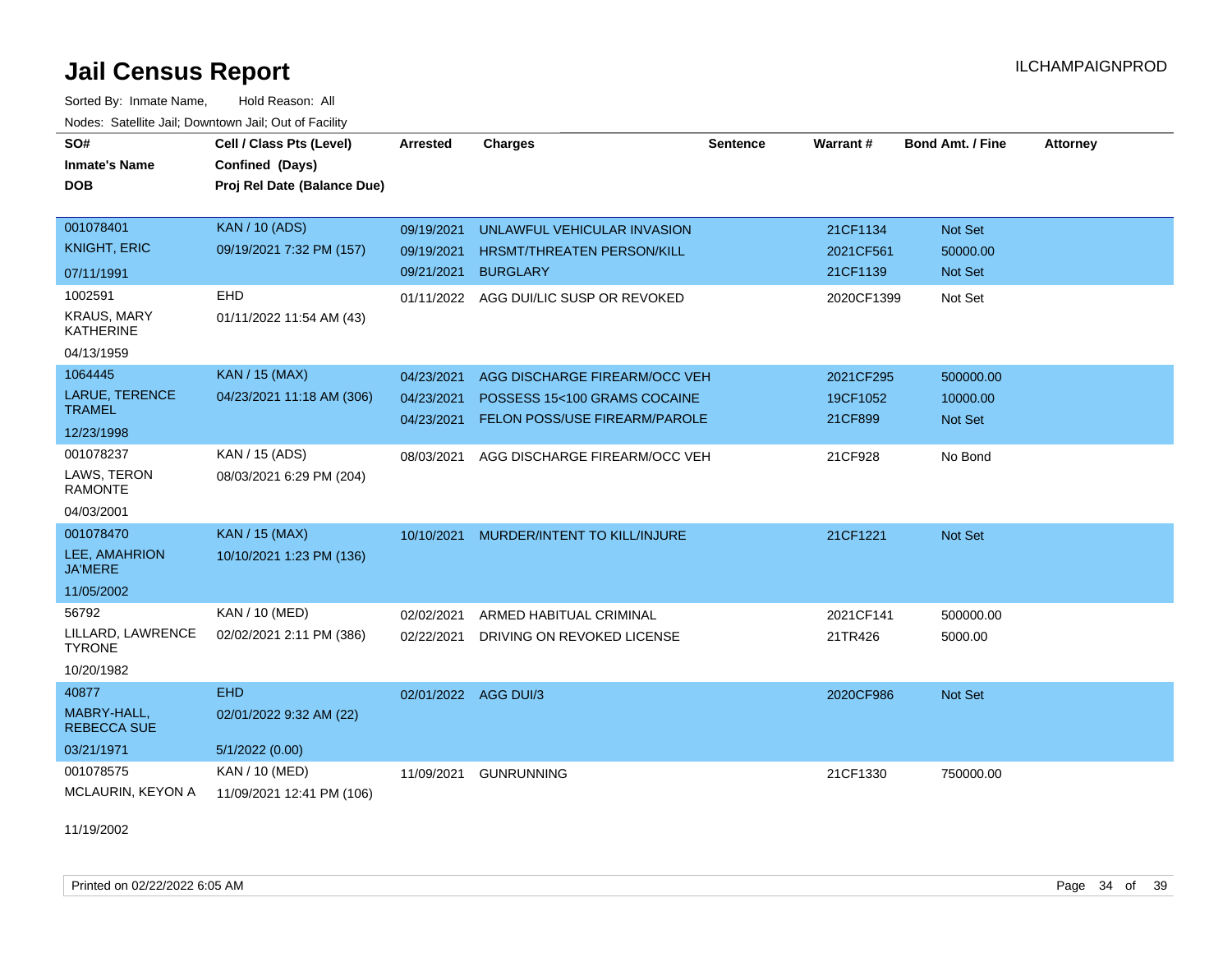| SO#<br><b>Inmate's Name</b><br><b>DOB</b> | Cell / Class Pts (Level)<br>Confined (Days)<br>Proj Rel Date (Balance Due) | <b>Arrested</b> | <b>Charges</b>                 | <b>Sentence</b> | Warrant#    | <b>Bond Amt. / Fine</b> | <b>Attorney</b> |
|-------------------------------------------|----------------------------------------------------------------------------|-----------------|--------------------------------|-----------------|-------------|-------------------------|-----------------|
| 1011046<br><b>MILES, DARRION</b>          | <b>KAN / 15 (ADS)</b><br>04/11/2021 12:46 AM (318)                         | 04/10/2021      | ATTEMPT (FIRST DEGREE MURDER)  |                 | 21CF392     | Not Set                 |                 |
| <b>ANTONIO KEVONTA</b><br>03/18/1990      |                                                                            |                 |                                |                 |             |                         |                 |
| 001077278                                 | KAN / 15 (MAX)                                                             | 10/06/2020      | MURDER/INTENT TO KILL/INJURE   |                 | 2020CF146   | 2000000.00              |                 |
| MILLER, D'ANDRE                           | 10/06/2020 12:49 PM (505)                                                  | 10/06/2020      | AGG FLEEING POLICE/21 MPH OVER |                 | 2019CF1171  | 50000.00                |                 |
| 09/08/1986                                |                                                                            |                 |                                |                 |             |                         |                 |
| 001078712                                 | <b>KAN / 10 (MED)</b>                                                      | 12/23/2021      | AGG DISCH FIREARM/1ST AID PERS |                 | 21CF1581    | Not Set                 |                 |
| MONTGOMERY,<br><b>RASHARD MYKI</b>        | 12/23/2021 4:27 PM (62)                                                    |                 |                                |                 |             |                         |                 |
| 11/05/2001                                |                                                                            |                 |                                |                 |             |                         |                 |
| 1026477                                   | KAN / 15 (ADS)                                                             | 09/21/2021      | AGG DISCHARGE FIREARM/OCC VEH  |                 | 21CF1138    | Not Set                 |                 |
| NEWBILL, DEVONTRE<br><b>LAMONT</b>        | 09/21/2021 2:27 AM (155)                                                   | 09/22/2021      | PROBATION VIOLATION            |                 | 20CF577     | Not Set                 |                 |
| 11/22/1993                                |                                                                            |                 |                                |                 |             |                         |                 |
| 1072907                                   | <b>KAN</b>                                                                 | 07/14/2021      | ATTEMPT (FIRST DEGREE MURDER)  |                 | 2021-CF-832 | 2000000.00              |                 |
| NIKOLAEV, YEVGENIY                        | 07/14/2021 10:10 PM (224)                                                  | 07/14/2021      | CRIMINAL DAMAGE <\$500/SCHOOL  |                 | 2021CF840   | 5000.00                 |                 |
| 10/06/1983                                |                                                                            |                 |                                |                 |             |                         |                 |
| 001078558                                 | KAN / 10 (MED)                                                             | 11/03/2021      | UNLAWFUL USE OF A WEAPON       |                 | 21CF1352    | Not Set                 |                 |
| PARRISH, DOMINIC<br>WALTER                | 11/03/2021 1:25 PM (112)                                                   |                 |                                |                 |             |                         |                 |
| 08/23/2001                                |                                                                            |                 |                                |                 |             |                         |                 |
| 001078063                                 | <b>KAN / 15 (MAX)</b>                                                      | 06/15/2021      | AGG CRIM SEX ASSAULT/WEAPON    |                 | 2021CF678   | 1000000.00              |                 |
|                                           | PERRY, ROBERT Junior 06/15/2021 4:37 PM (253)                              | 06/15/2021      | <b>ROBBERY</b>                 |                 | 2021CF159   | 25000.00                |                 |
| 12/21/1990                                |                                                                            |                 |                                |                 |             |                         |                 |
| 37559                                     | <b>EHD</b>                                                                 | 01/12/2022      | DRIVING ON REVOKED LICENSE     |                 | 2021TR2685  | Not Set                 |                 |
| PICKENS, DAVID<br><b>EUGENE</b>           | 01/12/2022 10:16 AM (42)                                                   |                 |                                |                 |             |                         |                 |
| 02/01/1973                                | 3/12/2022 (0.00)                                                           |                 |                                |                 |             |                         |                 |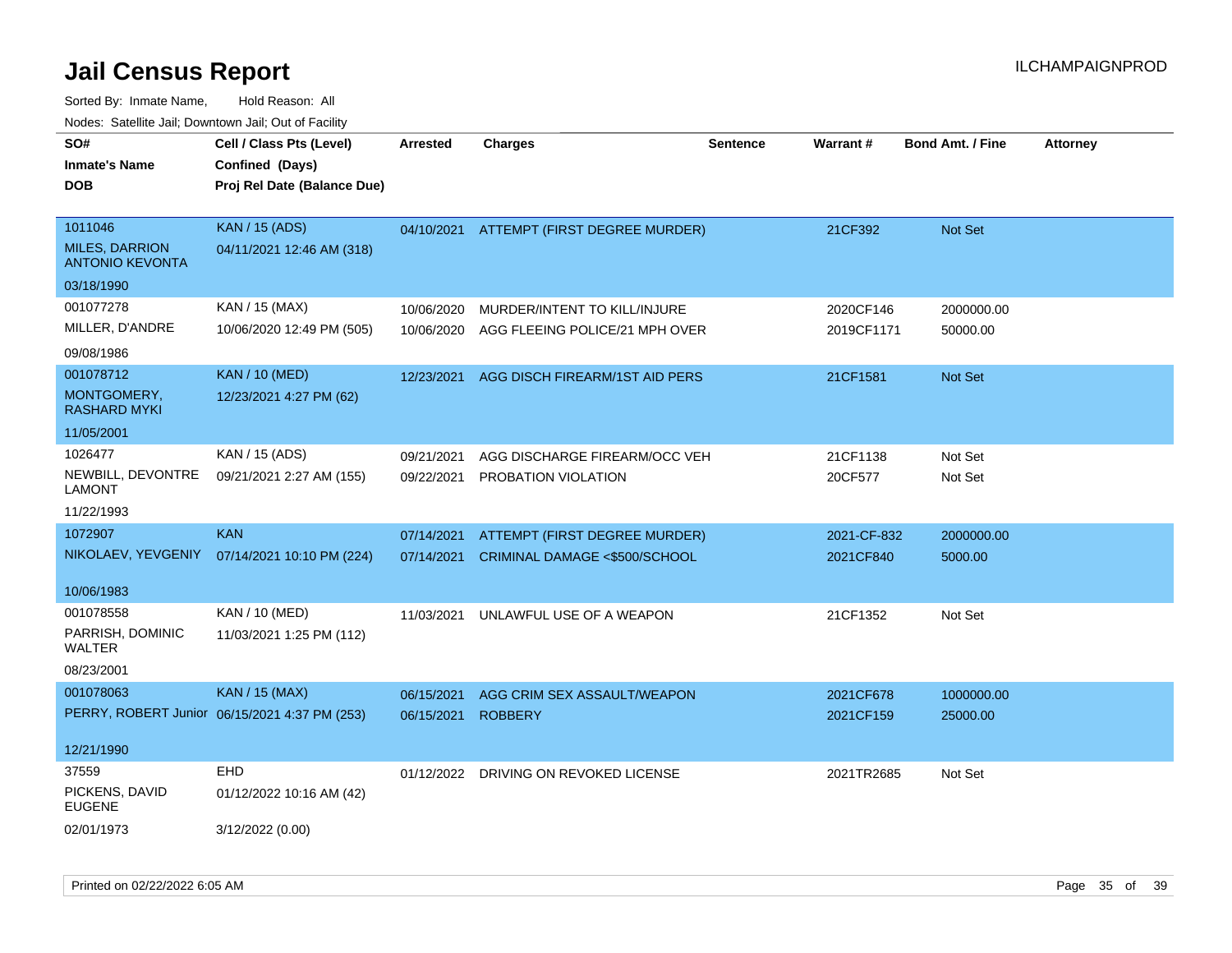| Noucs. Catchitic sail, Downtown sail, Out of Facility |                                             |                 |                                          |                 |                 |                         |                 |
|-------------------------------------------------------|---------------------------------------------|-----------------|------------------------------------------|-----------------|-----------------|-------------------------|-----------------|
| SO#                                                   | Cell / Class Pts (Level)                    | <b>Arrested</b> | <b>Charges</b>                           | <b>Sentence</b> | <b>Warrant#</b> | <b>Bond Amt. / Fine</b> | <b>Attorney</b> |
| <b>Inmate's Name</b>                                  | Confined (Days)                             |                 |                                          |                 |                 |                         |                 |
| <b>DOB</b>                                            | Proj Rel Date (Balance Due)                 |                 |                                          |                 |                 |                         |                 |
|                                                       |                                             |                 |                                          |                 |                 |                         |                 |
| 001077614                                             | <b>KAN / 15 (MAX)</b>                       |                 | 01/17/2021 ATTEMPT (FIRST DEGREE MURDER) |                 | 21CF66          | Not Set                 |                 |
| <b>DEVON</b>                                          | ROBINSON, DONTRELL 01/17/2021 3:08 PM (402) |                 |                                          |                 |                 |                         |                 |
| 09/22/2002                                            |                                             |                 |                                          |                 |                 |                         |                 |
| 1061216                                               | KAN / 10 (MED)                              | 06/22/2021      | <b>HOME INVASION/FIREARM</b>             |                 | 21CF727         | Not Set                 |                 |
| RUNGE, ANDRE<br><b>MARSEAN</b>                        | 06/22/2021 4:42 PM (246)                    |                 |                                          |                 |                 |                         |                 |
| 12/05/1997                                            |                                             |                 |                                          |                 |                 |                         |                 |
| 650295                                                | <b>PIA / 50 (MAX)</b>                       | 04/22/2020      | <b>CRIMINAL SEXUAL ASSAULT</b>           |                 | 2020-CF407      | 750000.00               |                 |
| SANDAGE, JERALD                                       | 04/22/2020 6:30 AM (672)                    | 04/22/2020      | <b>CRIMINAL SEXUAL ASSAULT</b>           |                 | 2020-CF408      | 750000.00               |                 |
| <b>EUGENE</b>                                         |                                             | 04/22/2020      | <b>CRIMINAL SEXUAL ABUSE</b>             |                 | 2020-CF409      | 750000.00               |                 |
| 06/07/1971                                            |                                             | 04/22/2020      | <b>CRIMINAL SEXUAL ASSAULT</b>           |                 | 2020-CF410      | 750000.00               |                 |
|                                                       |                                             | 04/22/2020      | <b>OFFICIAL MISCONDUCT</b>               |                 | 2019-CF1811     | 25000.00                |                 |
| 1062194                                               | KAN / 15 (MAX)                              | 02/27/2020      | MURDER/OTHER FORCIBLE FELONY             |                 | 20CF-247        | 1000000.00              |                 |
| SIMMONS, MICHAEL<br><b>JAMAL</b>                      | 02/27/2020 1:11 PM (727)                    | 09/23/2020      | AGG BATTERY/DISCHARGE FIREARM            |                 | 20CF1061        | Not Set                 |                 |
| 11/03/1997                                            |                                             |                 |                                          |                 |                 |                         |                 |
| 19495                                                 | <b>EHD</b>                                  | 01/26/2022      | DRIVING RVK/SUSP DUI/SSS 3RD             |                 | 2021CF740       | Not Set                 |                 |
| <b>SIMPSON, BRADLEY</b><br><b>FARRELL</b>             | 01/26/2022 9:07 AM (28)                     |                 |                                          |                 |                 |                         |                 |
| 05/16/1960                                            | 2/24/2022 (0.00)                            |                 |                                          |                 |                 |                         |                 |
| 001078115                                             | KAN / 15 (MAX)                              | 07/01/2021      | ARMED VIOLENCE/CATEGORY I                | 5y (DOC)        | 21CF772         | Not Set                 |                 |
| SMITH, JAMES<br>NASHAUN, Junior                       | 07/01/2021 2:44 PM (237)                    |                 |                                          |                 |                 |                         |                 |
| 09/18/2000                                            |                                             |                 |                                          |                 |                 |                         |                 |
| 001077868                                             | <b>KAN / 15 (MAX)</b>                       | 04/21/2021      | ARMED ROBBERY/ARMED W/FIREARM            |                 | 21CF445         | Not Set                 |                 |
| SPEARMENT,<br><b>KENTRELL</b>                         | 04/21/2021 9:48 PM (308)                    | 08/19/2021      | FLEEING/ATTEMPT ELUDE OFFICER            |                 | 2021TR1053      | 1000.00                 |                 |
| 01/21/2002                                            |                                             |                 |                                          |                 |                 |                         |                 |
|                                                       |                                             |                 |                                          |                 |                 |                         |                 |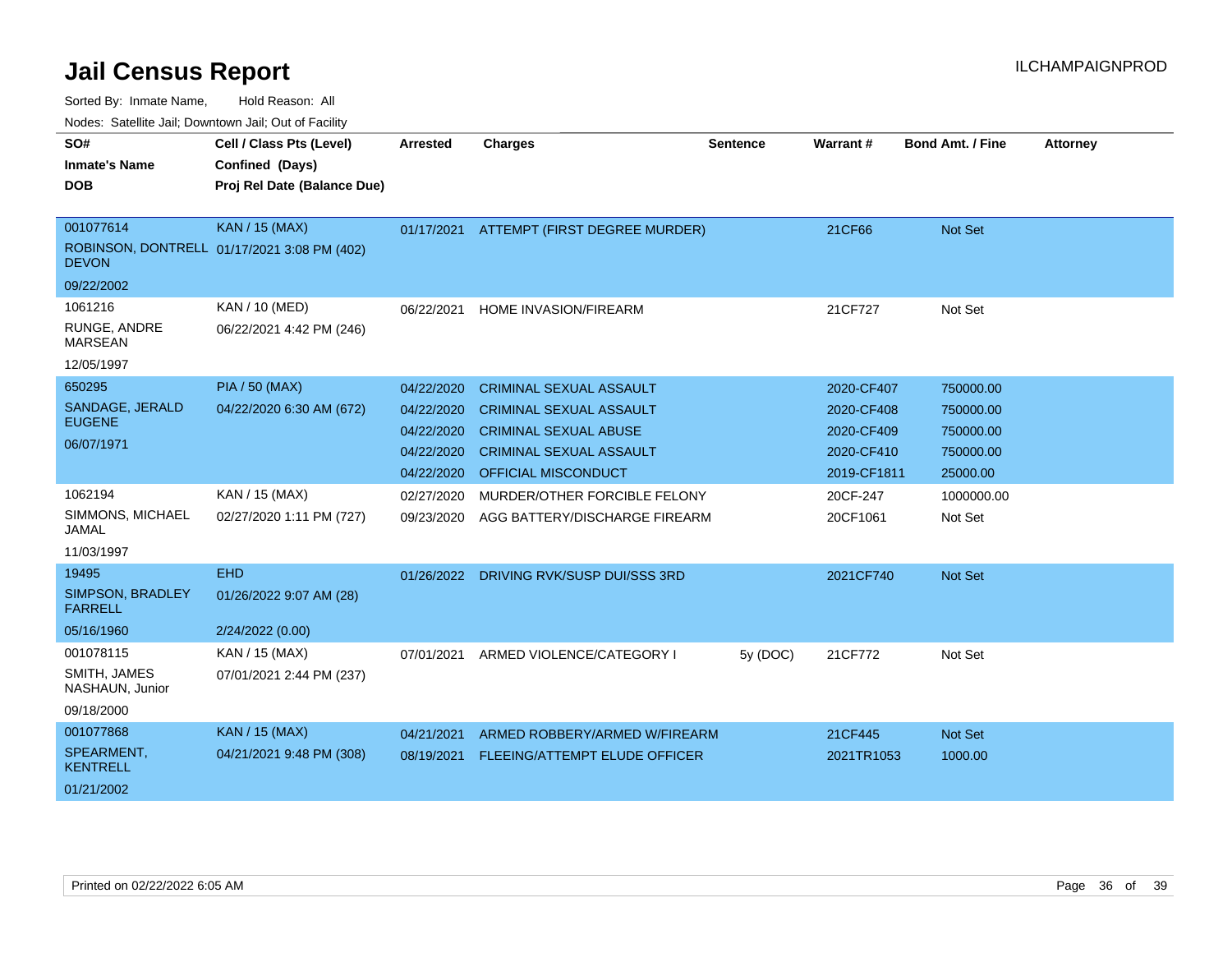| SO#<br><b>Inmate's Name</b><br><b>DOB</b>                         | Cell / Class Pts (Level)<br>Confined (Days)<br>Proj Rel Date (Balance Due)     | Arrested                                                           | <b>Charges</b>                                                                                                                                              | <b>Sentence</b> | <b>Warrant#</b>                                                               | <b>Bond Amt. / Fine</b>                               | Attorney |
|-------------------------------------------------------------------|--------------------------------------------------------------------------------|--------------------------------------------------------------------|-------------------------------------------------------------------------------------------------------------------------------------------------------------|-----------------|-------------------------------------------------------------------------------|-------------------------------------------------------|----------|
| 11979<br><b>STARK, JACK LYNN</b>                                  | <b>EHD</b><br>01/11/2022 10:13 AM (43)                                         |                                                                    | 01/11/2022 AGG FLEEING POLICE/21 MPH OVER                                                                                                                   |                 | 2021CF629                                                                     | Not Set                                               |          |
| 12/31/1955<br>001077854<br>STUKINS, DANNY RAY<br>07/05/1985       | 4/9/2022 (0.00)<br><b>EHD</b><br>09/15/2021 10:17 AM (161)<br>3/13/2022 (0.00) | 09/15/2021                                                         | DRIVING RVK/SUSP DUI/SSS 4-9                                                                                                                                |                 | 2021CF306                                                                     | Not Set                                               |          |
| 1046632<br>08/10/1996                                             | <b>KAN / 15 (MAX)</b><br>TATE, JAVON MARQUIS 09/14/2021 12:10 PM (162)         | 09/14/2021                                                         | ARMED VIOLENCE/CATEGORY II                                                                                                                                  |                 | 21CF912                                                                       | 750000.00                                             |          |
| 1033031<br>TOMS, ANDREW<br><b>CHUCKY</b><br>09/28/1978            | KAN / 15 (MAX)<br>08/19/2020 5:59 PM (553)                                     | 08/19/2020                                                         | *AGG BATTERY W/FIREARM/PERSON                                                                                                                               |                 | 2020-CF923                                                                    | 500000.00                                             |          |
| 001078386<br><b>TURNER, AMARIO</b><br>09/23/2002                  | <b>KAN / 10 (MED)</b><br>09/14/2021 11:42 PM (162)                             | 09/14/2021                                                         | POSSESSION OF STOLEN FIREARM                                                                                                                                |                 | 2021CF1099                                                                    | 250000.00                                             |          |
| 1011886<br><b>TURNER, SHAWNTAY</b><br><b>EUGENE</b><br>01/09/1992 | <b>EHD</b><br>01/12/2022 9:25 AM (42)<br>3/11/2022 (0.00)                      | 01/12/2022                                                         | AGG FLEEING/2+ CON DEVICES                                                                                                                                  |                 | 2021CF378                                                                     | Not Set                                               |          |
| 1062558<br><b>WELLS, JIAMANTE</b><br><b>AMORE</b><br>09/02/1995   | <b>KAN / 10 (MED)</b><br>10/02/2021 8:29 PM (144)                              | 10/02/2021                                                         | <b>FELON POSS/USE WEAPON/FIREARM</b>                                                                                                                        |                 | 21CF1185                                                                      | Not Set                                               |          |
| 1002033<br><b>WEST, ANTONIO</b><br><b>DEONTA</b><br>04/15/1992    | KAN / 15 (MAX)<br>09/08/2021 11:01 PM (168)                                    | 09/08/2021<br>09/08/2021<br>09/08/2021<br>09/08/2021<br>09/08/2021 | DRIVING ON SUSPENDED LICENSE<br>ARMED ROBBERY/ARMED W/FIREARM<br>AGG UNLAWFUL USE OF WEAPON/VEH<br>OBSTRCT JUSTICE/LEAVE STATE<br>ARMED VIOLENCE/CATEGORY I |                 | 2019-TR-11944<br>2020-CF-1406<br>2021-CF-AWOW<br>2021-CF-AWOW<br>2021-CF-AWOW | 5000.00<br>500000.00<br>Not Set<br>Not Set<br>Not Set |          |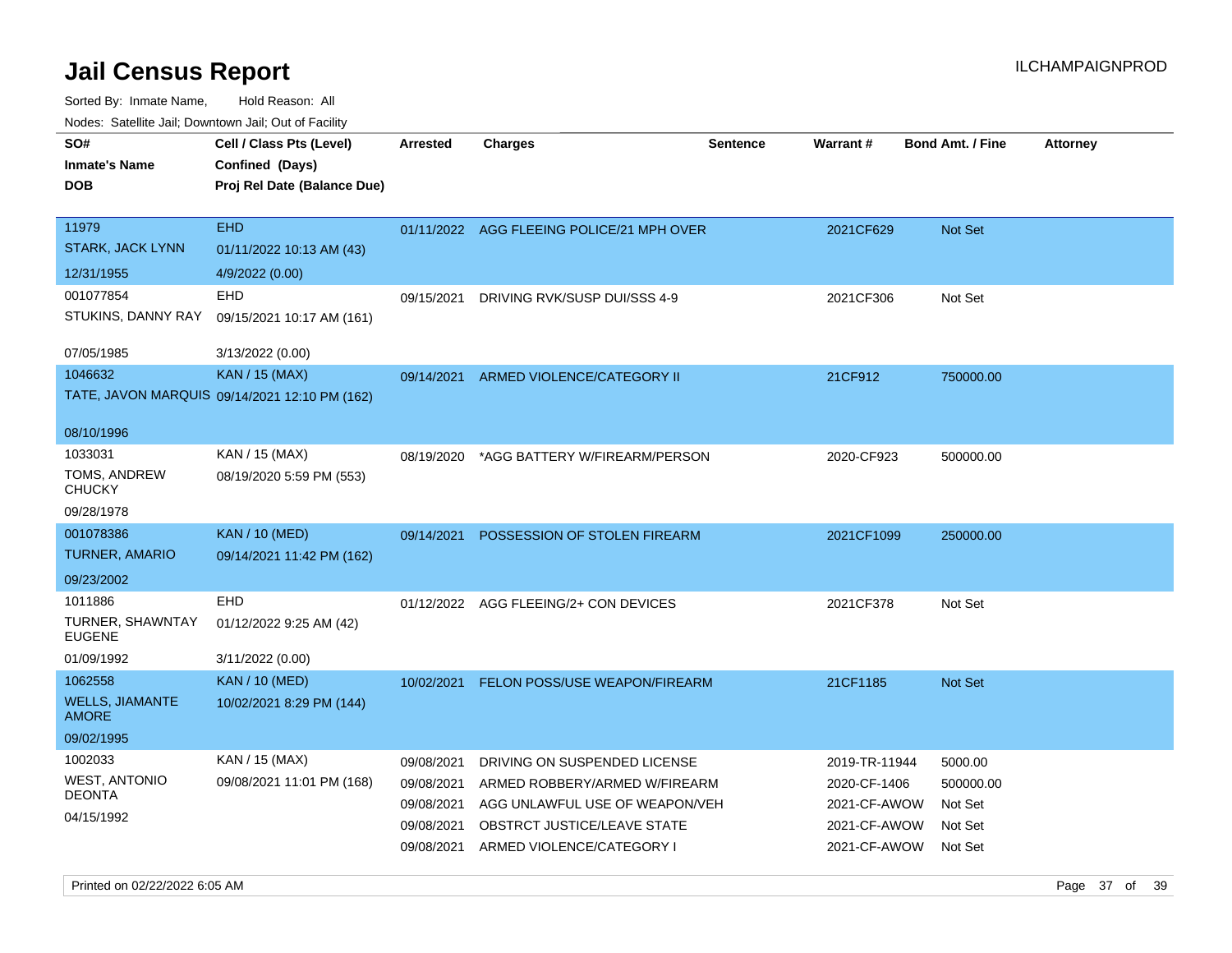| SO#<br><b>Inmate's Name</b><br><b>DOB</b>                           | Cell / Class Pts (Level)<br>Confined (Days)<br>Proj Rel Date (Balance Due) | <b>Arrested</b>                                      | <b>Charges</b>                                                                                                           | <b>Sentence</b> | Warrant#                                        | <b>Bond Amt. / Fine</b>                     | <b>Attorney</b> |
|---------------------------------------------------------------------|----------------------------------------------------------------------------|------------------------------------------------------|--------------------------------------------------------------------------------------------------------------------------|-----------------|-------------------------------------------------|---------------------------------------------|-----------------|
| 1022068<br><b>WILKINS, MICHAEL</b><br>CARL<br>07/10/1992            | <b>KAN / 15 (ADS)</b><br>10/10/2021 5:07 AM (136)                          | 10/10/2021                                           | FELON POSS/USE WEAPON/FIREARM                                                                                            |                 | 21CF1212                                        | Not Set                                     |                 |
| 28328<br><b>WILLIAMS, DERRICK</b><br>05/10/1965                     | EHD<br>02/02/2022 9:39 AM (21)<br>3/2/2022 (0.00)                          |                                                      | 02/02/2022 AGG DUI/NO VALID DL                                                                                           |                 | 2021CF19                                        | Not Set                                     |                 |
| 539662<br>WILLIAMS, JAVONTAE<br><b>DEMAR</b><br>07/28/1991          | <b>KAN / 10 (MED)</b><br>08/14/2021 1:28 AM (193)                          | 08/14/2021<br>08/14/2021<br>08/14/2021<br>08/14/2021 | <b>AGGRAVATED BATTERY</b><br><b>AGGRAVATED DOMESTIC BATTERY</b><br>DOM BTRY/CONTACT/1-2 PRECONV<br><b>CITY OV ARREST</b> |                 | 21CF979<br>2020CF1098<br>2021CF770<br>2017OV893 | No Bond<br>25000.00<br>250000.00<br>1000.00 |                 |
| 537798<br><b>WILLIAMS, LATOYA</b><br>ANGIELINE<br>04/17/1983        | EHD<br>02/16/2022 9:17 AM (7)<br>2/25/2022 (0.00)                          | 02/16/2022                                           | DRIVING ON REVOKED LICENSE                                                                                               |                 | 2020TR8435                                      | Not Set                                     |                 |
| 1037579<br><b>WILLIAMS, STEVEN</b><br>PATRICK, Second<br>11/25/1994 | <b>KAN / 10 (MED)</b><br>08/17/2021 8:16 PM (190)                          | 08/17/2021                                           | FELON POSS/USE WEAPON/FIREARM                                                                                            |                 | 2019CF73                                        | No Bond                                     |                 |
| 545746<br>WOODS, MICHAEL<br><b>LACKENDRICK</b><br>10/06/1996        | KAN / 15 (ADS)<br>08/07/2021 8:40 AM (200)                                 | 08/07/2021<br>08/07/2021<br>08/07/2021               | FELON POSS/USE WEAPON/FIREARM<br><b>BURGLARY</b><br>WARRANT OUT OF COUNTY                                                |                 | 21CF949<br>2020CF597<br>2020TR9119              | Not Set<br>50000.00<br>5000.00              |                 |
| 001078539<br><b>WRIGHT, AMARION</b><br><b>MALIK</b><br>10/31/2002   | <b>KAN / 15 (MAX)</b><br>10/27/2021 7:31 AM (119)                          | 10/27/2021                                           | AGG DISCHARGE FIREARM                                                                                                    |                 | 21CF1296                                        | 750000.00                                   |                 |
| <b>Total Out of Facility: 69</b>                                    |                                                                            | Males: 66                                            | Females: 3<br>Unknown: 0                                                                                                 |                 |                                                 |                                             |                 |